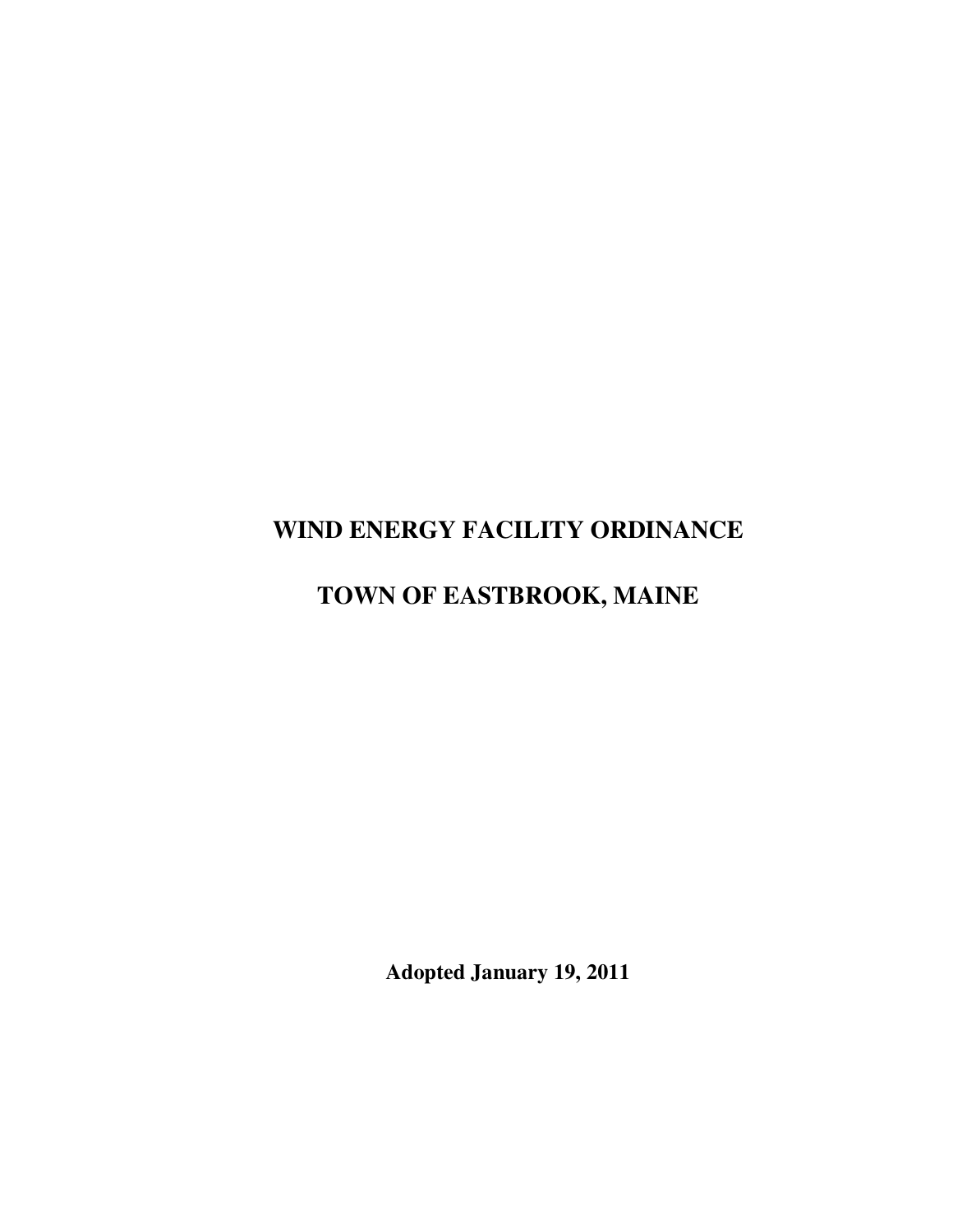# **Wind Energy Facility Ordinance** Town of Eastbrook, Maine

# **Table of Contents**

| <b>Section 1.0</b>  |                                                                       |  |
|---------------------|-----------------------------------------------------------------------|--|
| <b>Section 2.0</b>  |                                                                       |  |
| <b>Section 3.0</b>  |                                                                       |  |
| <b>Section 4.0</b>  |                                                                       |  |
| <b>Section 5.0</b>  |                                                                       |  |
| Section 6.0         |                                                                       |  |
| <b>Section 7.0</b>  |                                                                       |  |
| <b>Section 9.0</b>  |                                                                       |  |
| <b>Section 10.0</b> |                                                                       |  |
| <b>Section 11.0</b> |                                                                       |  |
| <b>Section 12.0</b> |                                                                       |  |
| Section 13.0.       |                                                                       |  |
| <b>Section 14.0</b> |                                                                       |  |
| 14.1                |                                                                       |  |
| 14.2                |                                                                       |  |
| 14.3                |                                                                       |  |
| 14.4                |                                                                       |  |
| 14.5                |                                                                       |  |
| 14.6                |                                                                       |  |
| 14.7                | Access during application review and following issuance of a permit11 |  |
| 14.8                |                                                                       |  |
| 14.9                |                                                                       |  |
| <b>Section 15.0</b> |                                                                       |  |
| Section 16.0        |                                                                       |  |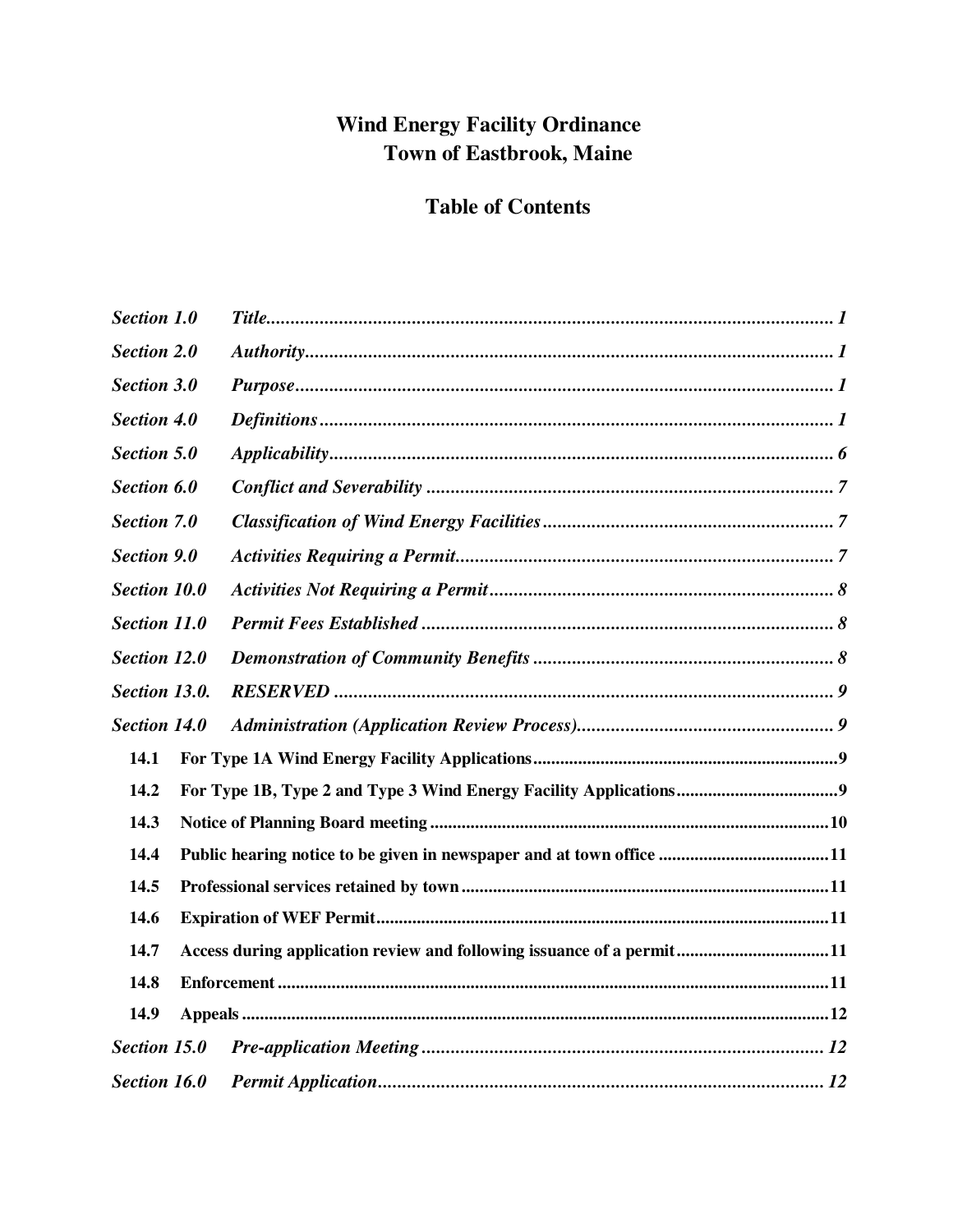| 16.1                |                                                                     |  |  |  |  |
|---------------------|---------------------------------------------------------------------|--|--|--|--|
| 16.2                |                                                                     |  |  |  |  |
| 16.3                |                                                                     |  |  |  |  |
| Section 17.0        |                                                                     |  |  |  |  |
| <b>Section 18.0</b> |                                                                     |  |  |  |  |
| 18.1                |                                                                     |  |  |  |  |
| 18.2                |                                                                     |  |  |  |  |
| 18.3                |                                                                     |  |  |  |  |
| 18.4                |                                                                     |  |  |  |  |
| 18.5                |                                                                     |  |  |  |  |
| 18.6                |                                                                     |  |  |  |  |
| 18.7                |                                                                     |  |  |  |  |
| 18.8                |                                                                     |  |  |  |  |
| 18.9                |                                                                     |  |  |  |  |
| 18.10               |                                                                     |  |  |  |  |
| 18.11               |                                                                     |  |  |  |  |
| 18.12               |                                                                     |  |  |  |  |
| 18.13               |                                                                     |  |  |  |  |
| 18.14               |                                                                     |  |  |  |  |
| 18.15               |                                                                     |  |  |  |  |
| 18.16               |                                                                     |  |  |  |  |
| 18.17               |                                                                     |  |  |  |  |
| <b>Section 19.0</b> | Special Standards for Type 1A and Type 1B Wind Energy Facilities 21 |  |  |  |  |
| 19.1                |                                                                     |  |  |  |  |
| 19.2                |                                                                     |  |  |  |  |
| 19.3                |                                                                     |  |  |  |  |
| <b>Section 20.0</b> | Special Standards for Type 2 and Type 3 Wind Energy Facilities 23   |  |  |  |  |
| 20.1                |                                                                     |  |  |  |  |
| 20.2                |                                                                     |  |  |  |  |
| 20.3                |                                                                     |  |  |  |  |
| 20.4                |                                                                     |  |  |  |  |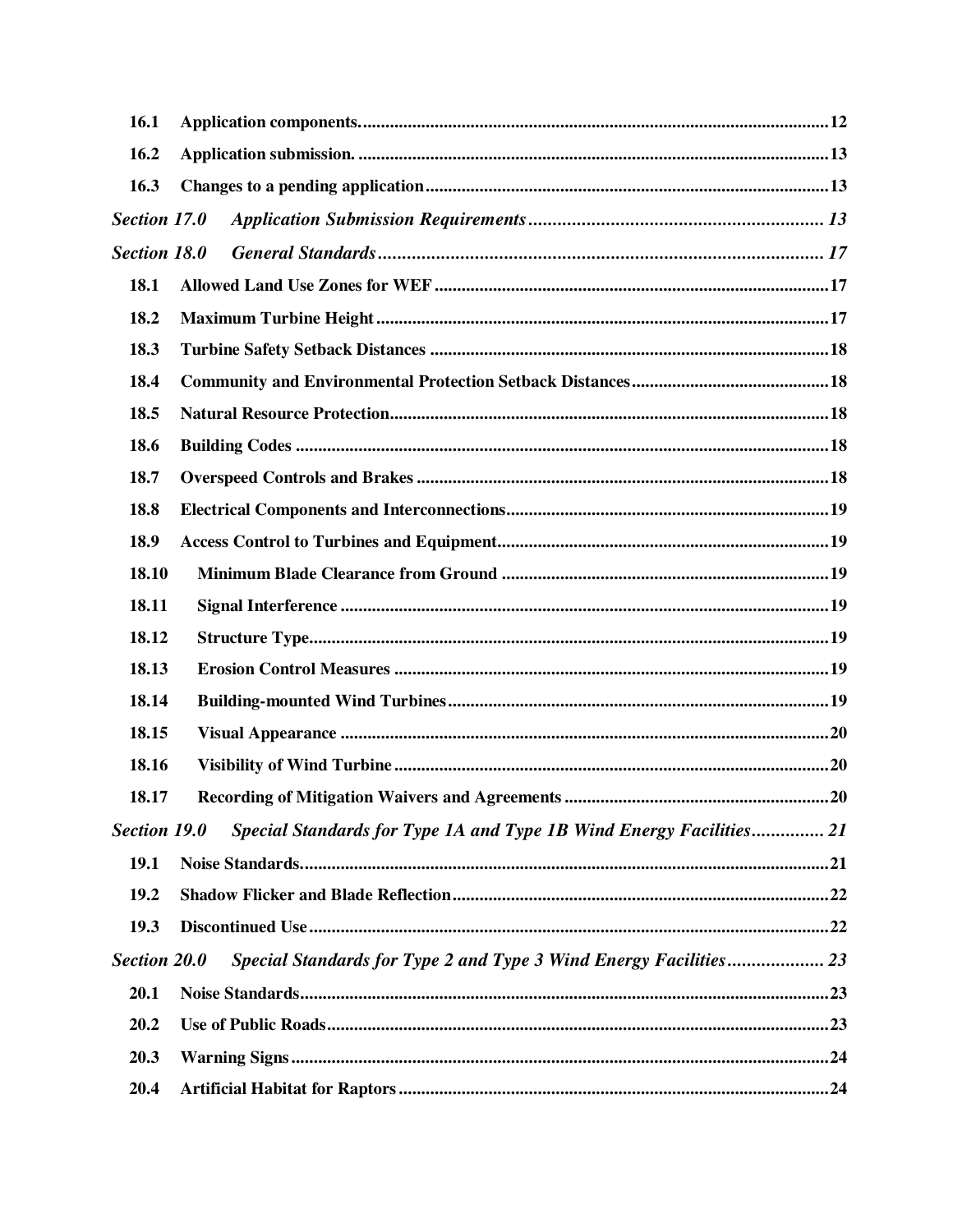| 20.5         |  |  |  |  |
|--------------|--|--|--|--|
| <b>20.6</b>  |  |  |  |  |
| <b>20.7</b>  |  |  |  |  |
| <b>20.8</b>  |  |  |  |  |
| <b>20.9</b>  |  |  |  |  |
| <b>20.10</b> |  |  |  |  |
| 20.11        |  |  |  |  |
| 20.12        |  |  |  |  |
| 20.13        |  |  |  |  |
| 20.14        |  |  |  |  |
| 20.15        |  |  |  |  |
|              |  |  |  |  |
|              |  |  |  |  |
|              |  |  |  |  |
|              |  |  |  |  |
|              |  |  |  |  |
|              |  |  |  |  |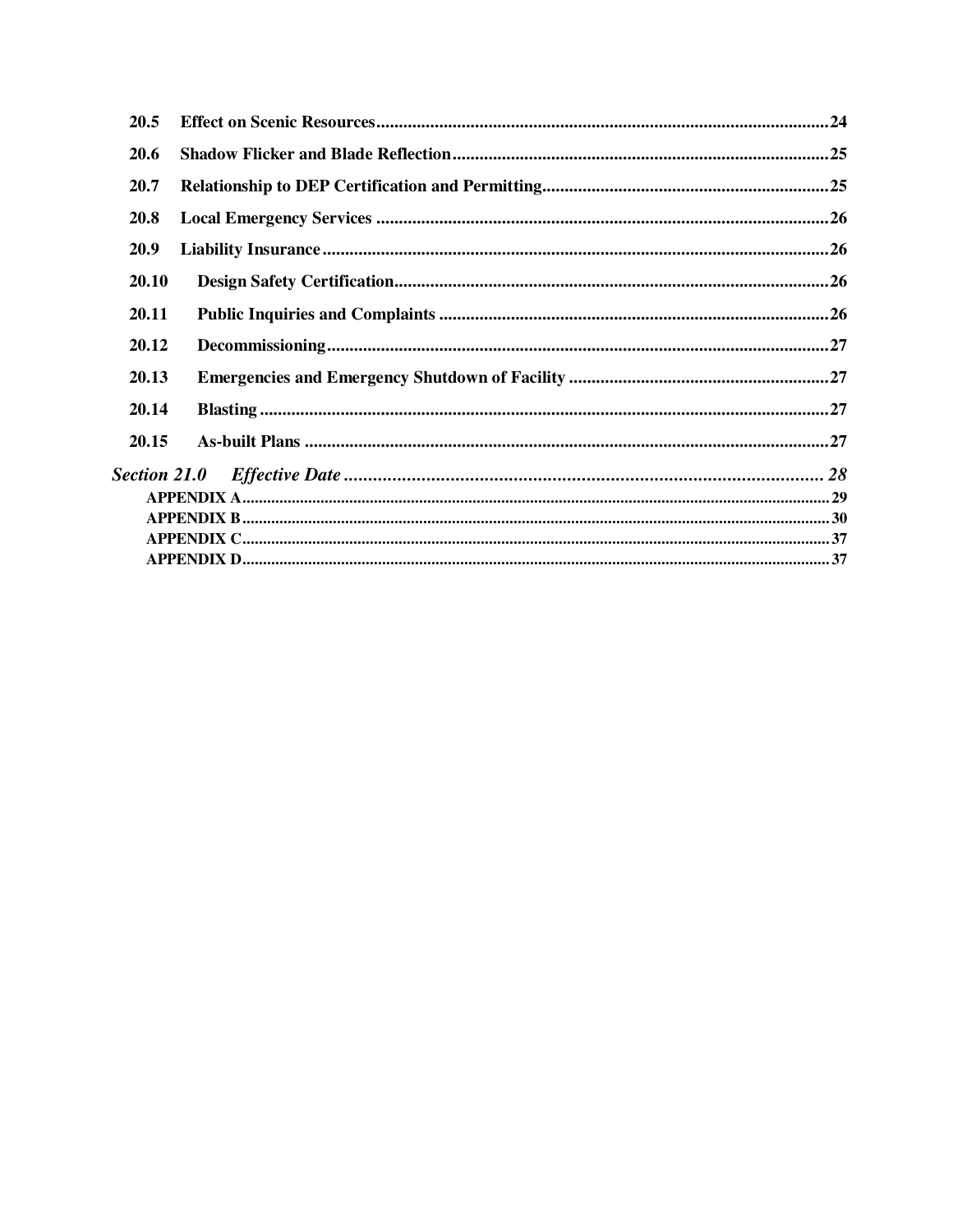#### **Section 1.0 Title**

This ordinance shall be known as the Wind Energy Facility Ordinance for the Town of Eastbrook, Maine.

## **Section 2.0 Authority**

This ordinance is adopted pursuant to the enabling provisions of Article VIII, Part Second, Section 1 of the Maine Constitution, 30-A MRSA §3001 and 30-A MRSA §4312 *et seq.* and consistent with the Town of Eastbrook's comprehensive land use plan, as amended.

## **Section 3.0 Purpose**

The purpose of this ordinance is to regulate the siting, construction and operation of Wind Energy Facilities in the Town of Eastbrook, Maine in order to protect the public health, safety and welfare.

#### **Section 4.0 Definitions**

Ambient Sound means at a specified time, the all-encompassing sound associated with a given environment, being usually a composite of sounds from many sources at many directions, near and far, including the specific facility of interest.

Applicant means the legal entity that proposes to construct a Wind Energy Facility or conduct an activity regulated under this ordinance and files an application for a permit to do so under this ordinance. "Applicant," sometimes referred to in this ordinance as "permittee," also means the entity to whom a Wind Energy Facility permit is issued.

Approved Residential Subdivision means a residential subdivision for which all applicable land use permits have been issued, provided that the time for beginning construction under such permits has not expired.

Associated Facilities means elements of a Wind Energy Facility other than its Generating Facilities that are necessary to the proper operation and maintenance of the Wind Energy Facility, including but not limited to buildings, access roads, Generator Lead Lines and substations.

Blade Reflection means the intermittent reflection of the sun off a surface of the blade(s) of a wind turbine.

Construction means an activity and operations associated with the facility or expansion of the facility or its site.

DEP Certification means a certification issued by the Maine Department of Environmental Protection pursuant to 35-A MRSA §3456 for construction or operation of a wind energy development.

Emergency means any circumstance, condition or situation, whether or not caused or aggravated by a wind energy facility, that presents an imminent threat of physical danger to life or property that calls for immediate action to reduce or mitigate that threat.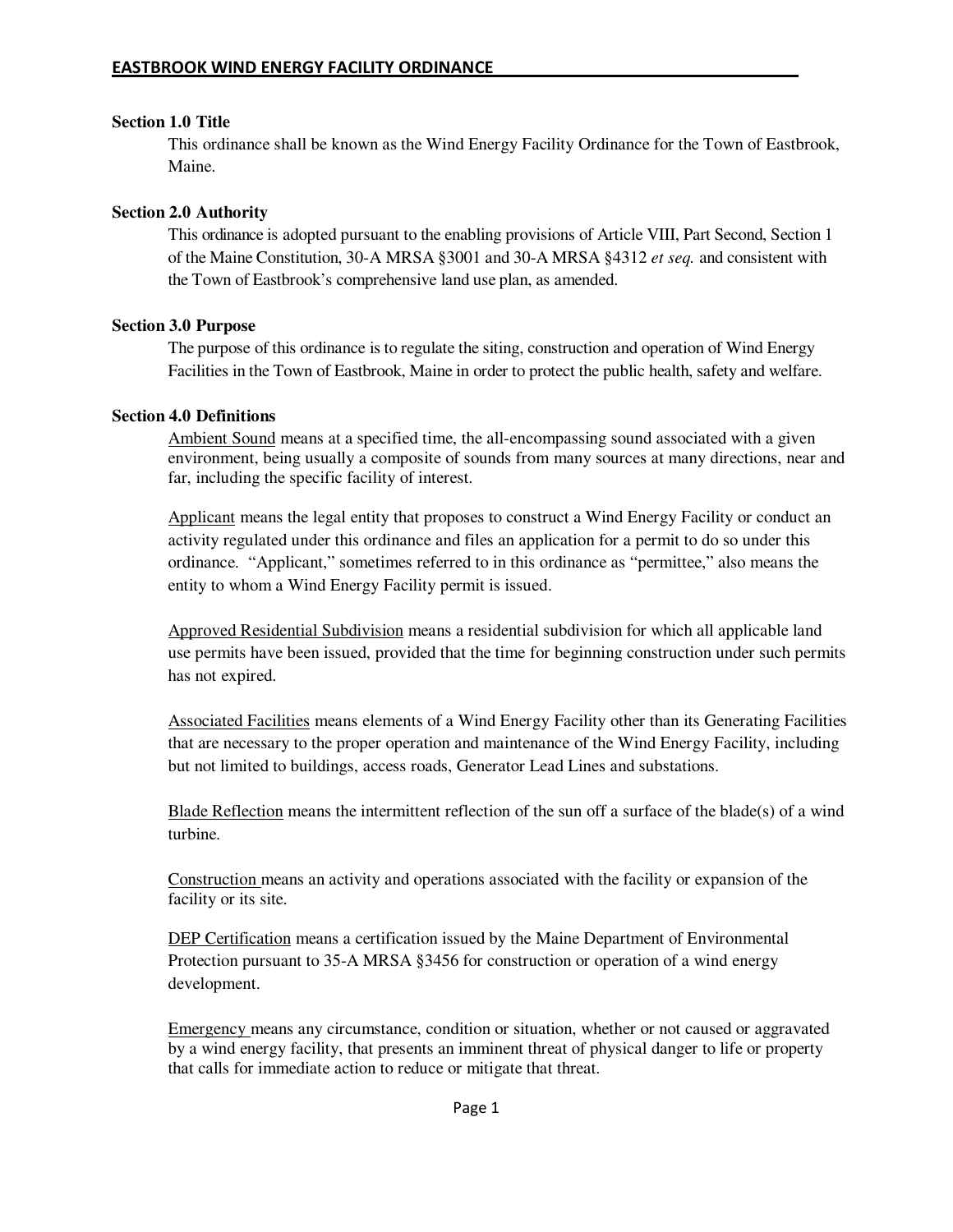Maintenance and Repairs means work performed or other measures taken in response to an emergency or routine work necessary to keep the WEF in proper working condition.

Energy Sum of a Series of Levels means ten times the logarithm of the arithmetic sum of the antilogarithms of one-tenth of the levels.

Existing Hourly Sound Level means the hourly sound level resulting from routine operation of an existing facility prior to the first expansion that is subject to this ordinance.

Equivalent Sound Level means the level of the mean-square A-weighted sound pressure during a stated time period, or equivalently the level of the sound exposure during a stated time period divided by the duration of the period. (NOTE: For convenience, a one hour equivalent sound level should begin approximately on the hour.)

Generating Facilities means wind turbines and electrical lines, not including Generator Lead Lines, that are immediately associated with the Wind Turbines.

Generator Lead Line means a "generator interconnection transmission facility" as defined by 35-A MRSA §3132(1-B).

Historic Area means an Historic Site administered by the Bureau of Parks and Lands, Maine Department of Conservation, with the exception of the Arnold Trail.

Historic Site means any site, structure, district or archaeological site which is included on the National Register of Historic Places or on the Maine Historic Resource Inventory, or which is established by qualified testimony as being of historic significance.

Hourly Sound Level means the equivalent sound level for one hour measured or computed in accordance with this Ordinance.

Locally-Designated Passive Recreation Area means any site or area designated by a municipality for passive recreation that is open and maintained for public use and which: has fixed boundaries; is owned in fee simple or leased by a municipality or is accessible by virtue of public easement; and is identified and described in a local comprehensive plan or other formal designation by the town at the time a complete application for a WEF was filed under this Ordinance.

Maximum Sound Level means ten times the common logarithm of the square of the ratio of the maximum sound to the reference sound of 20 micropascals. Symbol: LAFmax.

Maximum Sound means the largest A-weighted and fast exponential-time-weighted sound during a specified time interval. Unit: pascal (Pa).

Meteorological Tower (MET Tower) means a tower erected for a temporary period or for an indefinite period if permitted in association with a WEF and used for the measurement and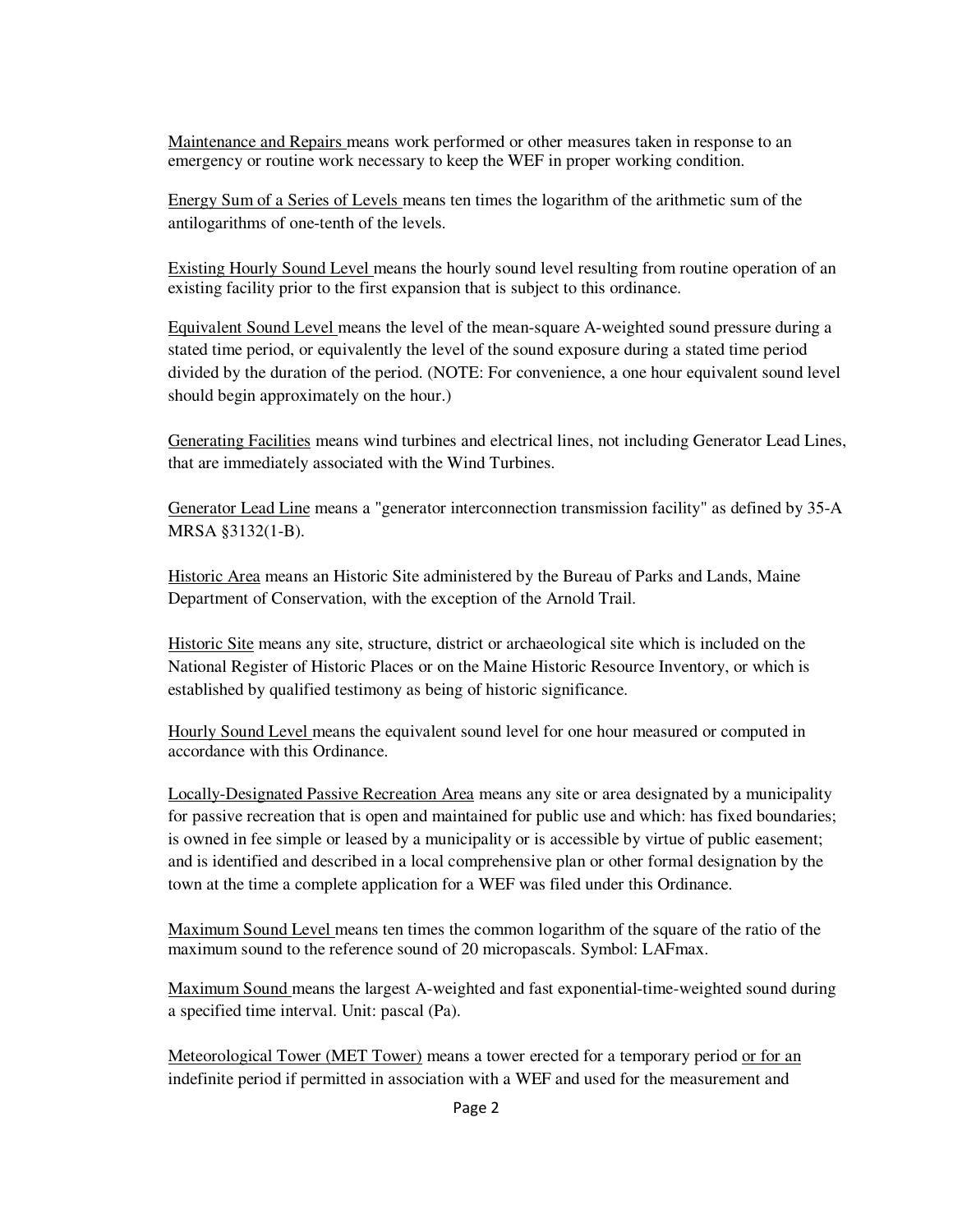collection of wind data that supports various types of equipment, including but not limited to, anemometers, data recorders, and solar power panels. A MET tower may also include wildliferelated equipment such as ANABAT detectors, bird diverts and wildlife entanglement protectors.

Municipal Reviewing Authority means the Town of Eastbrook Planning Board.

Nacelle means the frame and housing at the top of the tower that encloses the gearbox and generator.

Non-Participating Landowner means any landowner, other than a Participating Landowner whose land is located wholly or partially within the town.

Occupied Building means a residence, school, hospital or other established medical facility, nursing home, community building, grange, house of worship, public library or other building that is occupied or in use as a primary residence or at the time of application for a WEF under this Ordinance is customarily frequented by the public.

Participating Landowner means one or more persons that hold title in fee or a leasehold interest with sublease rights to property on which Generating Facilities or Associated Facilities are proposed to be located pursuant to an agreement with the applicant or an entity that has entered into an appropriate agreement with the applicant that allows the applicant to demonstrate the sufficient right, title and interest in such property.

Person means an individual, corporation, partnership, firm, organization or other legal entity.

Permittee means the legal entity to which a permit for a WEF or MET tower is issued.

Planned Residence means a residence for which all applicable building and land use permits have been issued, provided that the time for beginning construction under such permits has not expired.

Pre-development Ambient means the ambient sound at a specified location in the vicinity of a facility site prior to the construction and operation of the proposed facility or expansion.

Protected Location means any location that is:

1) accessible by foot, on a parcel of land owned by a Non-Participating Landowner containing a residence or planned residence, approved residential subdivision, house of worship, school, college, public library, licensed hospital or other established medical facility or nursing home near the development site on the date a complete application for a WEF was filed under this ordinance;

2) within a state or national park or refuge, a nature preserve owned by a land trust, the Maine Audubon Society or The Nature Conservancy, the Appalachian Trail, the Moosehorn National Wildlife refuge, a federally designated wilderness area, a state wildlife management area, a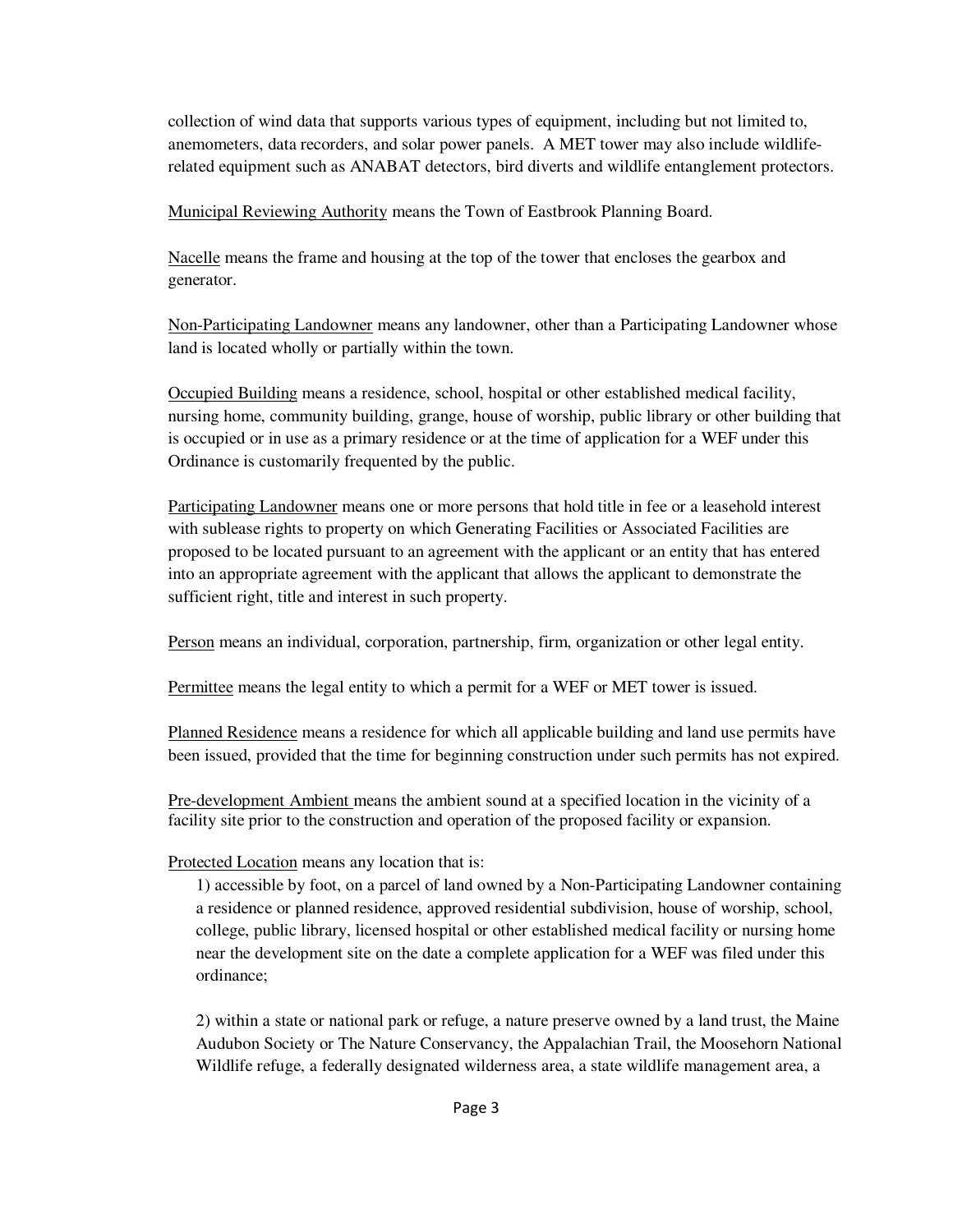state wilderness area designated by statute, a municipal park or beach or a locally-designated passive recreation area, active bald eagle nest, or any location within consolidated public reserve lands designated by rule by the Bureau of Parks and Lands as a Protected Location, or;

3) a hotel, motel, established bed & breakfast, farm, campsite or licensed campground that has been designated a Protected Location due to the potential for adverse economic, health, safety or welfare impacts from construction or operation of a WEF.

Residence means a building or structure including manufactured housing, but excluding recreational vehicles, tents and watercraft, that is maintained for permanent or seasonal residential occupancy and having living, cooking and sleeping facilities, and permanent indoor or outdoor sanitary facilities.

Routine Operations means regular and recurrent operation of regulated sound sources associated with the purpose of the facility and operating on the facility site.

Scenic Resource means either a Scenic Resource of state or national significance, as defined in 35- A MRSA §3451(9) or a scenic resource of local significance located within a town and identified as such in a comprehensive plan, open space plan or scenic inventory adopted by the town.

Sensitive Receptor means a residence or other place or structure intended for human habitation, whether inhabited or not, public park, state or federal wildlife area, school, daycare center, elder care facility, medical facility, place of seated assemblage, nonagricultural business, or manicured area of a recreational establishment designed for public use, including but not limited to a golf course, campground or other nonagricultural business licensed by a state or federal agency. A sensitive area is more likely to be sensitive to the exposure of noise, shadow flicker or other potentially adverse effects of a Wind Energy Facility.

Setback as it applies to a wind turbine means the minimal allowable horizontal distance as measured from the center of a wind turbine to a defined point such as a property line.

Setback Area means the entire land area that falls within a specified setback.

Shadow Flicker means alternating changes in light intensity caused by the movement of wind turbine blades casting shadows on the ground or a stationary object.

Short Duration Repetitive Sounds means a sequence of repetitive sounds which occur more than once within an hour, each clearly discernible as an event and causing an increase in the sound level of at least 6 dBA on the fast meter response above the sound level observed immediately before and after the event, each typically less than ten seconds in duration, and which are inherent to the process or operation of the development and are foreseeable.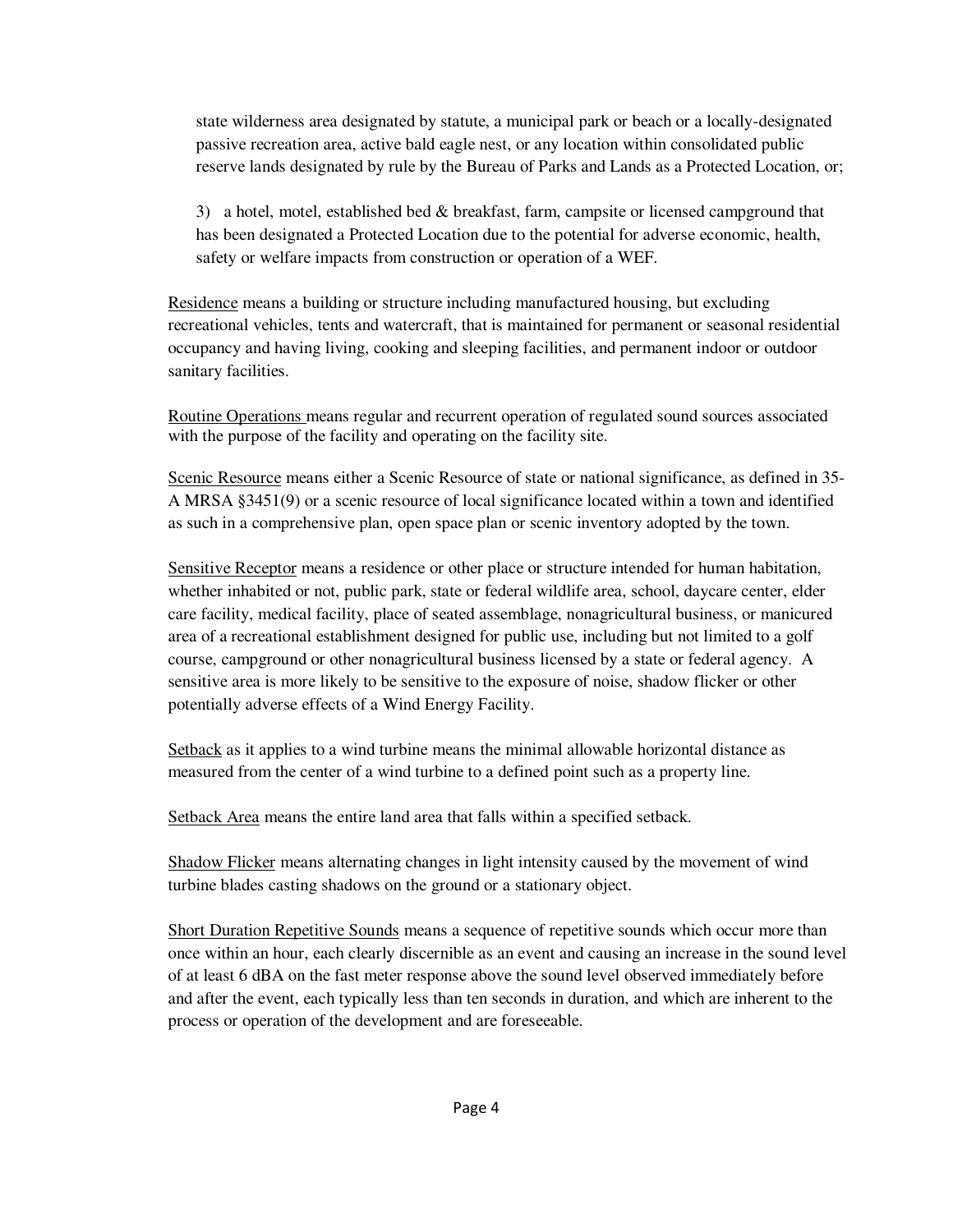Sight Line Representation means a profile drawing showing prominent features, including but not limited to topography, buildings, and trees, along and in relation to a line of sight extending from an observer's eye to the lowest point visible on a proposed tower.

Significant Wildlife Habitat means a Significant Wildlife Habitat as defined in 38 MRSA §480- B(10).

Sound Components means the measurable sound from an audibly identifiable source or group of sources.

Sound Level means ten times the common logarithm of the square of the ratio of the frequencyweighted and time-exponentially averaged sound pressure to the reference sound of 20 micropascals. For the purpose of this Ordinance, sound level measurements are obtained using the A-weighted frequency response and fast dynamic response of the measuring system, unless otherwise specified.

Sound Pressure means root-mean-square of the instantaneous sound pressures in a stated frequency band and during a specified time interval. Unit: pascal (Pa).

Sound Pressure Level means ten times the common logarithm of the square of the ratio of the sound pressure to the reference sound pressure of 20 micropascals.

Substantial Start means construction has commenced with construction activities beyond site clearing and excavation including, but not limited to, the pouring of a slab or footings, installation of piles, framing, construction of columns, or placement of a tower on a foundation.

Tonal Sound means a tonal sound exists if, at a Protected Location, the one-third octave band sound pressure level in the band containing the tonal sound exceeds the arithmetic average of the sound pressure levels of the two contiguous one-third octave bands by 5 dB for center frequencies at or between 500 Hz and 10,000 Hz, by 8 dB for center frequencies at or between 160 and 400 Hz, and by 15 dB for center frequencies at or between 25 Hz and 125 Hz.

Tower means the free-standing structure on which a wind measuring or energy conversion system is mounted.

Town means the Town of Eastbrook unless the context clearly indicates otherwise.

Turbine Height means the distance measured from the surface of the tower foundation to the highest point of any turbine rotor blade measured at the highest arc of the blade.

Wind Energy Facility sometimes referred to in this ordinance as "WEF", means a facility that uses one or more Wind Turbines to convert wind energy to electrical energy. A Wind Energy Facility includes Generating Facilities and Associated Facilities.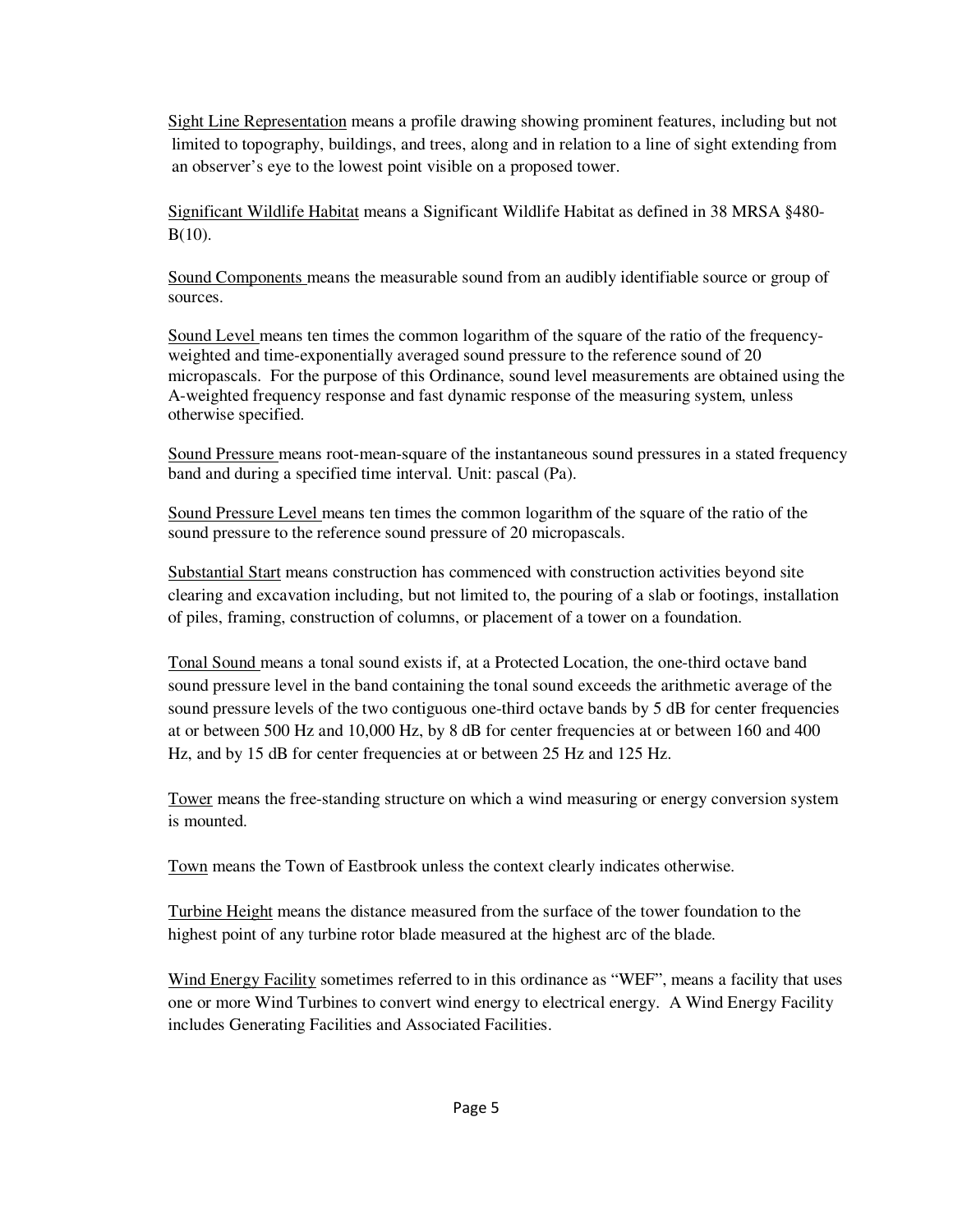Wind Energy Facility, Type 1A means a Wind Energy Facility having a maximum generating capacity of less than 100kW, a maximum of one Wind Turbine and a maximum turbine height of 80 feet.

Wind Energy Facility, Type 1B means a Wind Energy Facility having: a maximum generating capacity of less than 100kW; more than one wind turbine; or one or more wind turbines with a maximum turbine height of more than 80 feet but less than or equal to 110 feet. A Wind Energy Facility having more than three (3) Type 1B turbines shall be regulated under this ordinance as a Type 2 Wind Energy Facility.

Wind Energy Facility, Type 2 means a Wind Energy Facility having a maximum generating capacity of 100kW or greater and a maximum height of 500 feet, but which does not require a state permit issued by the Maine Department of Environmental Protection (DEP) under the Site Location of Development Act, 38 MRSA §481, *et seq.* Subject to the requirements of 35-A MRSA §3456, a DEP certificate is required when the energy is for sale or use by a person other than the generator.

Wind Energy Facility, Type 3 means a Wind Energy Facility having a generating capacity of 100kW or greater and a maximum height of 500 feet and which requires a state permit issued by the Department of Environmental Protection under the Site Location of Development Act, 38 MRSA §481, *et seq.* 

Wind Turbine means a system for the conversion of wind energy into electricity which is comprised of a tower, generator, Nacelle, rotor and transformer.

Additional acoustical terms used in work associated with this ordinance shall be used in accordance with the following American National Standards Institute (ANSI) standards:

 ANSI S12.9-1988 - American National Standard Quantities and Procedures for Description and Measurements of Environmental Sound, Part 1;

ANSI S3.20-1973 – American National Standard Psychoacoustical Terminology;

ANSI S1.1-1960 - American National Standard Acoustical Terminology.

## **Section 5.0 Applicability**

- 5.1 This ordinance applies to any Wind Energy Facility proposed for construction in the Town of Eastbrook after the effective date of this Ordinance.
- 5.2 A Wind Energy Facility that was lawfully constructed prior to the effective date of this Ordinance is not required to meet the requirements of this ordinance except that any modification to an existing Wind Energy Facility that materially alters the location, size, height, type, design or number of wind turbines requires a permit under this ordinance.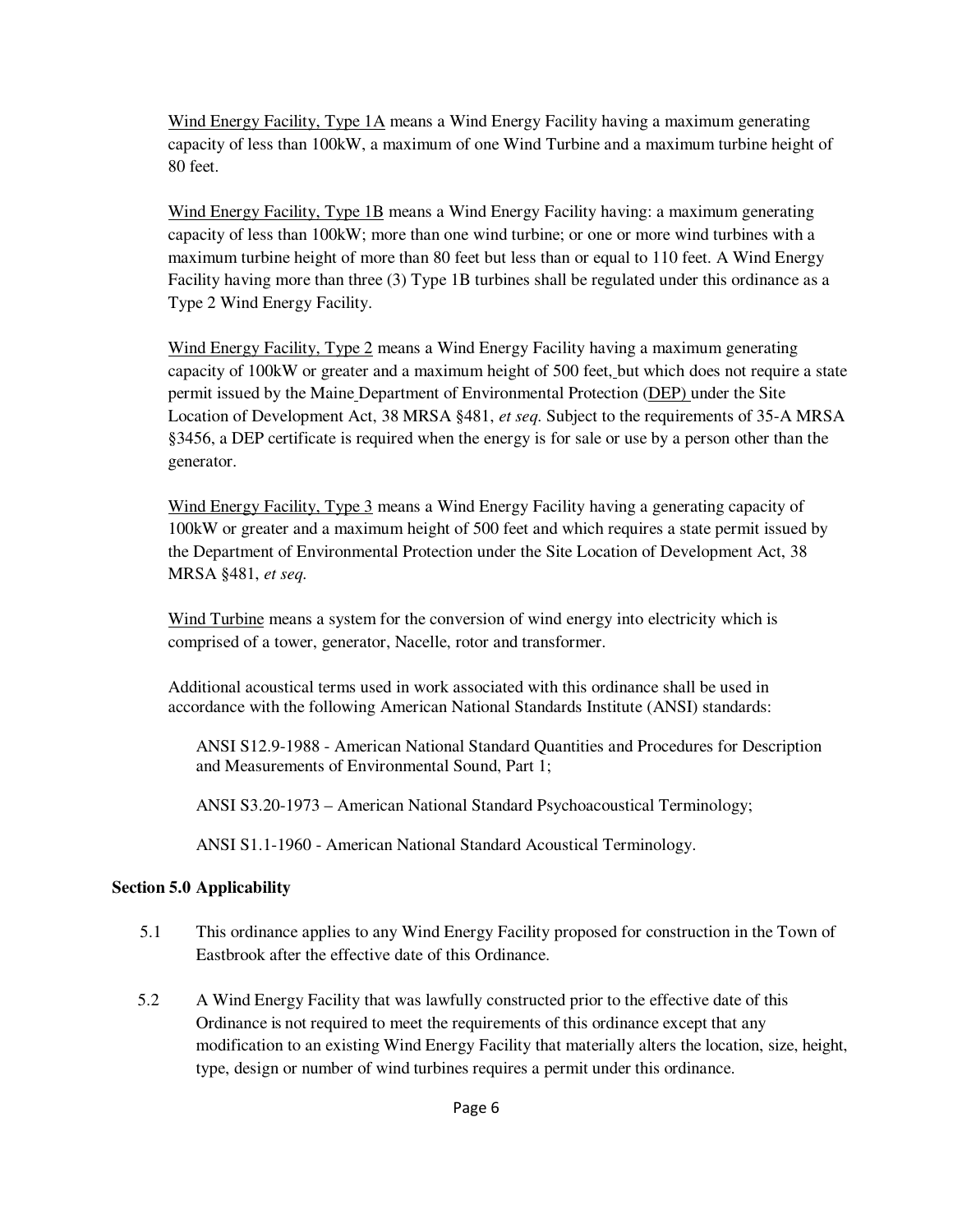5.3 The burdens of proof and compliance with all aspects of this ordinance are on the applicant of a Wind Energy Facility. Approval of a Wind Energy Facility by the town does not relieve the applicant of its responsibility to comply with all applicable provisions of this ordinance.

## **Section 6.0 Conflict and Severability**

- 6.1 If there is a conflict between provisions of this ordinance, the more stringent provision shall govern. If there is a conflict between a provision of this Ordinance and that of another Town of Eastbrook ordinance, the provision of this ordinance shall govern, but only as it relates to a Wind Energy Facility.
- 6.2 If there is a conflict between the provisions of this Ordinance and any state rule or law applying to wind energy facilities, the more stringent provision shall govern.
- 6.3 The invalidity of any part of this Ordinance by a court of competent jurisdiction does not invalidate any other part of this Ordinance.

## **Section 7.0 Classification of Wind Energy Facilities**

Wind Energy Facilities regulated under this ordinance are classified in accordance with the definitions in Section 4 as of the effective date of this ordinance. A WEF having more than three (3) Type 1B turbines is regulated as a Type 2 under this ordinance.

## **Section 8.0 Review and Approval Authority**

The Planning Board shall review and decide all applications for a Wind Energy Facility or a MET Tower and may approve, deny or approve such applications with conditions in accordance with the provisions of this ordinance.

## **Section 9.0 Activities Requiring a Permit**

- 1. No person may construct or locate a Wind Energy Facility or a MET tower within the Town of Eastbrook without a permit issued in accordance with this Ordinance.
- 2. Any physical modification to an existing Wind Energy Facility that materially alters the location or increases the area of development on the site, increases the number, type, design or size of wind turbines or otherwise increases the generating capacity, increases wind tower or turbine height or may increase the level of sound emissions from any wind turbine requires an amended permit under this ordinance.
- 3. No person may lease, sell, assign or otherwise transfer a Type 2 or 3 Wind Energy Facility or portion thereof without a permit under this ordinance from the Town of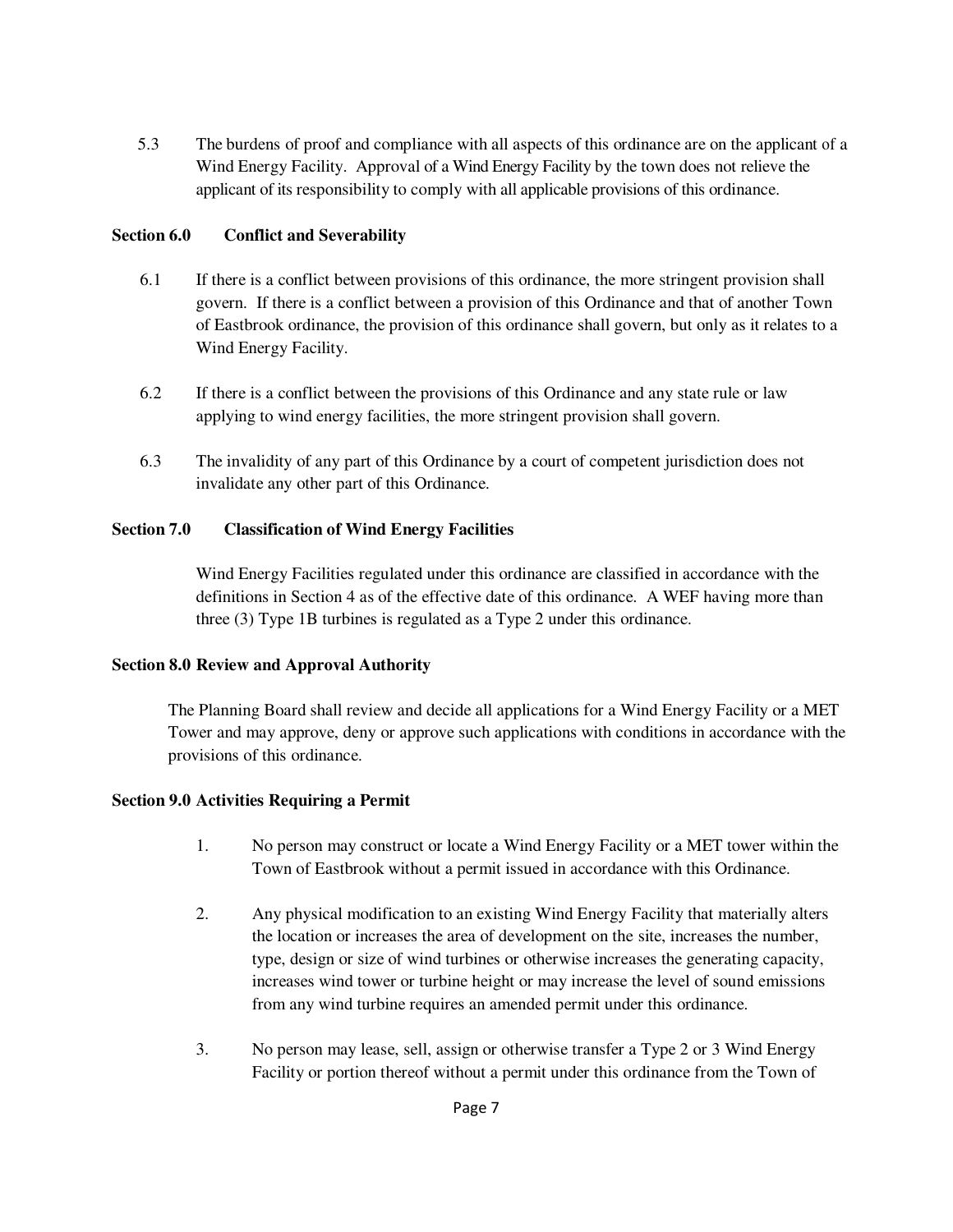Eastbrook. Such a permit shall be granted only if the applicant or transferee demonstrates to the satisfaction of the planning board that: the transferee has sufficient title, right or interest in the facility; the transferee has the technical capacity and financial ability to fully comply with the provisions of the permit issued for the Wind Energy Facility and this ordinance; and the facility is in substantial compliance with all applicable ordinances and permits.

4. An application to install a MET tower for the purposes of assessing meteorological conditions prior to submission of an application for a WEF is subject to the submission and review standards for a Type 1A Wind Energy Facility, as applicable, except that no tower height limitation shall apply. A permit issued for a MET tower is valid for 30 months from the date of issuance after which the applicant shall remove the MET tower within 30 days and restore the site to its pre-existing condition. The provision for removal of a MET tower does not apply to a MET tower included as permanent Associated Facilities in an approved Wind Energy Facility.

#### **Section 10.0 Activities Not Requiring a Permit**

Normal maintenance and repair activities at an existing and operating Wind Energy Facility do not require a permit, provided that the activity will not result in noncompliance with permit conditions or applicable provisions of any ordinance of the town.

#### **Section 11.0 Permit Fees Established**

At the time of application, the applicant shall submit a nonrefundable permit application fee to the town in accordance with a fee schedule adopted by the selectmen. Within 45 days of the effective date of this ordinance, the selectmen shall adopt an initial fee schedule after having provided at least 30 days prior public notice, including notice placed in a weekly newspaper of general circulation in the area. The fee schedule must differentiate between fees for Type 1A and Type 1B facilities and fees for Type 2 and Type 3 facilities.

The selectmen of the town may vote to revise the fees from time to time after having provided at least 30 days prior public notice of their intent to do so, including notice placed in a weekly newspaper of general circulation in the area. Upon adoption, any revised fee schedules shall be appended to this ordinance as Appendix A (Fees).

#### **Section 12.0 Demonstration of Community Benefits**

For an application for Type 2 or Type 3 Wind Energy Facility, an applicant must demonstrate that substantial community benefits will accrue to the town as a result of the construction and operation of the facility. In addition to any other demonstration of community benefits, including significant tangible benefits provided for in a community benefits agreement entered into by the Applicant and the town, the applicant must identify the tax value, direct payments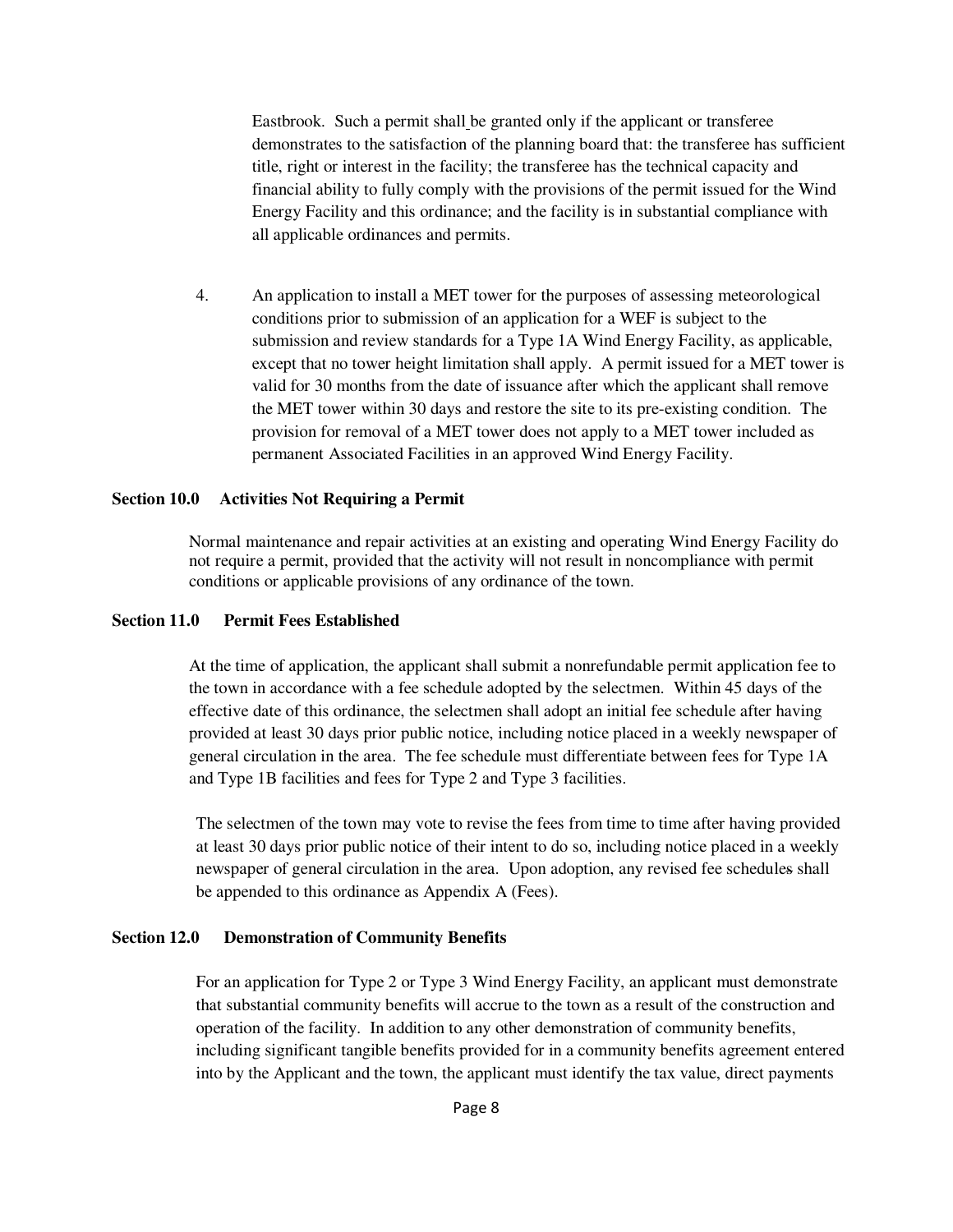or other financial benefits to be realized and the form and duration of such benefits, and the short-term and long-term jobs to be created, telecommunication infrastructure enhancements or other economic benefits to be realized and the duration of such benefits.

#### **Section 13.0. RESERVED**

#### **Section 14.0 Administration (Application Review Process)**

- 14.1 For Type 1A Wind Energy Facility Applications
	- a. Within 30 days after receiving an application for a WEF, the Planning Board shall review the application for completeness and notify the applicant in writing either that the application is complete or, if the application is incomplete, the specific additional information needed to complete the application.
	- b. The Planning Board shall hold a public hearing on the application.
	- c. The Planning Board shall make its decision within 15 days following the close of the hearing, denying the application for a Wind Energy Facility and stating the reasons why it is denied; approving the application for a Wind Energy Facility as proposed; or approving the application subject to conditions. In making its decision, the Planning Board shall make findings on whether the wind energy facility as proposed meets the applicable criteria for approval. A decision of the Planning Board relating to the application shall be made only at a public meeting for which proper public notice has been given.
	- d. Upon the agreement of the Planning Board and the applicant, the Planning Board may further extend the procedural time frames set forth in this section.
	- 14.2 For Type 1B, Type 2 and Type 3 Wind Energy Facility Applications
		- a. Within 30 days after receiving an application for a Type 1B WEF or 60 days for a Type 2 or 3 WEF, the Planning Board shall review the application for completeness and notify the applicant in writing either that the application is complete or, if the application is incomplete, the specific additional information needed to complete the application.
		- b. The Planning Board shall hold a public hearing on the application for a Type 1B, Type 2 or Type 3 WEF within 30 days after the date the application is determined to be complete.
		- c. The Planning Board shall make its decision within 15 days following the close of the hearing for a Type 1B WEF, denying the application for a Wind Energy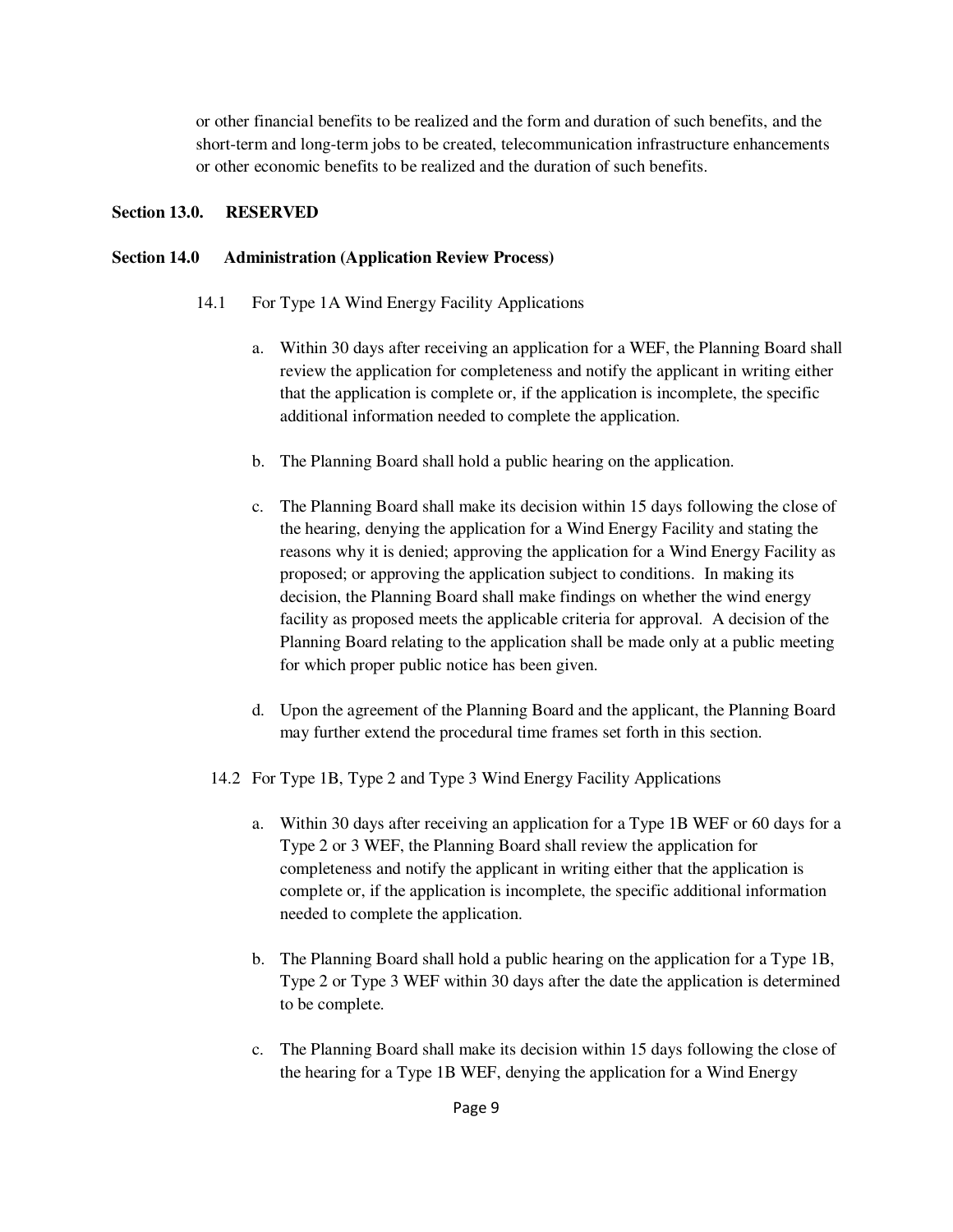Facility and stating the reasons why it is denied; approving the application for a Wind Energy Facility as proposed; or approving the application subject to conditions. In making its decision, the Planning Board shall make findings on whether the wind energy facility as proposed meets the applicable criteria for approval.

Within 30 days following the close of the public hearing on an application for a Type 2 or 3 WEF and after review, the Planning Board shall issue a written decision: denying the application for a Wind Energy Facility and stating the reasons why it is denied; approving the application for a Wind Energy Facility as proposed; or approving the application subject to conditions. In making the decision, the Planning board shall make findings on whether the wind energy facility as proposed meets the applicable criteria for approval.

A decision of the Planning Board relating to the application shall be made only at a public meeting for which proper public notice has been given.

d. The Planning Board may extend the time frame for deciding an application for a Type 2 or 3 WEF for an additional 30 days if it determines such additional time is necessary to fully consider the application.

Upon the agreement of the Planning Board and the applicant, the Planning Board may further extend the procedural time frames of this section.

## 14.3 Notice of Planning Board meeting

In addition to any notice required by law or town ordinance for a planning board meeting, the Town of Eastbrook shall, at the applicant's expense, give notice by first class mail to the applicant, and all owners of property abutting the property on which the Wind Energy Facility is proposed to be located at least 10 days prior to any meeting, including a public hearing, at which an application for a Type 1A or 1B, Type 2, or Type 3 Wind Energy Facility is to be considered.

For Type 2 or a Type 3 WEF, notice shall be given to all owners of record of property within 1 mile of the property. Such notice must also be prominently posted at the community building at that time. The Applicant shall pay the town the total costs of such notice within 10 days of having been sent an invoice by the town for the costs of the notice.

The notice must state the date, time and place of the meeting and the name and address of the applicant, proposed WEF size and location, type of Wind Energy Facility and nature of the action to be considered by the Planning Board.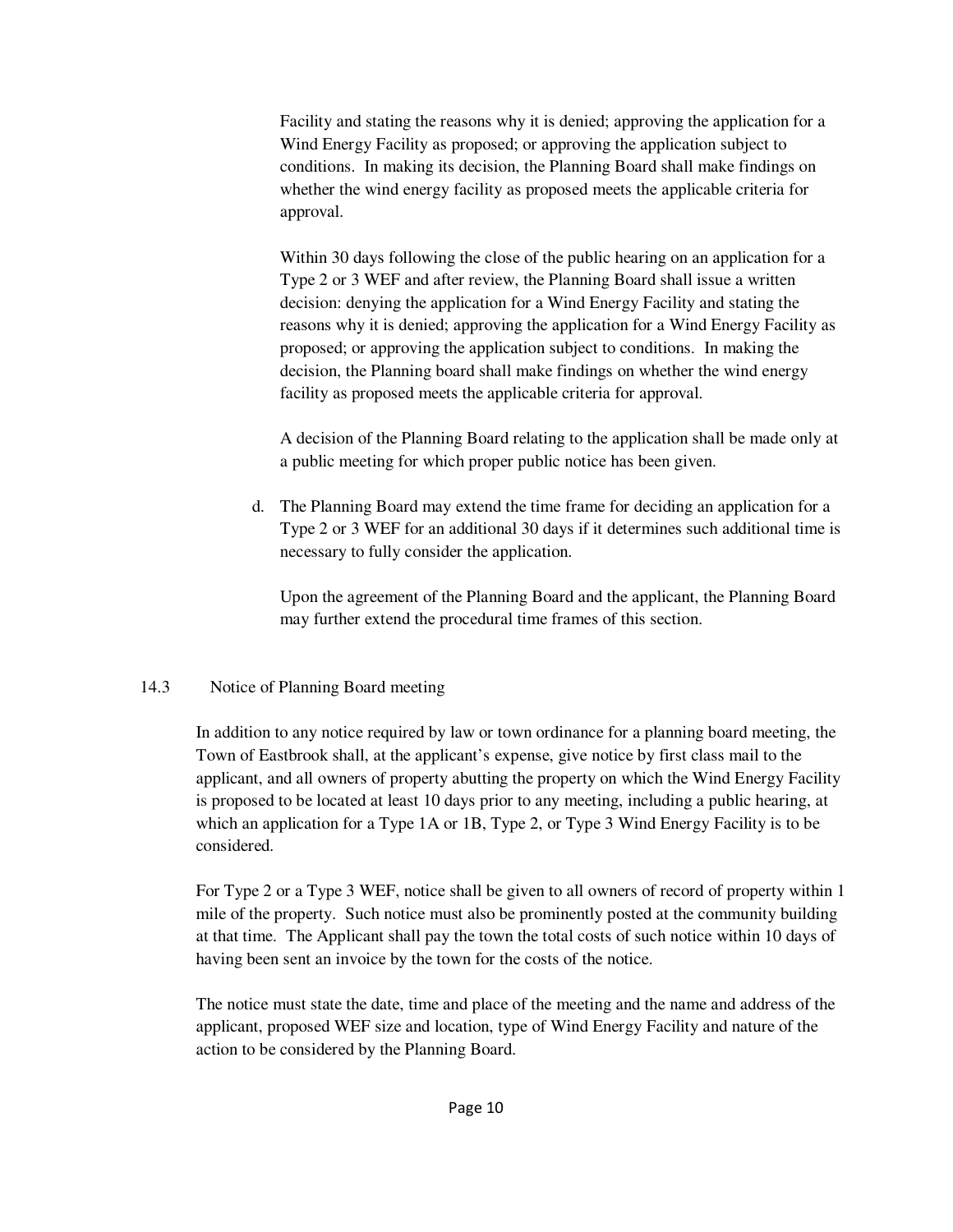#### 14.4 Public hearing notice to be given in newspaper and at town office

The Town of Eastbrook shall post notice of the date, time, and place of any public hearing on a proposed Wind Energy Facility at least once in a newspaper of general circulation in the area at least 14 days prior to the hearing. At that time, such notice must also be prominently posted at the community building or other public location where official town notices are posted.

#### 14.5 Professional services retained by town

In order to assist the Planning Board in its review of an application for a WEF, the Town of Eastbrook may retain professional services, including but not limited to those of an attorney or land use or technical consultant, to evaluate the proposal and potential impacts and whether the application meets the criteria set forth the ordinances of the town. Upon presentation of a reasonable estimate of the cost of such evaluation by the town, the applicant shall deposit with the town the full estimated cost, which the town must place in an escrow account.

The town shall pay the costs of the professional services from the escrow account and shall reimburse any unspent funds to the applicant following the final decision by the town on the application and exhaustion of any appeals.

#### 14.6 Expiration of WEF Permit

A WEF permit issued by the Planning Board expires 24 months following the date of approval unless construction has substantially started. Upon the expiration of a permit, the applicant may not begin to construct or operate a WEF unless and until a new approval is granted. If construction of the approved WEF has substantially started but is not completed within 36 months following the date of approval, the permit expires. Upon the Applicant's written request and for good cause, the Planning Board may extend the 24-month or 36-month expiration date., which may not be more than 24 additional months.

If a permit for a Type 2 or Type 3 Wind Energy Facility expires, the applicant shall immediately implement pertinent provisions of the approved decommissioning plan.

## 14.7 Access during application review and following issuance of a permit

The code enforcement officer or other authorized representative of the town shall be allowed access to the site at all reasonable times for the purposes of evaluating the WEF proposal, reviewing the progress of the work or assuring compliance with the conditions of any permit and of this ordinance. They have authority to inspect all records and documents of the applicant or WEF operator that relate to the design, construction and operation and compliance of the facility.

#### 14.8 Enforcement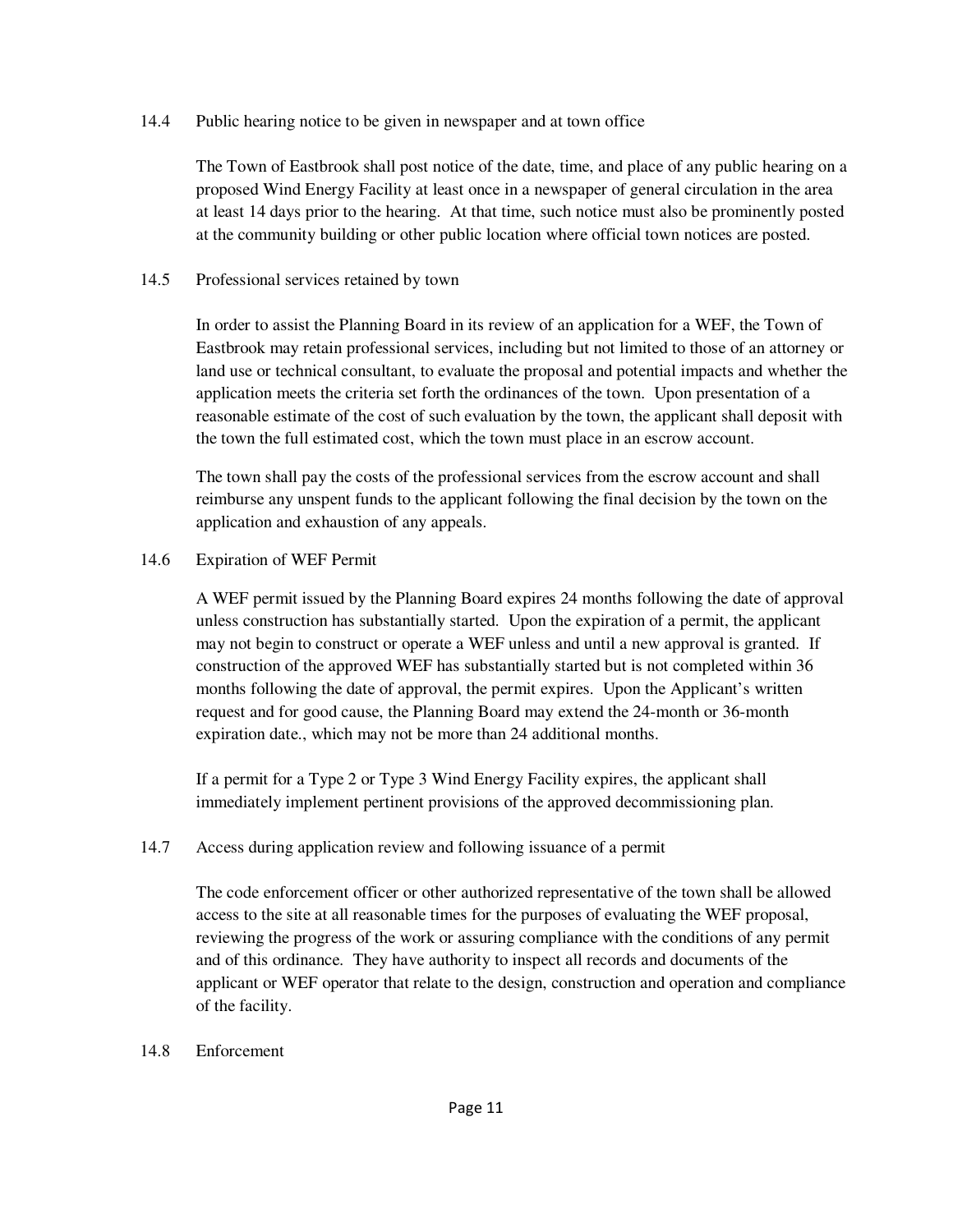No person may violate or fail to comply with or take any action that is contrary to the provisions of this Ordinance, or violate or fail to comply with any permit issued under this Ordinance, or to cause another to violate or fail to comply or take any action that is contrary to the provisions of this Ordinance or any permit under this Ordinance. Consistent with the provisions of 30-A MRSA, section 4452 or its successor, the town may institute civil enforcement proceedings or any other remedy at law to ensure compliance with this Ordinance and any permit issued thereunder.

## 14.9 Appeals

Any Person aggrieved by a decision of the Planning Board made under this ordinance may appeal the decision to the Board of Appeals within 30 days of the date of decision, as provided by Section XV.G of the Town of Eastbrook Land Use Ordinance.

## **Section 15.0 Pre-application Meeting**

Prior to filing an application for a Type 1B, Type 2 or Type 3 WEF application, the applicant is strongly encouraged to meet with the Planning Board to discuss the application requirements. At such a pre-application meeting, the Planning Board can explain the ordinance's provisions, application forms, and submission requirements. At that time, the applicant should provide photos of the proposed site and written descriptions of the proposed facility and the proposed site, including its location, lot area and current zoning designations. Such discussions with the Planning Board are informational only and may not be construed to decide, formally or informally, on the merits of any substantive aspects of proposal under discussion.

# **Section 16.0 Permit Application**

16.1 Application components.

A Wind Energy Facility permit application shall consist of a permit application fee, completed application form and all supporting documents as described below:

- a. Application Form. The application form provided by the Town of Eastbrook that shall be signed and dated by the applicant. The signatory shall certify that the information in the application is complete and correct and that the proposed facility will be constructed and operated in accordance with the provisions of this ordinance, permit(s) issued and all conditions of approval, if any.
- b. Application Fee. Submission of the full amount of the application fee at the time of submission of the application.
- c. Demonstration of Community Benefit. For an application for Type 2 or Type 3 Wind Energy Facility, a demonstration of substantial community benefits.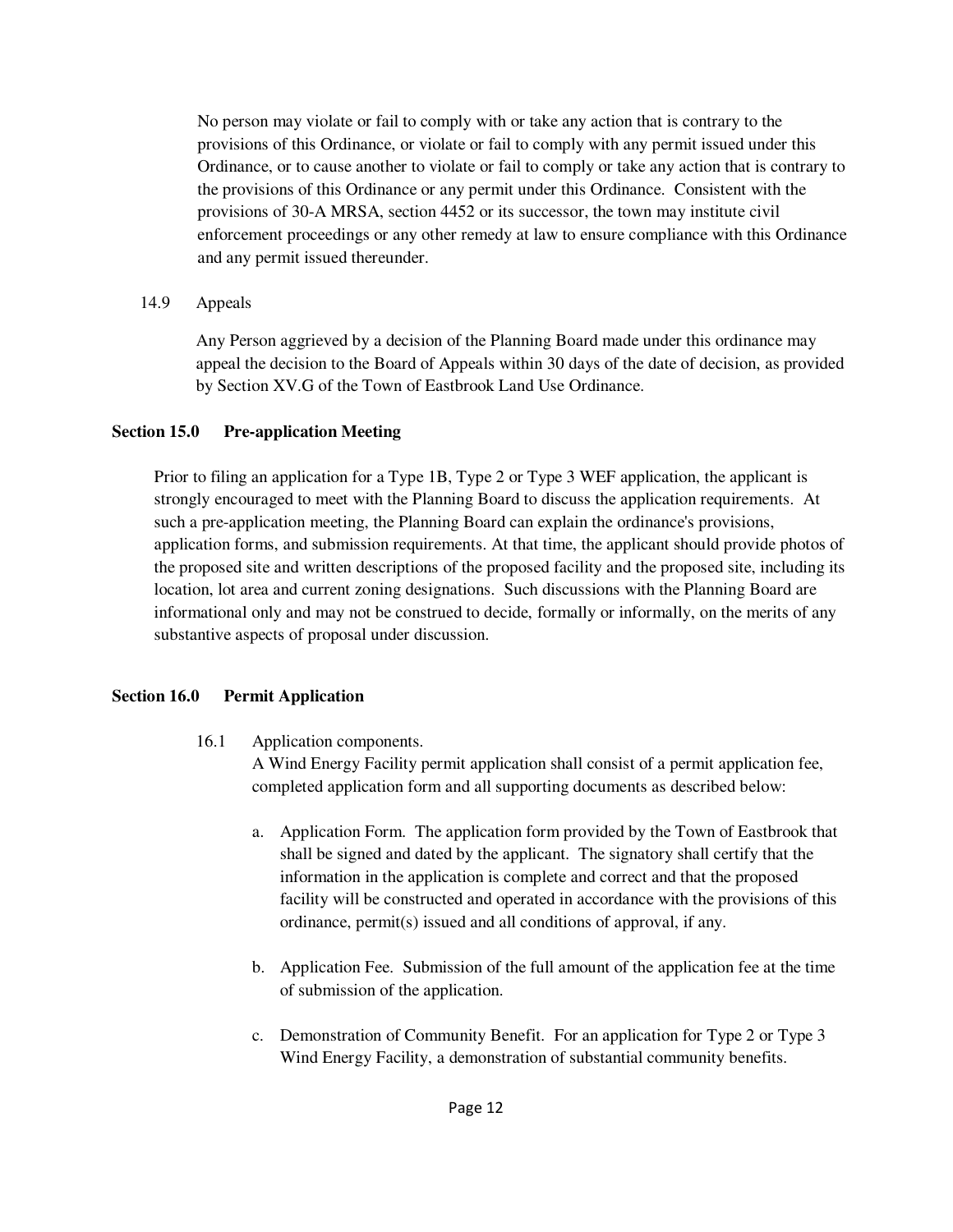- d. Supporting Documents. The application must include all documents necessary to satisfy the applicable submission requirements under this Ordinance.
- 16.2 Application submission.

 The applicant shall submit two (2) complete copies of the application in paper format including all supporting documents, such documents being titled and sequentially numbered, except that for Type 2 and 3 WEF applications, the applicant must submit ten (10) complete copies. For Type 2 and 3 WEF applications, the applicant shall also submit one complete copy in an electronic format determined by the planning board. The submissions must be made to the town office c/o the planning board.

- 16.3 Changes to a pending application
	- a. The applicant shall promptly notify the Planning Board in writing of any changes the applicant proposes to make to information contained in the application. The Planning Board may require an application to be resubmitted and the review periods restarted if it determines the changes modify the applicant's proposal materially.
	- b. If an applicant proposes modifications to a pending application during or after a public hearing on the application has been held, the Planning Board must continue the hearing to another date or reopen the public hearing if it determines the proposed modifications materially alter the proposal.

#### **Section 17.0 Application Submission Requirements**

General Submission Requirements

- 17.1. A completed application form including:
	- a. The applicant and Participating Landowner(s)' name, principal place of business, physical and mailing addresses, telephone number, fax number and email address.
	- b. The tax map number, zone, current use, deed book and page number and the name and address of the owner(s) of the proposed facility site and of any contiguous parcels owned by Participating Landowners.
	- c. The tax map number, zone, current use, deed book and page number and the name and address of the owner(s) of parcels that abut the proposed facility site or abut parcels of Participating Landowners that are contiguous with the proposed facility site.
	- d. A narrative description of the proposed WEF, including an overview of the project, project schedule, project location, elevation of land upon which the wind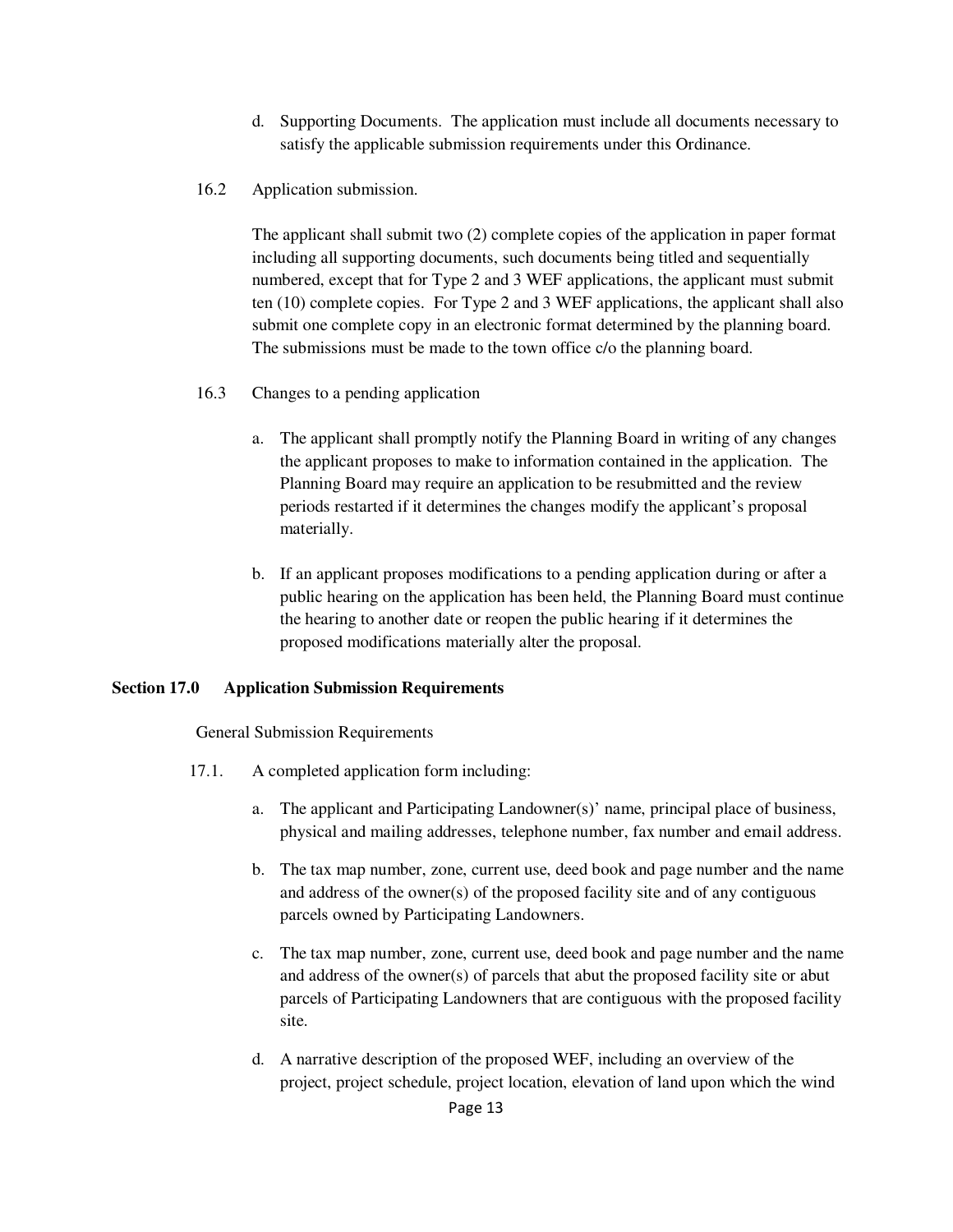tower(s) will be placed, number of wind towers and their height, generating capacity of the WEF, area affected, prevailing winds at the project location, road access to the site and receiving transmission line location.

- e. Evidence of the applicant's technical and financial ability to construct and operate the project as proposed during the expected period of operation.
- 17.2 A copy of a deed, easement, lease, purchase option or other comparable legal documentation demonstrating that the applicant has right, title or interest in the proposed facility site.
- 17.3 Location map, drawn to scale, showing the boundaries of the proposed facility site and all contiguous property under total or partial control of the applicant or Participating Landowner(s) and any public way, above ground utility lines, designated floodplain, deer wintering area, bald eagle nests, state or federally designated wetlands, Scenic Resource, Historic Site or Area, Significant Wildlife Habitat, Locally-designated Passive Recreation Area, residence or planned residence, approved residential subdivision, Occupied Building or Protected Location within 1.5 miles of the proposed development, and depicting the current zoning designations for the area.
- 17.4 Detailed description of the proposed Wind Energy Facility that includes the number, aggregate generating capacity of all wind turbines, manufacturer's specifications for each Wind Turbine, including but not limited to the make, model, maximum generating capacity, sound emission levels and types of overspeed controls, wind tower heights and tower footprint, and a description of Associated Facilities.
- 17.5. Site plan showing the proposed location of each wind turbine, the ground area occupied by the turbine, and Associated Facilities and any of the following features located within 1,500 feet of any Type 1A or 1B wind turbine or within 1 mile for Type 2 or 3 wind turbines; parcel boundaries, required setbacks, topographic contour lines (maximum 20-foot interval), roads, rights-of-way, overhead utility lines, buildings (identified by use), land cover, wetlands, streams, water bodies and areas proposed to be re-graded, cleared of vegetation or otherwise altered.
	- a. Site plans for Type 1B, Type 2 and Type 3 Wind Energy Facilities must also show the location and average height of tree cover to be retained and the location, variety, planting height and mature height of proposed trees, if any.
- 17.6. Written evidence that the Environmental Coordinator for the Maine Department of Inland Fisheries and Wildlife (MDIFW) and the Maine Natural Areas Program (MNAP) have both been notified of the pending application and the location and turbine height of all proposed wind turbines, and inclusion of any comments and recommendations made by those agencies or other group recommended by either agency.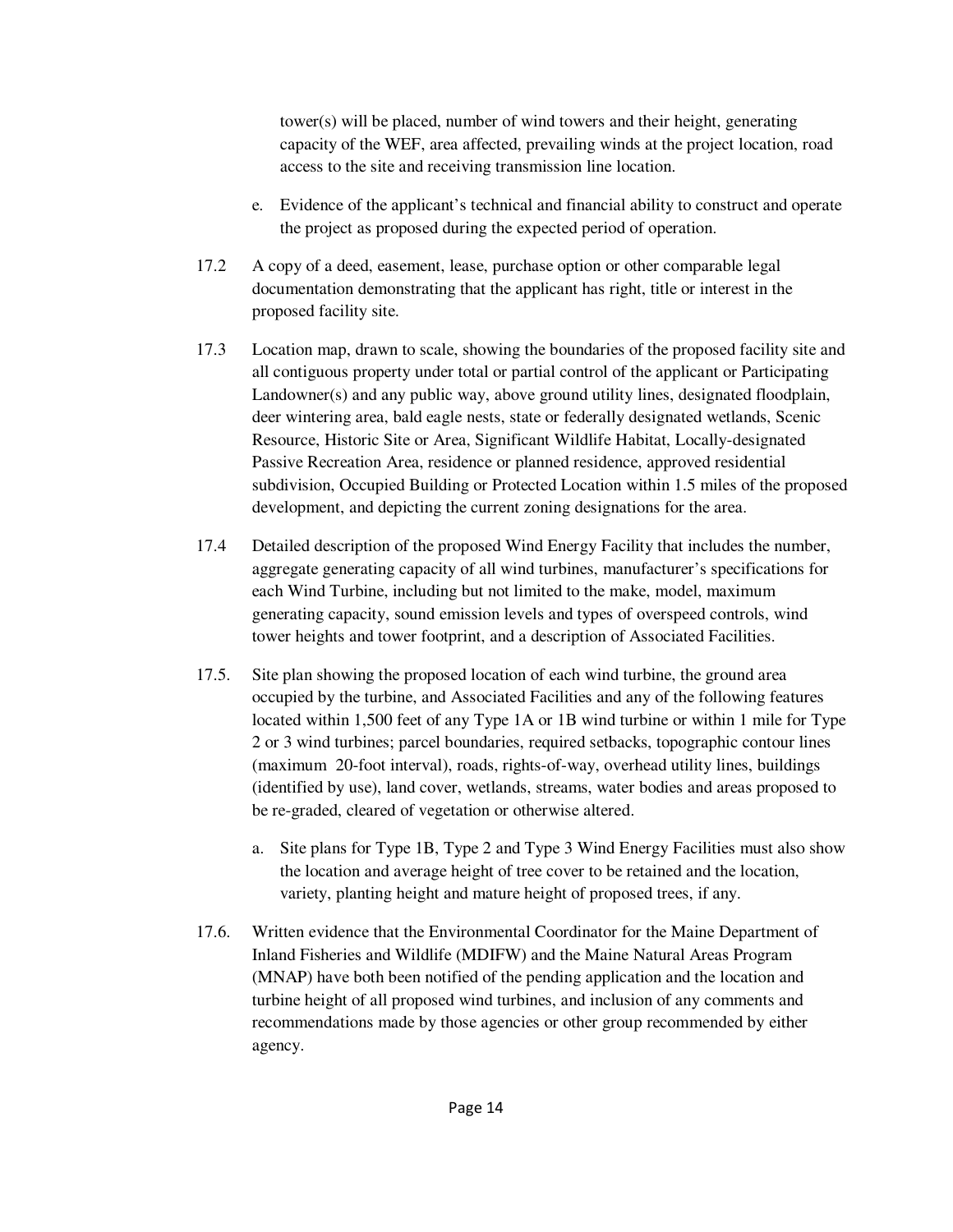- 17.7. Written evidence that the provider of electrical service to the property has been notified of the applicant's intent to connect an electric generator to the electricity grid, if such connection is proposed, and the provider's agreement to accept such electricity when generated by the WEF.
- 17.8 Detailed description of the proposed emergency and normal shutdown procedures for the WEF, including notifications to the provider of electrical service, the town and the public.
- 17.9. Photographs in sufficient quantity and detail that fairly represent pre-construction conditions at the site, and for a Type 2 or Type 3 Wind Energy Facility, an aerial photograph depicting the project parcels, Participating Landowner parcels and all Non-Participating parcels located within 1 mile of the proposed facility.
- 17.10 An application for a Type 1A or 1B Wind Energy Facility must include structural drawings of the tower foundation and anchoring system prepared and certified by the Wind Turbine or Tower manufacturer or prepared and stamped by a Maine-licensed professional engineer qualified to prepare such drawings. Furthermore, it must be designed with setbacks as specified in this Ordinance.
- 17.11. An application for a Type 1A or Type 1B Wind Energy Facility shall include a written statement, signed by the applicant, that certifies that the proposed facility is designed to meet the applicable noise control provisions of this ordinance and acknowledges the applicant's obligation to take remedial action in the event those standards are not being met.
- 17.12. An application for Type 1B, Type 2 or Type 3 Wind Energy Facility must include the following sight line, photographic and, if applicable, screening information, provided that an Applicant for a Type 3 Wind Energy Facility may provide this information as part of a visual assessment if required pursuant to section 20.5:
	- a. Sight line representations of each Wind Turbine from the nearest Occupied Building and from at least five other representative locations within 1 mile of the Wind Turbine, such as a Scenic Resource or another Occupied Building. Each sight site line representation must be drawn at a scale sufficiently large to make it legible. If screening is proposed, the proposed screening device, such as trees, shrubs or fencing, must be depicted on the drawing along with the sight line as altered by the screening.
	- b. A current four-inch by six-inch or greater color photograph of the proposed site of the Wind Turbine(s) taken from viewpoints corresponding to each of the sight line representations, or a computer-generated image if the owner of the subject property does not allow the Applicant to access the property.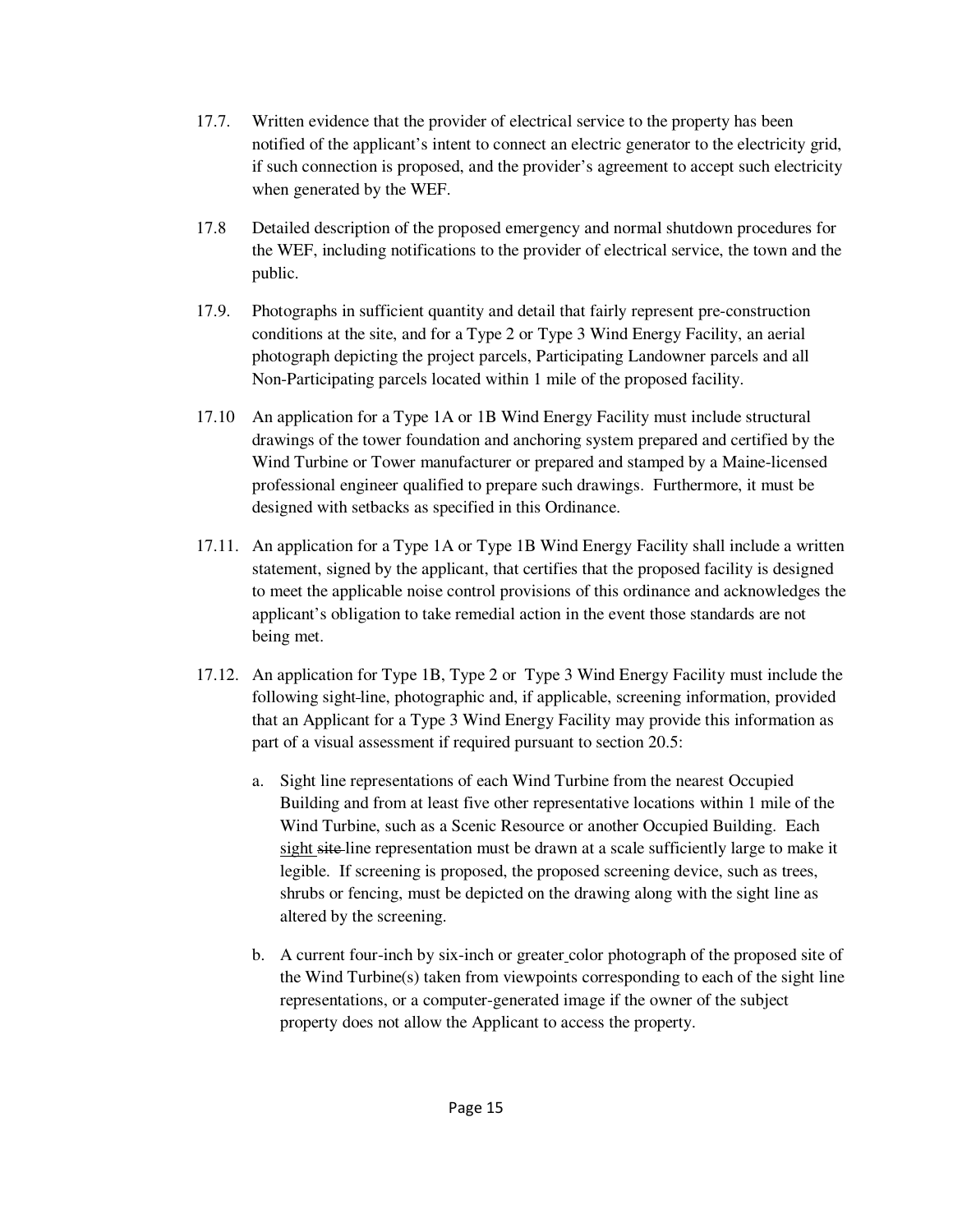- c. One copy of each of the photographs described in b, above, onto which is superimposed an accurately-scaled and sited representation of the Wind Turbine(s).
- d. Standard boundary survey of the subject property, giving complete descriptive data by bearings and distances, made and certified by a Maine-licensed surveyor. The Planning Board may waive this requirement for a Type 1A or Type 1B WEF if it determines that the Applicant has provided information sufficient to identify property boundaries to the extent necessary.
- 17.13. An application for a Type 2 Wind Energy Facility that generates energy primarily for sale or use by a person other than the generator, must include, if issued at the time of application, certification from the Department of Environmental Protection pursuant to 35-A MRSA. §3456 that the Wind Energy Facility:
	- a. will meet the requirements of the noise control rules adopted by the Board of Environmental Protection pursuant to the Site Location of Development Act, 38 M.R.S. §481, *et seq.* and the standards set forth in Appendix B of this ordinance;
	- b. will be designed and sited to avoid adverse Shadow Flicker effects that result in flicker or blade reflections falling on a sensitive receptor, as provided in this Ordinance. An exception to this standard may be made only if the flicker or reflection does not exceed ten (10) hours per year for any given receptor or if the applicant enters into a binding agreement with an affected land owner waiving this standard for property controlled by the land owner; and
	- c. will be constructed with setbacks adequate to protect neighboring properties and public safety and mitigate adverse noise effects from operation of a wind turbine.

If such certification has not been issued at the time of application, the applicant shall include written evidence that the Applicant has applied for certification and shall submit such certification to the Planning Board upon its issuance. The Planning Board may postpone its decision on the application until it receives evidence of such authorization.

17.14 Additional Submission Requirements for an Application for a Type 2 and 3 Wind Energy Facility

The applicant shall provide the following.

- 1. Certificates of design compliance obtained by the equipment manufacturers from Underwriters Laboratories, Det Norske Veritas, or other similar certifying organizations.
- 2. Decommissioning plan in conformance with Appendix C, including provisions for financial surety to ensure completion of decommissioning and site restoration.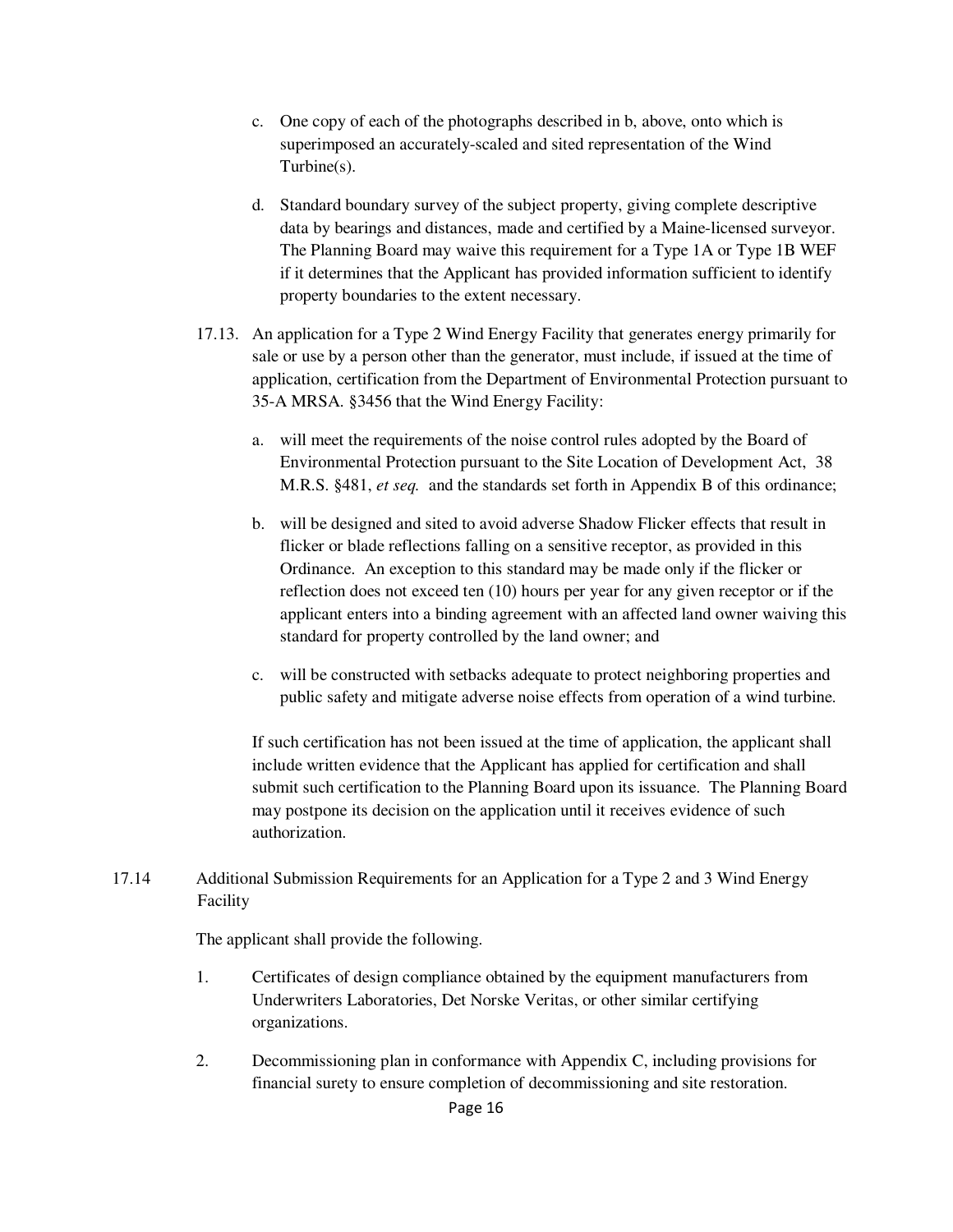- 3. Written summary of operation and maintenance procedures for the Wind Energy Facility and a maintenance plan for access roads, erosion and sedimentation controls and storm water management facilities.
- 4. Visual impact assessment, if required pursuant to section 20.5.
- 5. Stormwater management plan stamped by a Maine-licensed professional engineer.
- 6. Shadow flicker analysis based on WindPro or other modeling software approved for use by the Department of Environmental Protection.
- 7. Foundation and anchoring system drawings that are stamped by a Maine-licensed professional engineer.
- 8. A blasting plan prepared in accordance with all applicable state laws and rules and with the standards set forth in Appendix D of this Ordinance. Blasting may occur only after the Applicant has received approval for such operations and must comply with the provisions established by the Department of Environmental Protection under 38 MRSA, Chapter 3, Subchapter 1, Article 8-A, § 490-Z(14).
- 9. A sound study prepared by a qualified firm having expertise in noise and acoustical assessments. The study must include pre-construction sound levels at representative key receptor sites over multiple periods and a computer modeling that projects postconstruction noise levels in each direction for a distance of wind three miles from the Wind Energy Facility.
- 10. A fire prevention and emergency response plan including provisions for annual training for local and regional fire and emergency response personnel.
- 11. A facility security plan, including limiting unauthorized access to wind turbines.
- 12. Other relevant studies, reports, certifications and approvals as may be reasonably requested by the Town of Eastbrook to ensure compliance with this Ordinance, including but not limited to a meteorological assessment of the wind resources and speed in the project area, sound analysis and land uses within two miles of the project area.

## **Section 18.0 General Standards**

## **18.1 Allowed Land Use Zones for WEF**

No permit for a WEF may be granted for uses not allowed in a given zoning district as specified in the Town of Eastbrook Land Use Ordinance.

#### **18.2 Maximum Turbine Height**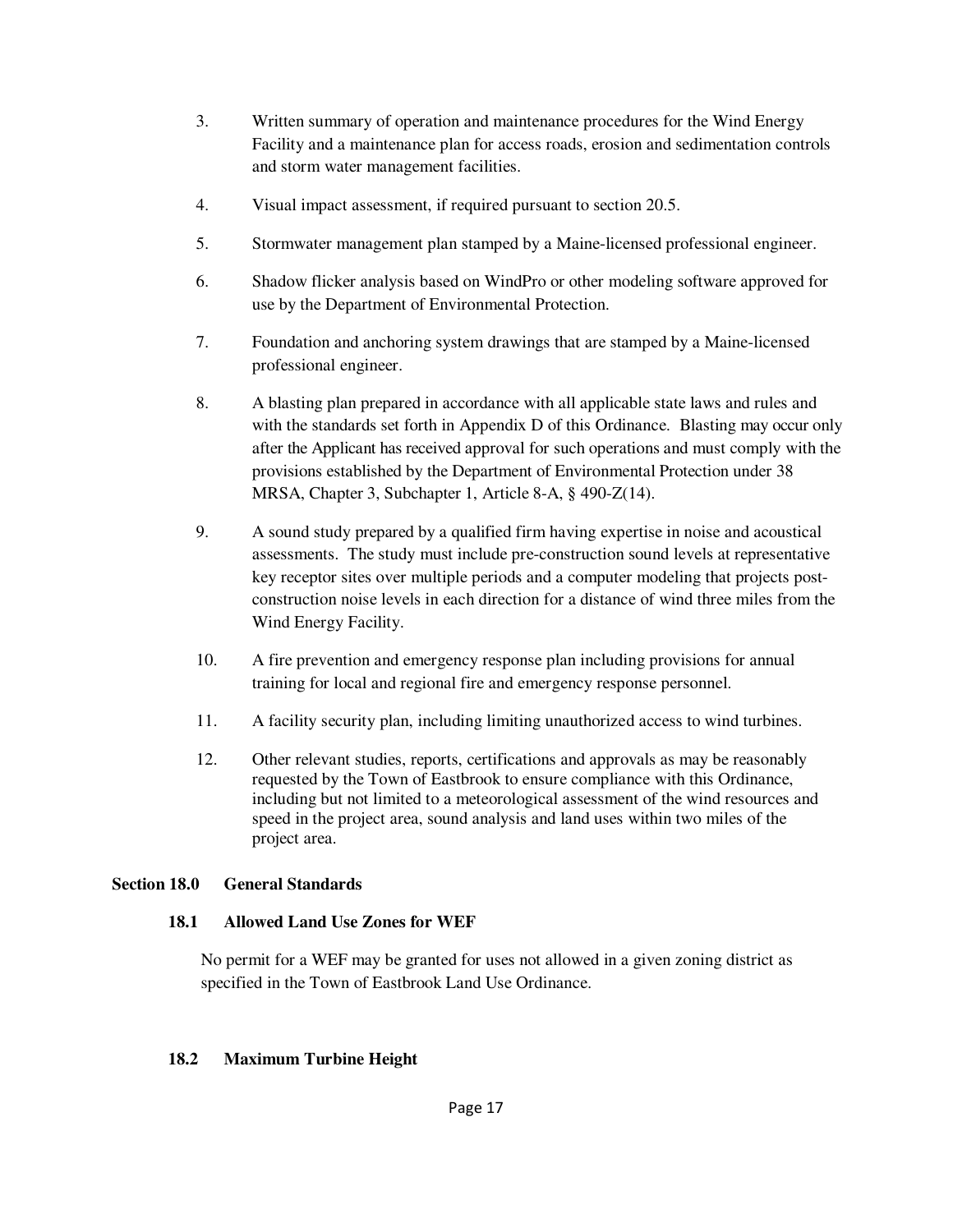The height of any turbine may not exceed the following:

- for a Type 1A WEF: 80 feet;
- for a Type 1B WEF: 110 feet
- for a Type 2 or Type 3 WEF: 500 feet.

## **18.3 Turbine Safety Setback Distances**

A Type 1A, 1B, 2 or 3 wind turbine must be set back a horizontal distance of at least 150% of the turbine height from all property boundaries, public and private rights-of-way, and from overhead utility lines that are not part of the proposed Generating Facility except that the Planning Board may establish a reduced setback from a property boundary up to a distance no less than 110% of the turbine height from any building if the Applicant submits a signed and notarized statement signed by the applicable abutting landowner attesting to the landowner's agreement to a waiver or reduction in the setback requirement. The Planning Board may also waive or reduce a setback from a private right-of-way owned by a Participating Landowner if the Applicant submits a signed and notarized statement signed by the Participating Landowner attesting to the landowner's agreement to a waiver or reduction in the setback requirement.

## **18.4 Community and Environmental Protection Setback Distances**

Notwithstanding any other setback provision contained in this Ordinance, no Type 2 or Type 3 wind turbine may be constructed or operated within 5,280 feet of any Sensitive Receptor or Scenic Resource or within 6,600 feet of any great pond.

## **18.5 Natural Resource Protection**

A Wind Energy Facility may not have an unreasonable adverse effect on rare, threatened, or endangered wildlife, significant wildlife habitat, rare, threatened or endangered plants and rare and exemplary plant communities. In making its determination under this subsection, the Planning Board may consider relevant written comments or recommendations, if any, from the Maine Department of Inland Fisheries and Wildlife and the Maine Natural Areas Program.

## 18.6 **Building Codes**

All components of the Wind Energy Facility must conform to all applicable local and state building codes and all applicable life safety codes.

## 18.7 **Overspeed Controls and Brakes**

Each wind turbine must be equipped with an overspeed control system that: includes both an aerodynamic control such as stall regulation, variable blade pitch, tip or other similar system, and a mechanical brake that operates in fail safe mode; and has been designed by the manufacturer or a qualified licensed civil engineer, certified to protect the public safety during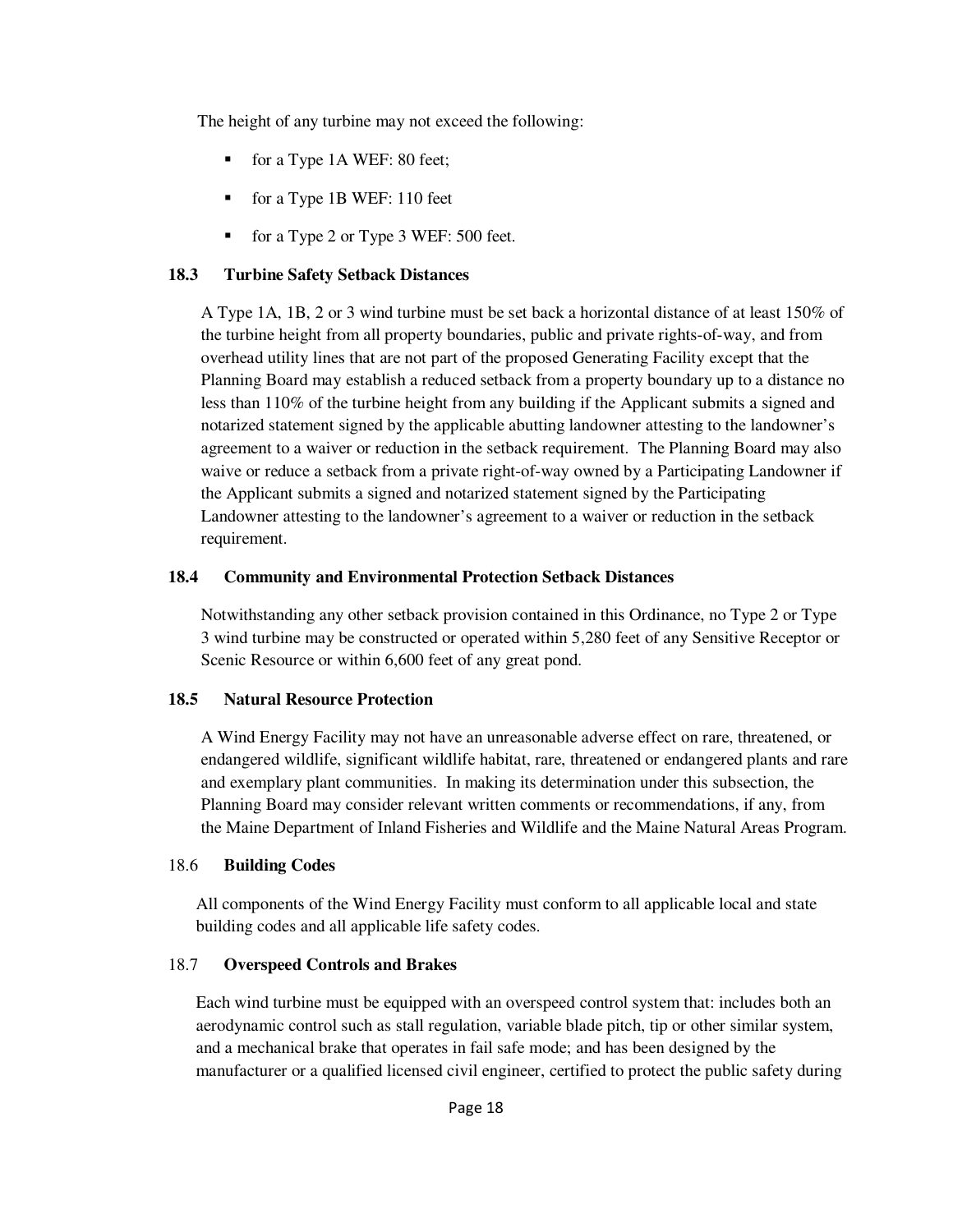all periods of operation of the turbine and found by the Planning Board based upon its review to protect public safety.

## 18.8 **Electrical Components and Interconnections**

All electrical components of the Wind Energy Facility shall conform to all applicable local, state, and national codes.

# 18.9 **Access Control to Turbines and Equipment**

All ground-mounted electrical and control equipment and all access doors to a Wind Turbine shall be labeled and secured to prevent unauthorized access. A Wind Tower may not be climbable up to a minimum of fifteen (15) feet above ground surface unless such access is from the inside of a wind tower having controlled access.

# 18.10 **Minimum Blade Clearance from Ground**

The minimum distance between the ground and the outer edge of all blades of a Type 1A or Type 1B wind turbine is 25 feet as measured at the lowest arc of the blades. For Type 2 or Type 3 type wind turbines, the minimum distance is 40 feet.

# 18.11 **Signal Interference**

The WEF must be sited and operated such that it may not cause any significant disruption or loss of radio, telephone, cellular phone, television, or similar signals. If construction or operation of the WEF results in demonstrated significant disruption or loss of signals, the applicant shall provide alternate but substantially equivalent signals or service. For the purposes of this section, "significant disruption means degradation of service that limits use of the service or signal noticeably more than 5% of the time of service operation.

# 18.12 **Structure Type**

With the exception of MET towers, wind towers must be monopoles having no guy wires. Bird flight diverters must be installed on all guy wires associated with a MET tower that is permitted.

# 18.13 **Erosion Control Measures**

Erosion of soil and sedimentation must be minimized by employing "best management practices" in the "*Maine Erosion Control Handbook for Construction: Best Management Practices*", March 2003, or successor edition if issued by the date of filing of an application for a wind energy facility.

# 18.14 **Building-mounted Wind Turbines**

Building-mounted wind turbines are prohibited.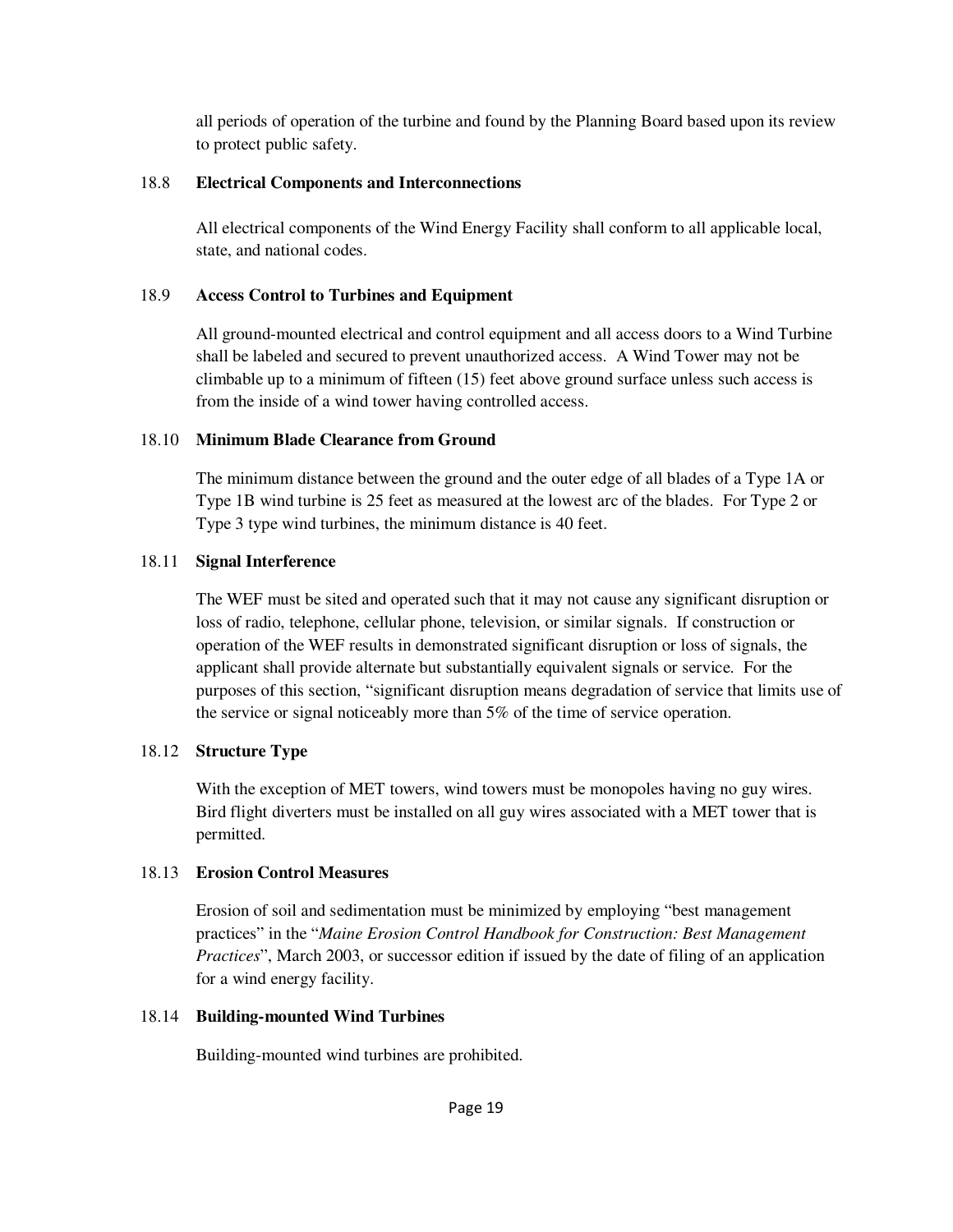## 18.15 **Visual Appearance**

- 1. A Wind Turbine must be constructed or painted of a color that is non-obtrusive such as white, off-white or gray, or as otherwise required by another governmental agency having jurisdiction over the Wind Energy Facility.
- 2. A Wind Turbine may not be lighted artificially, except to the extent necessary to comply with requirements of the Federal Aviation Administration or other applicable authority that regulates air safety, or as is otherwise required by another governmental agency having jurisdiction over the Wind Energy Facility. The Applicant shall submit a statement from the Federal Aviation Administration that it approves or has no objections to the proposed wind tower design, height or and location.
- 3. A Wind Turbine may not be used to support signs and may not display advertising or other promotional information except for reasonable and incidental identification of the turbine manufacturer, facility owner and operator, and for warnings.

## 18.16 **Visibility of Wind Turbine**

The following requirements apply to Type 1B and Type 2 Wind Energy Facilities:

- 1. To the extent that doing so does not unreasonably block access to the wind resource, each Wind Turbine must be located to maximize the effectiveness of existing vegetation, structures and topographic features in screening the Wind Turbine from residences and Scenic Resources.
- 2. If existing features do not screen a Wind Turbine from residences or Scenic Resources, the applicant may be required to take reasonable and effective measures to provide screening, including but not limited to, planting of trees or shrubs and minor relocation of a proposed wind turbine. In order to maximize the screening effect and minimize wind turbulence near the Wind Turbine, plantings should be situated as near as possible to the point from which the Wind Turbine is being viewed. Such plantings should be of native varieties.

# 18.17 **Recording of Mitigation Waivers and Agreements**

 In order for a mitigation waiver or other agreement entered into by the Applicant and a Participating Land Owner or other person to be considered valid and recognized as effective under this Ordinance, the waiver or agreement must recorded in the Hancock County Registry of Deeds and a copy filed with the town clerk. Such a waiver or other agreement must be signed and dated by all parties to the agreement and must include a description of the property affected, registry book and page number, relevant provision(s) of the ordinance, and duration of waiver or agreement.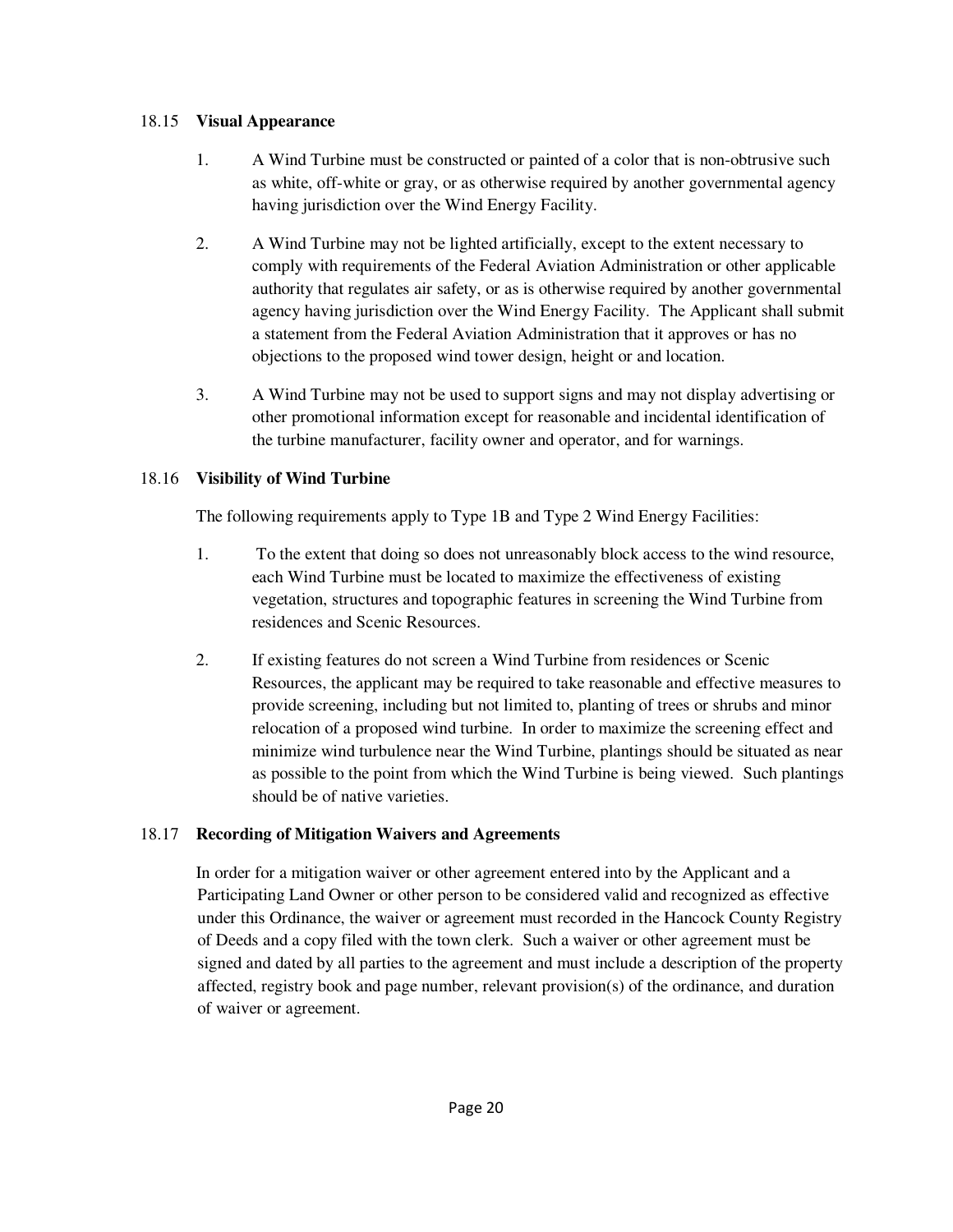#### **Section 19.0 Special Standards for Type 1A and Type 1B Wind Energy Facilities**

#### 19.1 **Noise Standards.**

 Sounds emanating from a Type 1A or Type1B Wind Energy Facility are subject to the provisions of this section

- 1. The sound level limits contained in this section apply only to areas that are defined as Protected Locations and to property boundaries that describe the outer limits of the facility site in combination with any parcel(s) owned by a Participating Land-Owner that are contiguous with the facility site.
- 2. The sound level limits in this section do not apply to the facility site or any land owned by a Participating Land-Owner that are contiguous with the facility site.
- 3. The sound levels resulting from routine operation of a Wind Energy Facility, as measured in accordance with the procedures described in section 19.1.5 may not exceed the limits specified for the following locations and times:

a. At a Protected Location: 35 dBA between 6:00 p.m. and 7:00 a.m. or 5 dBA above the ambient sound level whichever is less; and 45 dBA between 7:00 a.m. and 6:00 p.m. or 5 dBA above the ambient sound level whichever is less; and

b. At the property boundaries that describe the outer limits of the facility site combined with any parcel(s) owned by a Participating Landowner that are contiguous with the facility site:

55 dBA at any time.

- 4. The town may perform measurements of sound levels resulting from routine operation of an installed Type 1A or Type 1B Wind Energy Facility at the town's own initiative or in response to a noise-related complaint to determine compliance with the applicable noise standards and conditions of the permit. When doing so, the town shall perform the measurements in accordance with the protocols established by a qualified noise consultant retained by the town or alternatively, as follows:
	- a. Measurements shall be obtained during representative weather conditions when the sound of the Wind Energy Facility is most clearly noticeable. Preferable weather conditions for sound measurements at distances greater than about 500 feet from the sound source include overcast days when the measurement location is downwind of the Wind Turbine and inversion periods (which most commonly occur at night).
	- b. Sound levels shall be measured at least four (4) feet above the ground by a meter set on the A-weighted response scale, fast response. The meter must meet the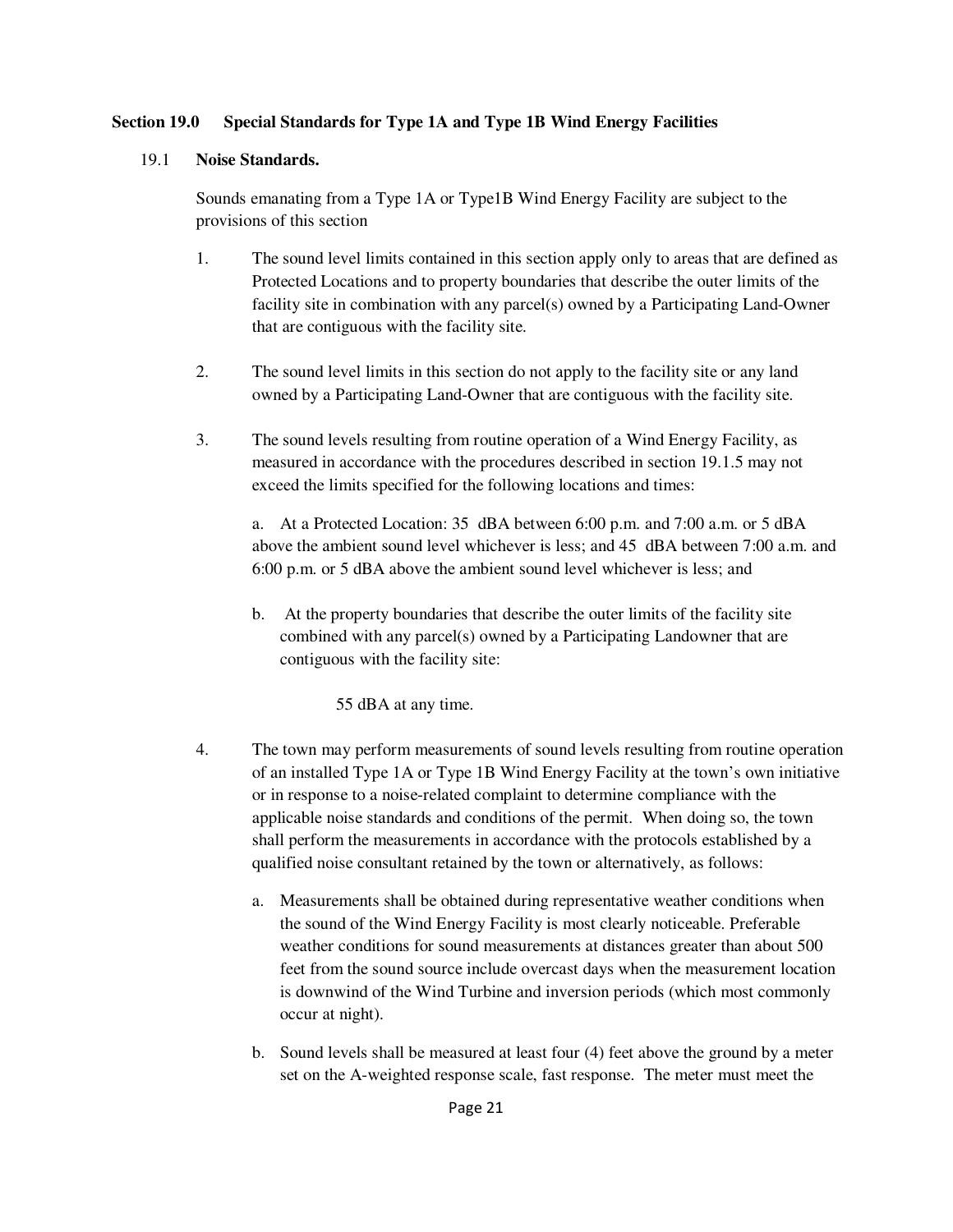latest version of American National Standards Institute (ANSI S1.4.) "American Standard Specification for General Purpose Sound Level Meters" and must have been calibrated at a recognized laboratory within the past year.

- c. When determining the sound level, 5 dBA must be added to measured sound levels of any Short Duration Repetitive Sound measured in accordance with paragraphs a and b.
- d. If a violation is found, all costs associated with the measurements required by this section shall be borne by the applicant, in addition to any other remedial sanctions.
- 5. The Applicant shall operate the proposed Wind Energy Facility in conformance with the applicable sound level limits, and shall take remedial action to ensure compliance with those limits, including as necessary:

a. modification or limitation of operations during certain hours or wind conditions;

- b. maintenance, repair, modification or replacement of equipment;
- c. relocation of the Wind Turbine(s), for which town approval is required; and,
- d. removal of the Wind Turbine(s).

# 19.2 **Shadow Flicker and Blade Reflection**

A Type 1A or Type 1B Wind Energy Facility may not cause an unreasonable adverse shadow flicker or blade reflection effect at any Occupied Building or residence located on a Non-Participating Landowner's property. For the purposes of this section, "unreasonable adverse shadow flicker or blade reflection" means shadow flicker or blade reflection occurring for 3 days of more in any one month that, if annualized, would total more than 10 hours of flicker or reflection per year. In addition, a wind turbine, including its blades, must be constructed of non-reflective materials or its surface painted so as to be non-reflective.

# 19.3 **Discontinued Use**

1. A Type 1A or Type 1B Wind Energy Facility that has not generated electricity for twelve (12) consecutive months or 12 months in a 15-month period is deemed a discontinued use and must be removed from the property by the applicant within 120 days of receipt of notice from the town, unless the applicant demonstrates by a preponderance of the evidence that facility has not been discontinued and, therefore, should not be removed. If the Wind Energy Facility is not removed within the time period specified by the town, the town may remove the facility at the applicant's expense. The applicant shall pay all site reclamation costs deemed necessary and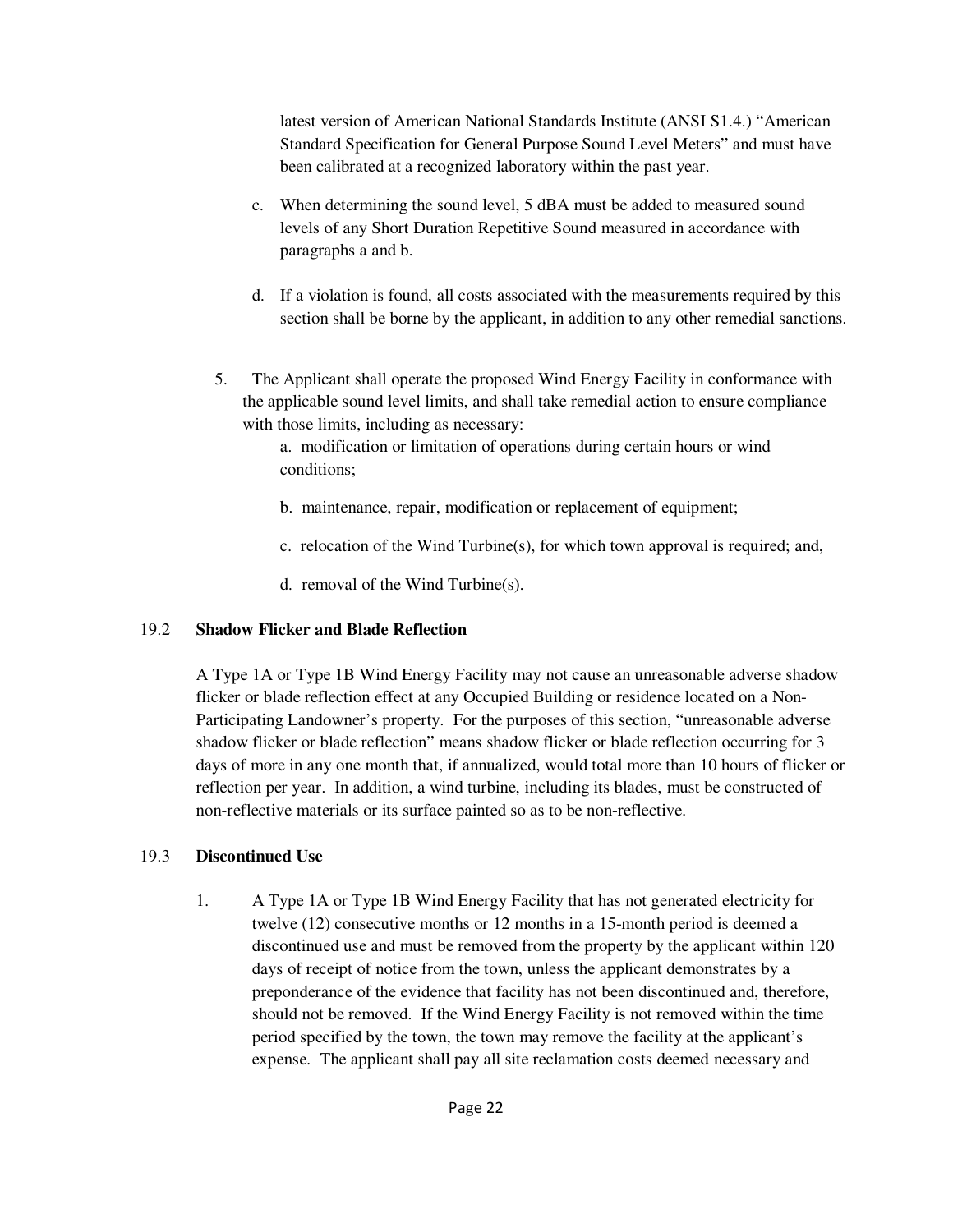reasonable to return the site to its pre-construction condition, including the removal of roads and reestablishment of vegetation.

2. If a surety has been given to the town for removal of a Type 1B Wind Energy Facility, the applicant may apply to the town for release of the surety when the Wind Energy Facility has been removed to the satisfaction of the town.

# **Section 20.0 Special Standards for Type 2 and Type 3 Wind Energy Facilities**

# 20.1 **Noise Standards**

Noise resulting from a Type 2 Wind Energy Facility or a Type 3 Wind Energy Facility is subject to and controlled in accordance with the provisions of Appendix B.

If there is a conflict between a provision of Appendix B and another provision of this ordinance, the provision of Appendix B shall apply.

Beginning during the period April through December of the  $1<sup>st</sup>$  year of commencement of operation of an approved Wind Energy Facility, the applicant shall arrange a post-construction sound study with all wind turbines operating to be performed by a qualified firm to determine actual noise levels from the WEF and assess compliance with noise standards set forth in the facility permit and this ordinance. The Applicant shall notify the Planning Board at least 30 days prior to conducting the study and the town may observe all field work and shall be given an opportunity to review the study's methodology and results. A second sound study must be performed during the same period in the second year and at least every 3 years thereafter.

# 20.2 **Use of Public Roads**

- 1. The applicant shall identify all state and local public roads to be used within the Town of Eastbrook to transport equipment and parts for construction, operation, maintenance or dismantling of a Type 2 or Type 3 Wind Energy Facility.
- 2. The Town Engineer or Road Commissioner or a qualified third-party engineer acceptable to the Planning Board and paid for by the applicant pursuant to Section 14.5 of the Ordinance, shall document road conditions prior to construction or other related activity. Such person shall document road conditions again thirty (30) days after construction is complete or as soon as weather permits.
- 3. The applicant shall, at its own expense, promptly repair any road damage caused by the applicant or its contractors. The applicant shall demonstrate, to the satisfaction of the Planning Board that it has financial resources sufficient to promptly repair any damage to roads, including culverts, caused by the applicant or its contractors to the local or state road standards, as applicable. The town may require the applicant to post a bond or other security in order to ensure compliance with this provision.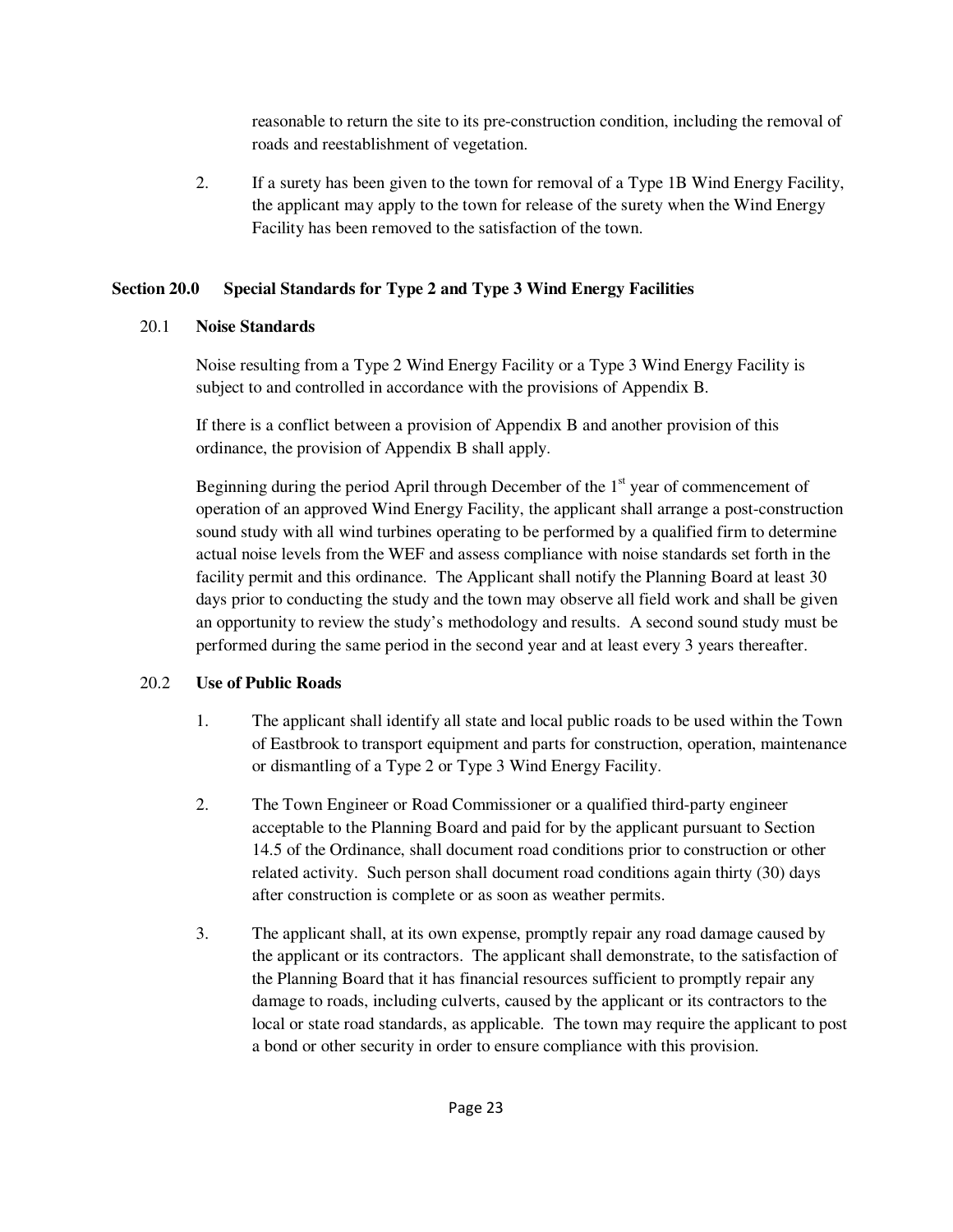#### 20.3 **Warning Signs**

A clearly visible warning sign concerning voltage must be placed and maintained at the base of all pad-mounted transformers and substations. A warning sign must also be placed at the base of each turbine.

## 20.4 **Artificial Habitat for Raptors**

The applicant shall design the wind energy facility to minimize the creation of artificial habitat for raptors or raptor prey. The applicant shall consider and incorporate to the extent feasible comments and recommendations provided by the Maine Department of Inland Fisheries and Wildlife relating to raptor habitat.

## 20.5 **Effect on Scenic Resources**

- 1. Except as otherwise provided in this subsection, if a Type 2 or Type 3 Wind Energy Facility is proposed for location in or is visible from a Scenic Resource, the applicant shall provide to the Planning Board a visual impact assessment as part of its application. The assessment must address the evaluation criteria set forth in subsection 20.5.3. There is a rebuttable presumption that the proposed facility will not create an undue visual impact on the area and, therefore, no visual impact assessment is required for those portions of a Type 2 or Type 3 Wind Energy Facility that are located more than 3 miles, measured horizontally, from the nearest Scenic Resource. However, the Planning Board may require a visual impact assessment for portions of the Type 2 or Type 3 Wind Energy Facility located more than 3 miles and up to 8 miles from a Scenic Resource if it determines that a visual impact assessment is needed to assess the potential for significant adverse effects on a Scenic Resource. The Planning Board may determine that the presumption is rebutted based on a preponderance of evidence made available to the board within 30 days of determination that the application is complete.
- 2. The Planning Board shall determine, based on consideration of the evaluation criteria in subsection 20.5.3, whether the Type 2 or 3 Wind Energy Facility significantly compromises views from a Scenic Resource such that the proposed facility has an unreasonable adverse effect on the scenic character or existing uses related to scenic character of that Scenic Resource.
- 3. In making its determination pursuant to subsection 20.5.2, and in determining whether an Applicant for a Type 2 or 3 Wind Energy Facility located more than 3 miles from a Scenic Resource must provide a visual impact assessment in accordance with subsection 20.5.1, the Planning Board shall consider:
	- a. The significance of the potentially affected Scenic Resource;
	- b. The existing character of the surrounding area;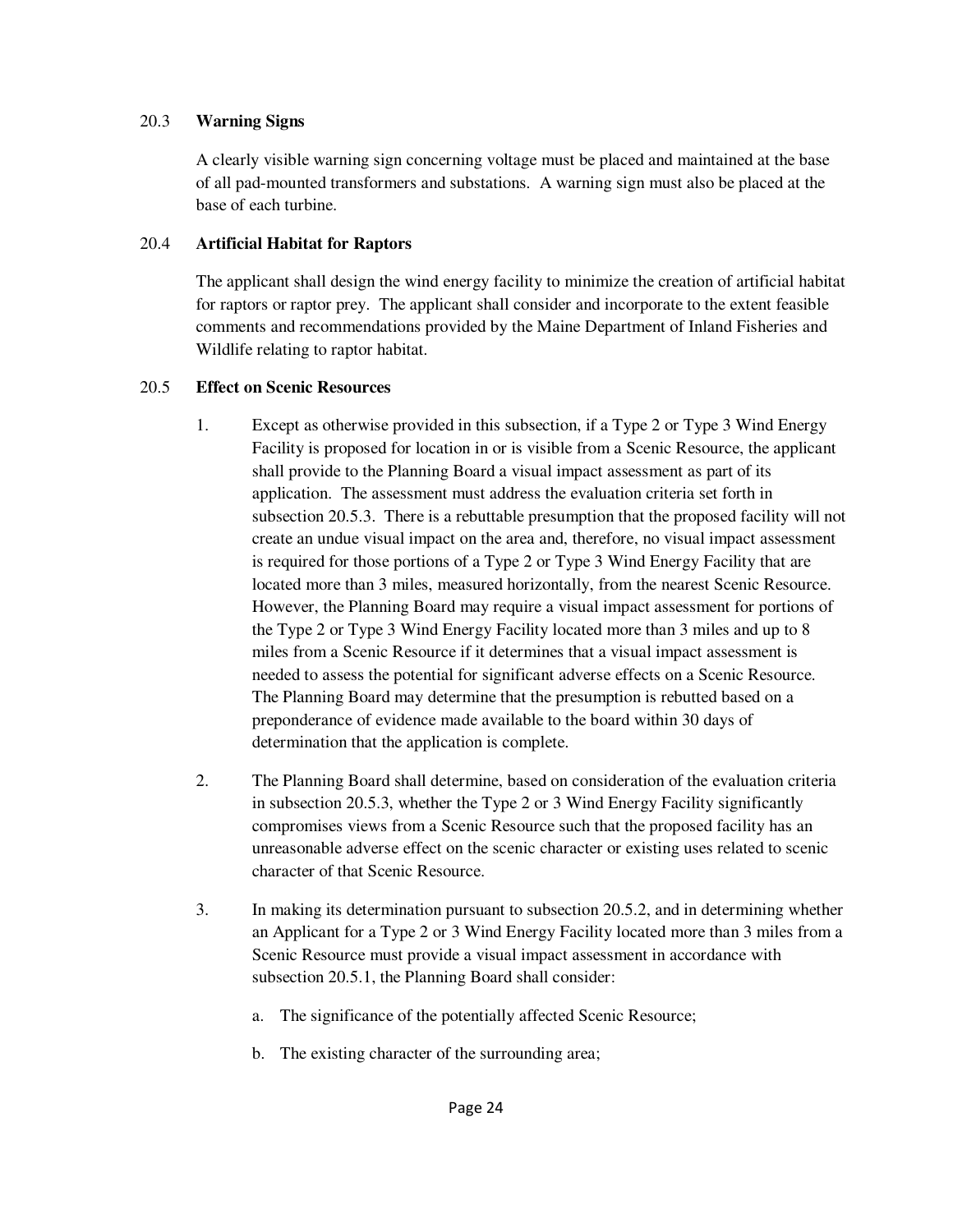- c. The expectations of the typical viewer;
- d. The Type 2 or Type 3 Wind Energy Facility's purpose and the context of the proposed activity;
- e. The extent, nature and duration of potentially affected public uses of the Scenic Resource and the potential effect on the public's continued use and enjoyment of the Scenic Resource; and
- f. The scope and scale of the potential effect of views of the Wind Energy Facility on the Scenic Resource, including but not limited to issues related to the number and extent of Wind Turbines visible from the Scenic Resource, the distance from the Scenic Resource and the effect of prominent features of the Wind Energy Facility on the landscape.

A finding by the Planning Board that the Type 2 or Type 3 Wind Energy Facility is a highly visible feature in the landscape is not a solely sufficient basis for determination that it has an unreasonable adverse effect on the scenic character and existing uses related to scenic character of a Scenic Resource. In making its determination under subsection 20.5.2, the Planning Board may not consider the scenic effects of any portion of a Type 2 or Type 3 Wind Energy Facility that is located more than 8 miles, measured horizontally, from a Scenic Resource.

#### 20.6 **Shadow Flicker and Blade Reflection**

Type 2 and Type 3 Wind Energy Facilities may not cause an unreasonable adverse shadow flicker or blade reflection effect at any Occupied Building or residence located on a Non-Participating Landowner's property. For the purposes of this section, "unreasonable adverse shadow flicker or blade reflection" means shadow flicker or blade reflection occurring for 3 days of more in any one month that, if annualized, would total more than 10 hours of flicker or reflection per year. In addition, a wind turbine, including its blades, must be constructed of non-reflective materials or its surface painted so as to be non-reflective. As part of its application, the applicant shall include a detailed shadow flicker and blade glint assessment, developed through modeling and prepared by a person qualified to conduct such an assessment, and an estimate of the projected extent of flicker and glint. The assessment must meet the following:

A. The assessment must identify Sensitive Receptors and public ways, model the locations and durations of shadow flicker caused by the proposed WEF within the study area and project the frequency and duration of shadow flicker within 200 feet of those locations throughout the study area.

#### 20.7 **Relationship to DEP Certification and Permitting**

1. For a Type 2 Wind Energy Facility for which a Department of Environmental Protection (DEP) Certification has been issued in accordance with section 17.13, the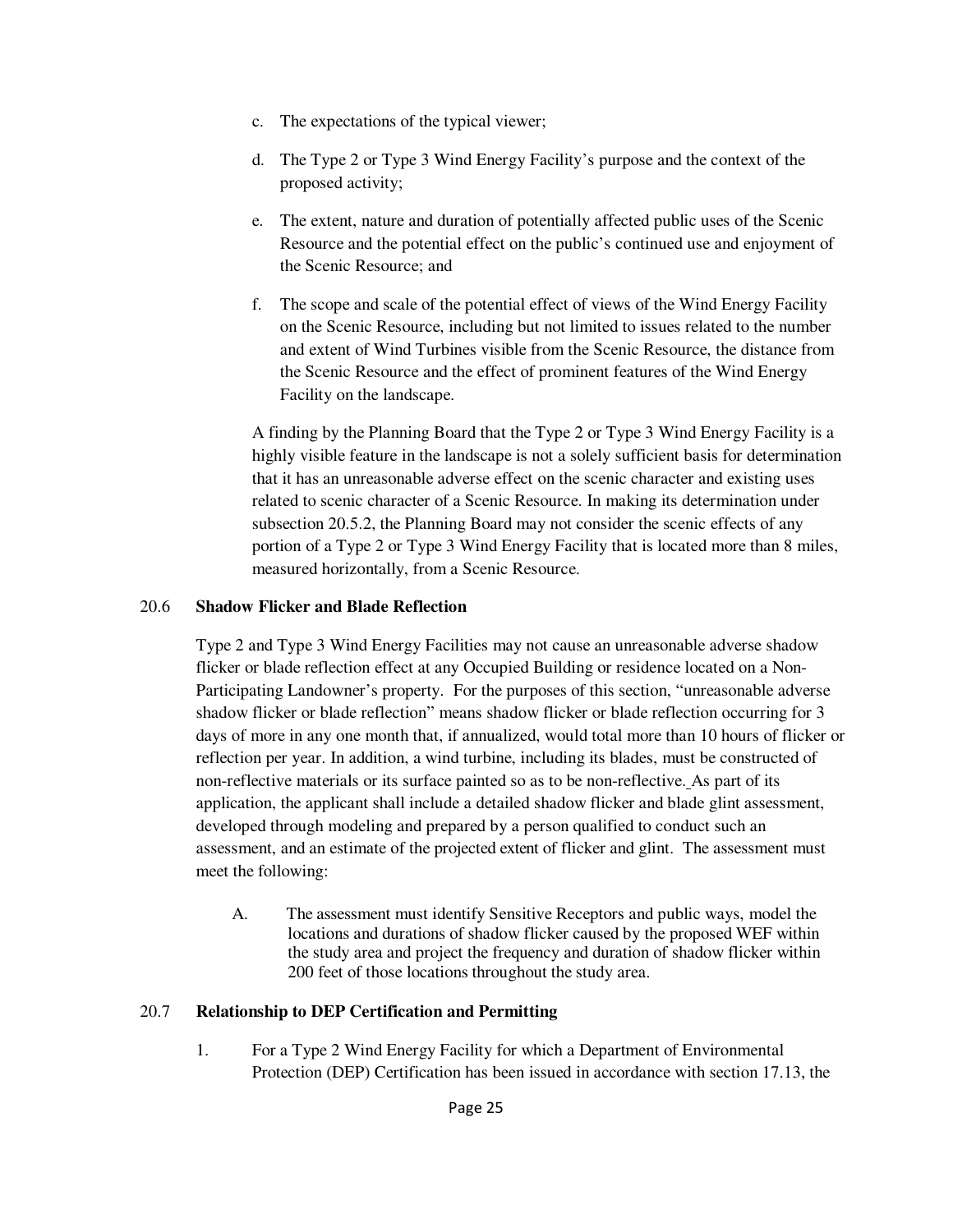Planning Board may, but is not required to, consider applicable findings of fact and conclusions of law made in the department-issued certification when making its determination under sections 18.3, 20.1, and 20.6 and may rely upon those findings and conclusions in its decision on the application.

2. If DEP has issued a Site Location of Development Act permit for a Type 3 Wind Energy Facility pursuant to 38 M.R.S. §484(3), the Planning Board may, but is not required to, consider applicable findings of fact and conclusions of law made in the department-issued permit when making its determination whether the proposal meets the requirements of sections 18.3, 18.5, 20.1, 20.6, 20.12 and, as it pertains to Scenic Resources of state or national significance as defined by 35-A M.R.S. §3451(9), section 20.5 and may rely upon those findings and conclusions in its decision on the application.

#### 20.8 **Local Emergency Services**

- 1. The Applicant shall provide a copy of the project summary and site plan to local emergency service providers, including paid or volunteer fire department(s).
- 2. Upon request, the Applicant shall cooperate with emergency service providers to develop and coordinate implementation of an emergency response plan for a Type 2 or Type 3 Wind Energy Facility.
- 3. A Wind Turbine shall be equipped with an appropriate fire suppression system to address fires within the Nacelle portion of the turbine or shall otherwise address the issue of fire safety to the satisfaction of the Planning Board.

#### 20.9 **Liability Insurance**

The Applicant or an Applicant's designee acceptable to the Planning Board shall maintain a current general liability policy for the Type 2 or Type 3 Wind Energy Facility that covers bodily injury and property damage with limits in an amount commensurate with the scope and scale of the Wind Energy Facility. The Applicant or its designee shall make certificates of insurance available to the town upon request.

#### 20.10 **Design Safety Certification**

Each Wind Turbine shall conform to applicable industry standards including those of the American National Standards Institute (ANSI) and at least one of the following: Underwriters Laboratories, Det Norske Veritas, Germanischer Llloyd Wind Energies, or other similar certifying organization.

#### 20.11 **Public Inquiries and Complaints**

1. At all times during the life of the facility, the Applicant or its designee shall maintain a toll-free telephone number 24 hours a day, 365 days a year that allows any member of the public to contact the facility operator with inquiries or complaints and shall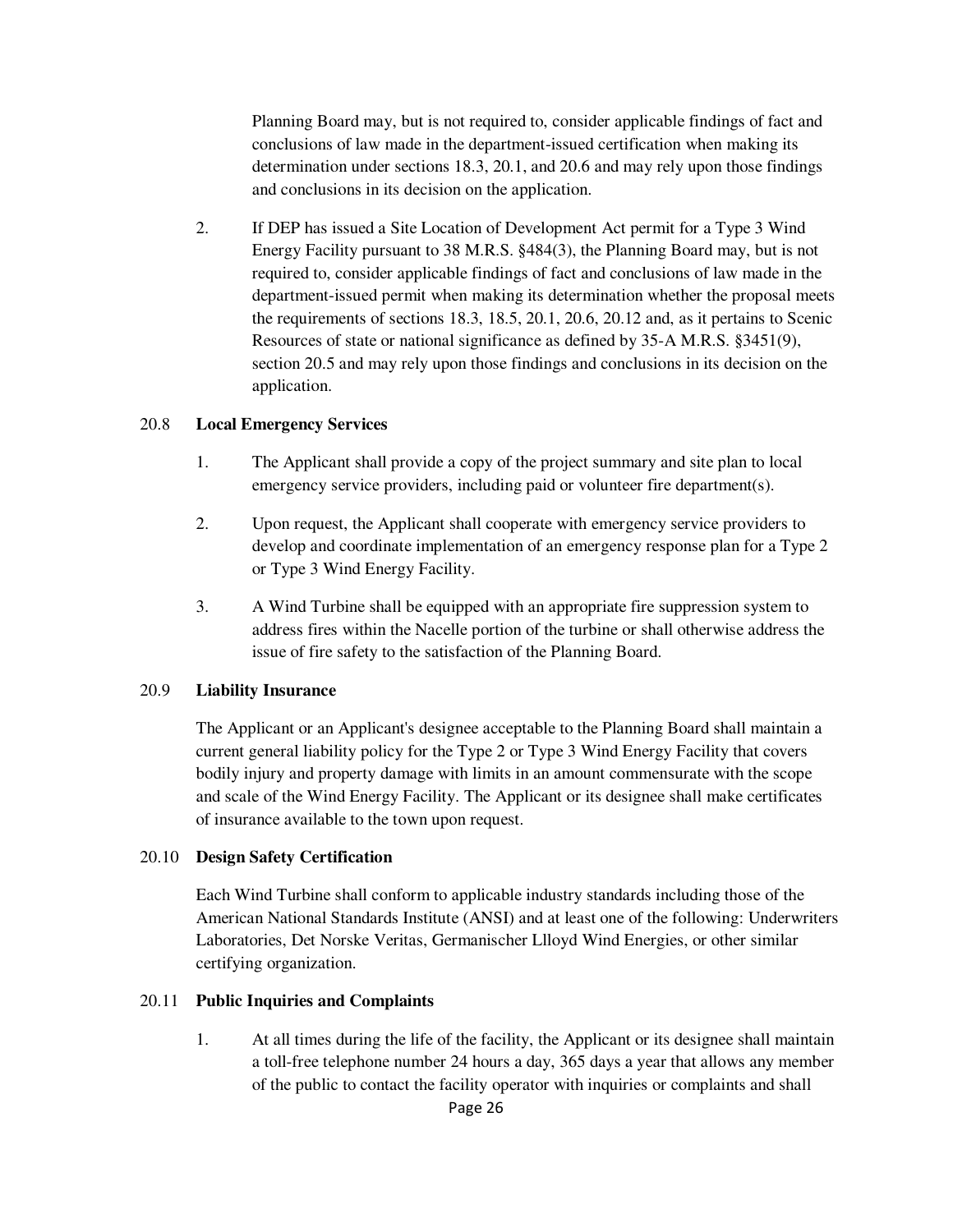also identify a person representing the facility who is responsible for answering the inquiries and complaints. The Applicant shall maintain a log of such inquiries and complaints and the Applicant's response to them.

2. The Applicant or its designee shall make reasonable efforts to respond to the public's inquiries and complaints and shall provide written copies of all complaints and the company's resolution or response to the town upon request.

## 20.12 **Decommissioning**

 The Applicant shall prepare a decommissioning plan in conformance with Appendix C, including provisions for financial assurance. The Applicant shall, at its expense, commence and complete decommissioning of the Wind Energy Facility or portion thereof within: twelve (12) months after the end of the useful life of the facility of portion thereof; or as otherwise specified in the facility proposal as approved by the Planning Board. A Wind Energy Facility is presumed to have reached the end of its useful life if does not generate electricity for a continuous period of twelve (12) months or for 12 months in a 15-month period.

# **20.13 Emergencies and Emergency Shutdown of Facility**

 The Applicant shall immediately cease operations and shutdown all wind turbines for the duration of any emergency. "Emergency" means any condition or situation caused or aggravated by a wind energy facility that presents an imminent threat of physical danger to life or property. The applicant shall immediately notify the Town of Eastbrook Fire Department of any emergency condition.

# **20.14 Blasting**

 The Applicant shall not undertake any blasting in connection with construction or operation of a Wind Energy Facility unless the applicant has first provided notice to the town and filed a plan for blasting that is in accordance with all applicable laws and rules and standards set forth in Appendix D, and approved by the Planning Board. Furthermore, no blasting may occur without the applicant having given 48 hour prior notice to all property owners within 2 miles of the blast site.

# **20.15 As-built Plans**

Within 60 days of completion of the WEF and commencement of operation, the Applicant shall provide the Planning Board with two complete sets of construction plans that depict the facility as actually constructed. Major deviations from the proposed project plans must be prominently noted on the plans.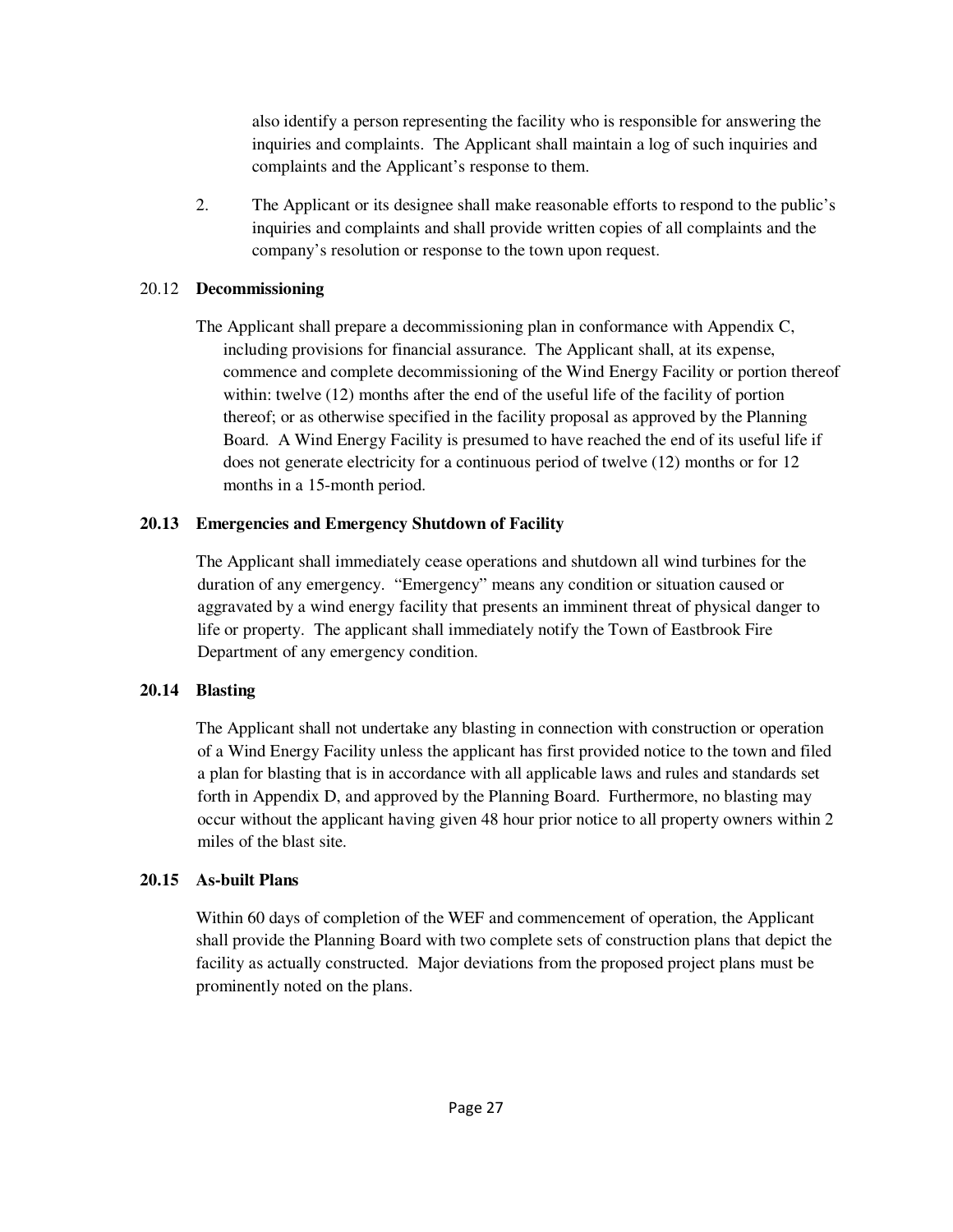# **Section 21.0 Effective Date**

 Having been approved by Town vote held on January 19, 2011, this ordinance is effective as of that date. \_\_\_\_\_\_\_\_\_\_\_\_\_\_\_\_\_\_\_\_\_.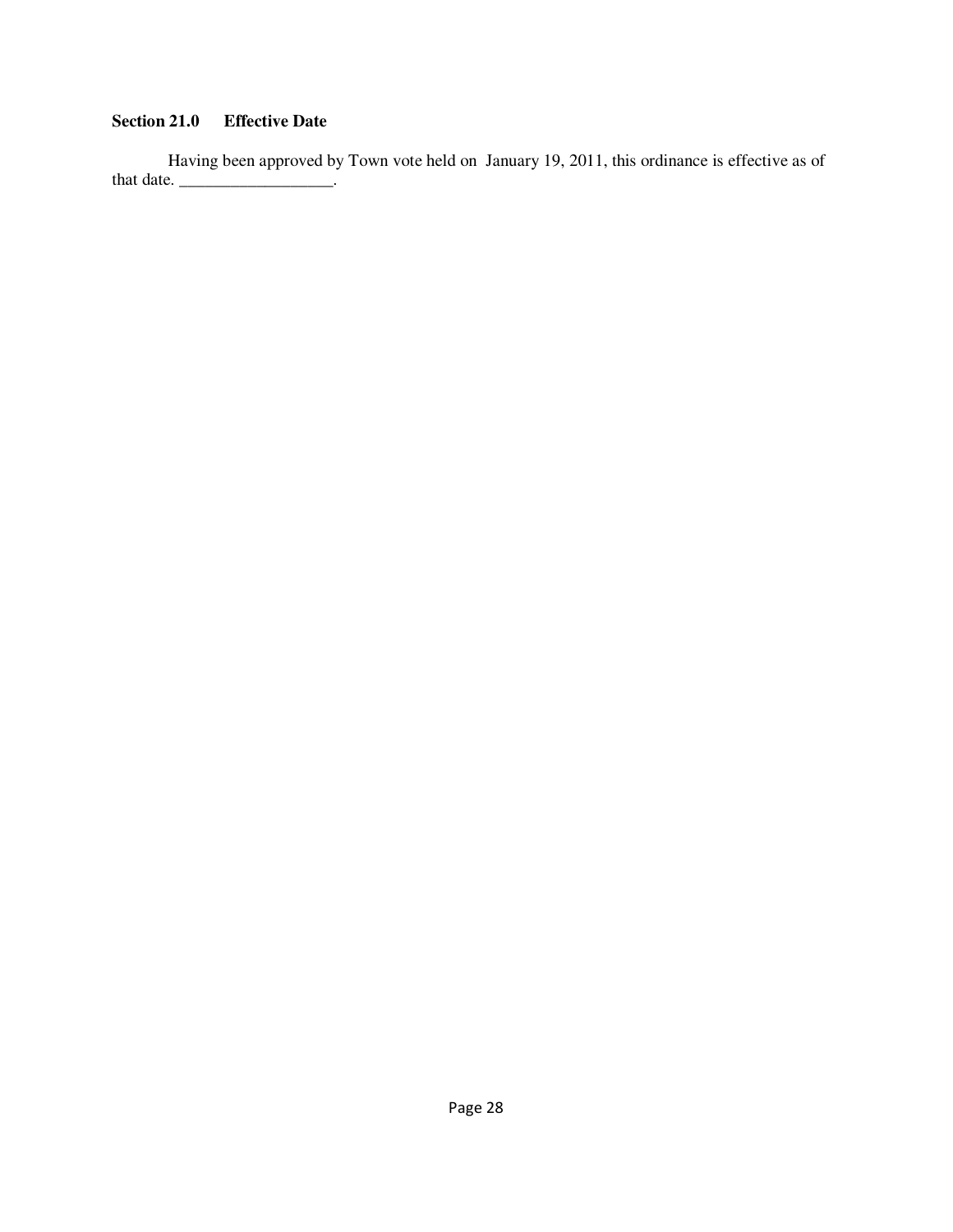## **APPENDIX A**

## **Application Fees**

Permit application fees must be established by the selectmen after adoption of this Ordinance as provided in Section 11 of this Ordinance. The selectmen shall hold a public hearing on the proposed fee schedule prior to adoption of the fee schedule. The selectmen shall review the fee schedule annually and may revise the fee schedule only after prior notice and public hearing on the revised fee schedule.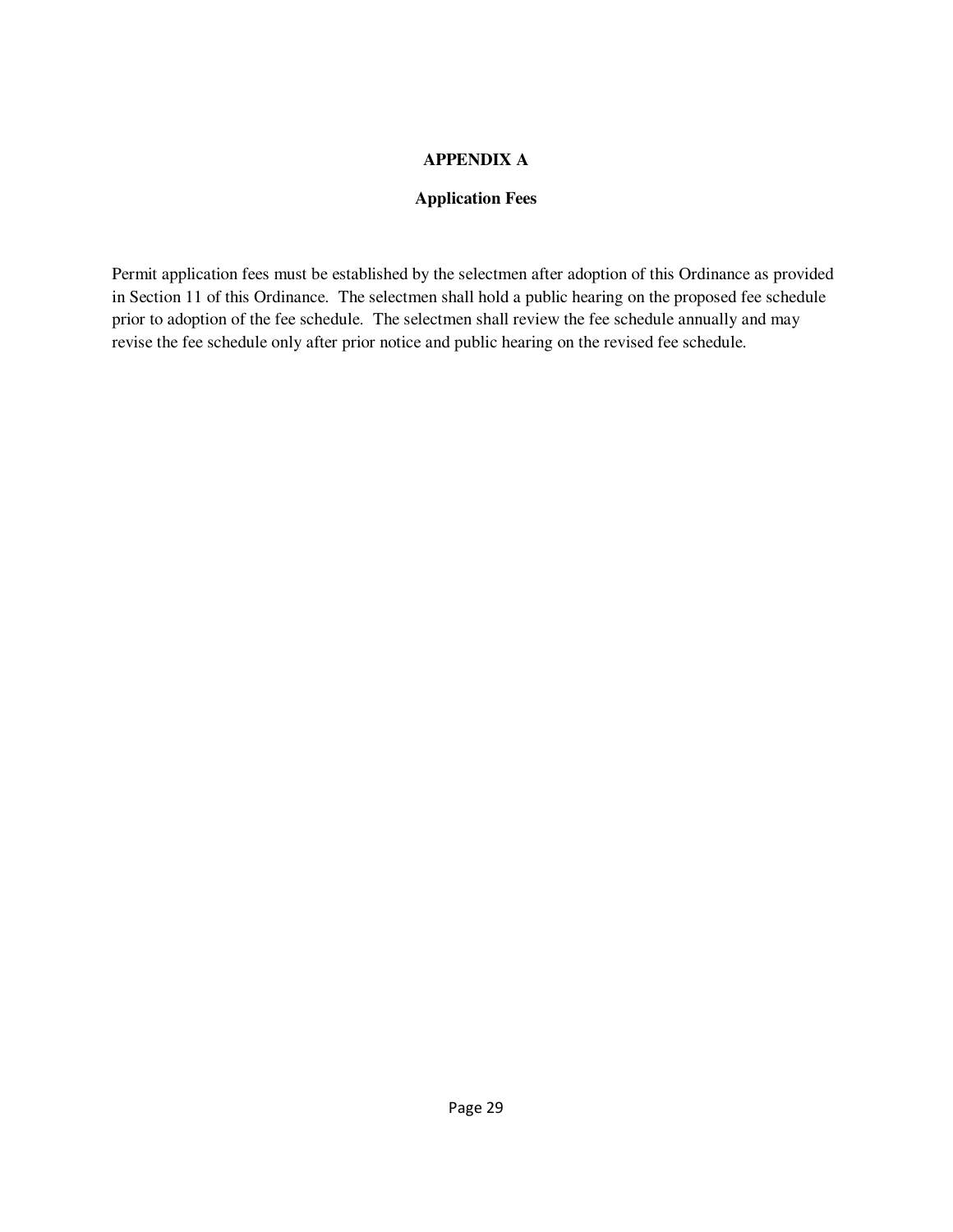#### **APPENDIX B**

#### **Noise Standards**

A Type 2 or Type 3 Wind Energy Facility is subject to the following noise standards.

#### **A. Sound Level Limits**

- (1) Sound from Routine Operation of Facility.
	- (a) The hourly sound levels resulting from routine operation of the facility and measured in accordance with the measurement procedures described in subsection F may not exceed the following limits:
		- (i) At any property line of the facility site or contiguous property owned by the Applicant or Participating Land Owner(s), whichever is further from the proposed facility's sound sources:

75 dBA at any time of day or night.

(ii) Within 660 feet of any Protected Location:

55 dBA between 7:00 a.m. and 6:00 p.m. (the "daytime hourly limit"), and 40 dBA between 6:00 p.m. and 7:00 a.m. (the "nighttime hourly limit").

- (b) For the purposes of determining compliance with the above sound level limits, 5 dBA must be added to the observed measurements of any tonal sounds that result from routine operation of the facility. *For example, if sound from the facility is measured to be 50 dBA, then the sound level for the purposes of determining compliance with the sound level limits set forth in (a) above is 55 dBA.*
- (c) When routine operation of a facility produces short duration repetitive sound, the following limits apply:
	- (i) For short duration repetitive sounds, 5 dBA must be added to the observed measurements of the short duration repetitive sounds that result from routine operation of the facility for the purposes of determining compliance with the above sound level limits.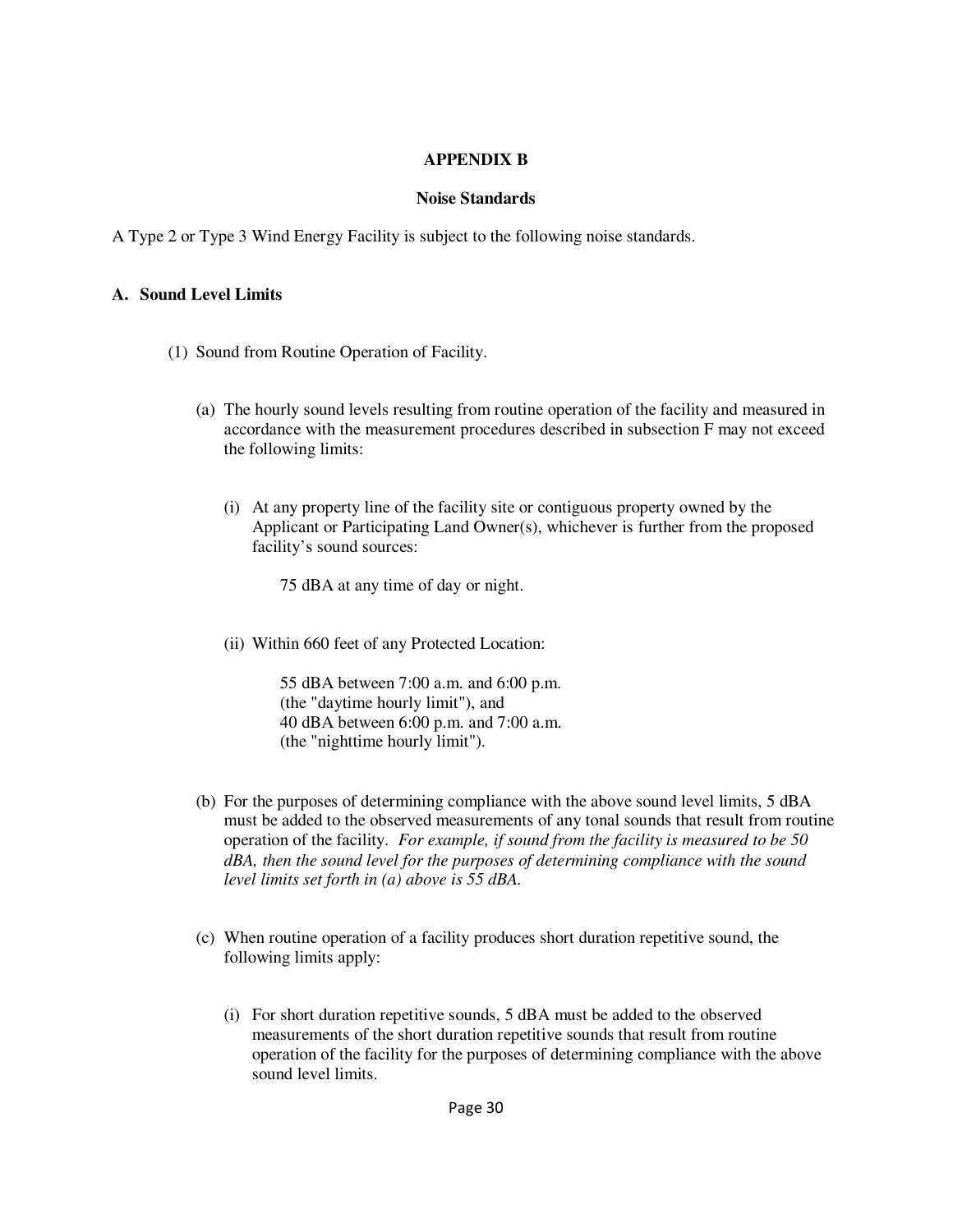- (ii) For short duration repetitive sounds which the Planning Board determines are particularly annoying or pose a threat to the health and welfare of other persons due to their character or duration, a second 5 dBA increment must be added to the observed levels of the short duration repetitive sounds that result from routine operation of the facility for the purposes of determining compliance with the above sound level limits, and the maximum sound level of the short duration repetitive sounds shall not exceed the following limits:
	- (a) Within 660 feet of any Protected Location 55 dBA at any time of day or night.

NOTE: The maximum sound level of the short duration repetitive sound must be measured using the fast response  $[L_{\text{AFmax}}]$ . See the definition of maximum sound level.

- (d) In addition to the above limits, the hourly sound levels resulting from routine operation of the facility and measured in accordance with the measurement procedures described in subsection F may not exceed 35 dBA at any location greater than 2 miles from a wind turbine.
- (2) Sound from Construction of a Facility
	- (a) Sound from construction activities at the facility location occurring between 6:00 p.m. and 7:00 a.m. is subject to the following limits:
		- (i) Sound from construction activities, including construction activities conducted concurrently with routine operation of the facility, may not exceed the limit set forth in  $1(a)$  (ii) above.
	- (b) Sound from construction activities occurring between 7:00 a.m. and 6:00 p.m. shall not exceed the following limits within 660 feet of any Protected Location:

| <b>Duration of Activity</b>                                            | Hourly Sound Level Limit                                                        |  |  |
|------------------------------------------------------------------------|---------------------------------------------------------------------------------|--|--|
| >6 hours<br>2 to 6 hours<br>$>1$ hour but $<2$ hours<br>1 hour or less | $80 \text{ dBA}$<br>$85 \text{ dB}$ A<br>$95 \text{ dBA}$<br>$105 \text{ dB}$ A |  |  |
|                                                                        |                                                                                 |  |  |

- (c) All equipment used in construction on the facility site must comply with applicable federal noise regulations and must include environmental noise control devices in proper working condition, as originally provided with the equipment by its manufacturer.
- (3) Sound from Facility Maintenance Activities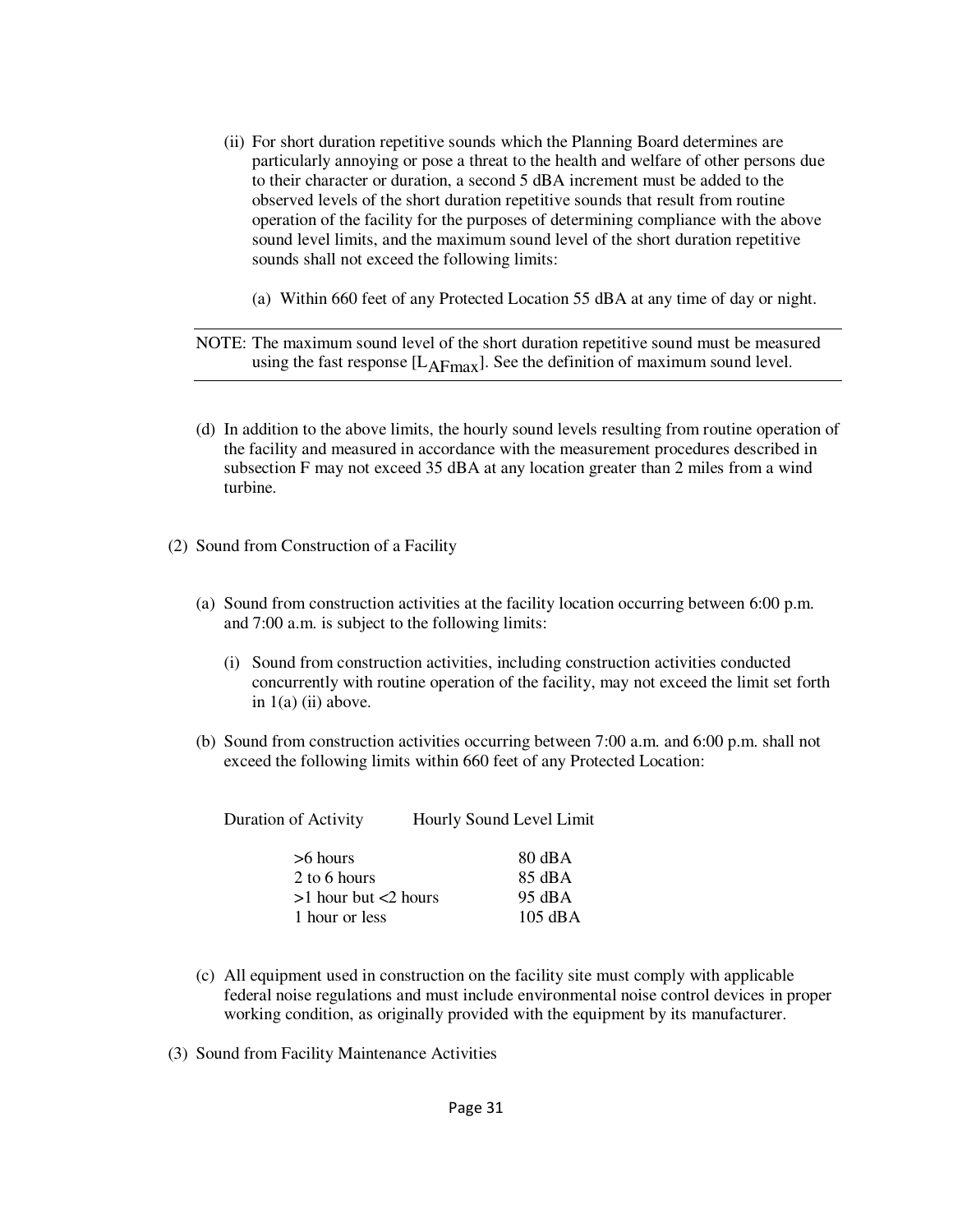- (a) Sound from routine, ongoing maintenance activities is considered part of the routine operation of the facility.
- (b) Sound from occasional, major, scheduled overhaul activities, including overhaul activities conducted concurrently with routine operation of the facility, are subject to the construction sound level limits contained in subsection 2 above.

## **B. Submissions**

 The applicant shall submit technical information submitted describing the Applicant's plan and intent to make adequate provision for the control of noise. The applicant's plan shall contain information such as the following, when appropriate:

- (a) Maps and descriptions of the land uses, local zoning and comprehensive plans for the area within which sounds from the facility will be above ambient sound levels.
- (b) A description of major sound sources, including tonal sound sources and sources of short duration repetitive sounds, associated with the construction, operation and maintenance of the proposed facility, including their locations within the proposed facility.
- (c) A description of the daytime and nighttime hourly sound levels and, for short duration repetitive sounds, the maximum sound levels expected to be produced by these sound sources at Protected Locations within two miles of the proposed facility.
- (d) A description of the Protected Locations within two miles of the proposed facility.
- (e) A description of proposed major sound control measures, including their locations and expected performance.
- (f) A comparison of the expected sound levels from the proposed facility with the sound level limits of this ordinance. Expected sound levels must be calculated with an acoustic model that conforms to International Standard ISO 9613-2, as revised, assuming simultaneous operation of all wind turbines and winter frozen-ground conditions. The acoustic modeling must assume each turbine emits the maximum sound power level guaranteed by the manufacturer for all wind speeds including the uncertainty level (Kfactor) for sound measurement uncertainty and turbine production uncertainty (IEC Technical Specification 61400-14).
- (g) The turbine sound power level frequency spectrum in 1/3-octave bands.

# **C. Terms and Conditions**

 The Planning Board may, as a term or condition of approval, establish any reasonable requirement to ensure that the Applicant has made adequate provision for the control of noise from the facility and to reduce the adverse effects of noise on Protected Locations. Such conditions may include, but are not limited to, enclosing equipment or operations, imposing limits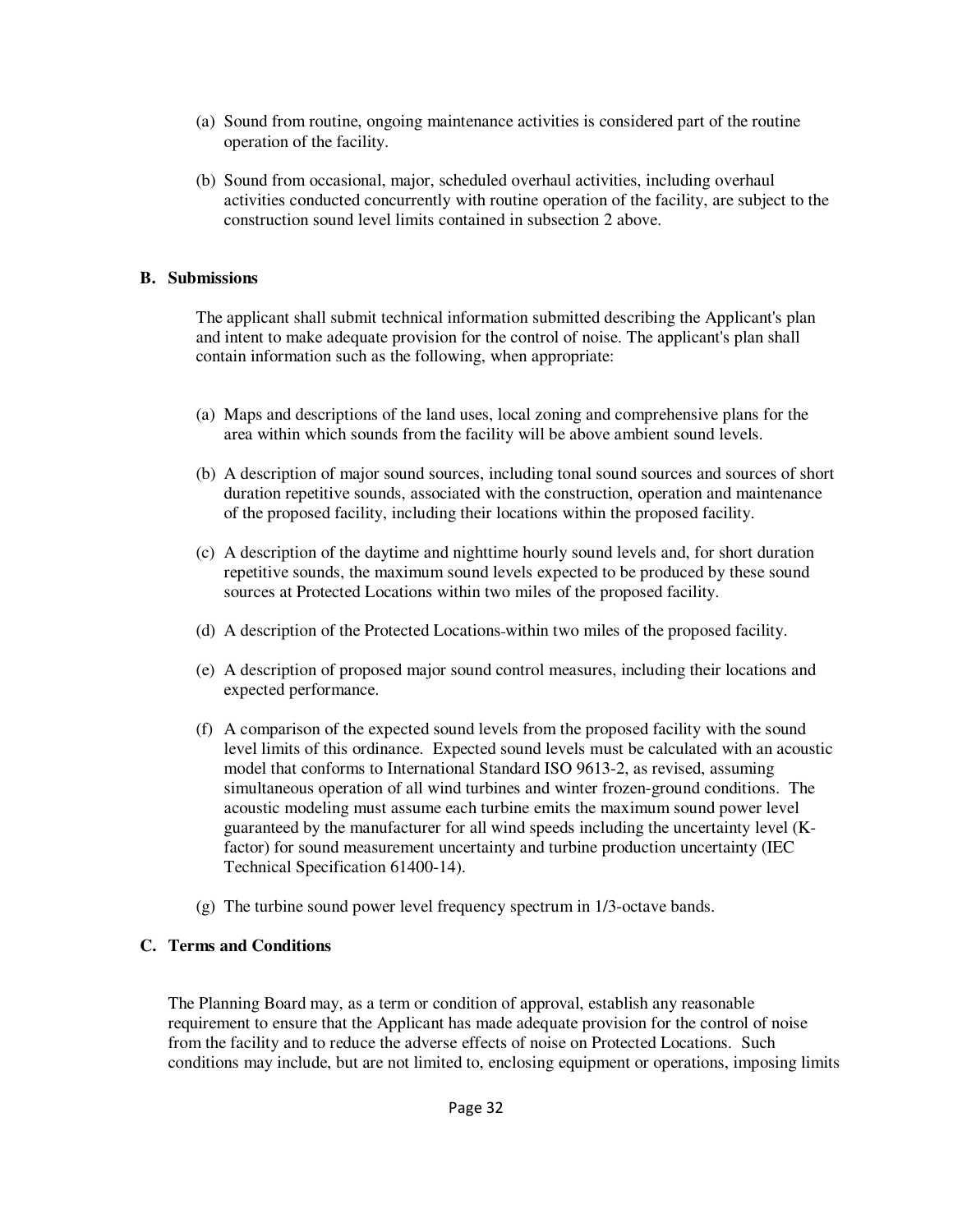on extent or hours of operation, or requiring the employment of specific design technologies, site design, modes of operation, or traffic patterns.

 The sound level limits established in this Ordinance do not preclude the Planning Board from requiring an Applicant to demonstrate that sound levels from a facility will not unreasonably disturb wildlife or adversely affect wildlife populations. In addition, the sound level limits shall not preclude the Planning Board, as a term or condition of approval, from requiring that lower sound level limits be met to ensure that the Applicant has made adequate provision for the protection of wildlife resources.

#### **D. Measurement Procedures**

- (1) Scope. These procedures specify measurement criteria and methodology for use, with applications, compliance testing and enforcement. They provide methods for measuring the ambient sound and the sound from routine operation of the facility, and define the information to be reported. The same methods shall be used for measuring the sound of construction and maintenance activities.
- (2) Measurement Criteria

#### 2.1 Measurement Personnel

 Measurements must be supervised by personnel who are well qualified by training and experience in measurement and evaluation of environmental sound, or by personnel trained to operate under a specific measurement plan approved by the Planning Board.

- 2.2 Measurement Instrumentation
- (a) A sound level meter or alternative sound level measurement system used must meet all of the Type 1 or 2 performance requirements of American National Standard Specifications for Sound Level Meters, ANSI S1.4-1983.
- (b) An integrating sound level meter (or measurement system) must also meet the Type 1 or 2 performance requirements for integrating/averaging in the International Electrotechnical Commission Standard on Integrating-Averaging Sound Level Meters, IEC Publication 804 (1985).
- (c) A filter for determining the existence of tonal sounds must meet all the requirements of-American National Standard Specification for Octave-Band and Fractional Octave-Band Analog and Digital Filters, ANSI S1.11-1986 for Order 3, Type 3-D performance.
- (d) An acoustical calibrator must be used of a type recommended by the manufacturer of the sound level meter and that meets the requirements of American National Standard Specification for Acoustical Calibrators, ANSI S1.40-1984.
- (e) A microphone windscreen must be used of a type recommended by the manufacturer of the sound level meter.
- 2.3 Calibration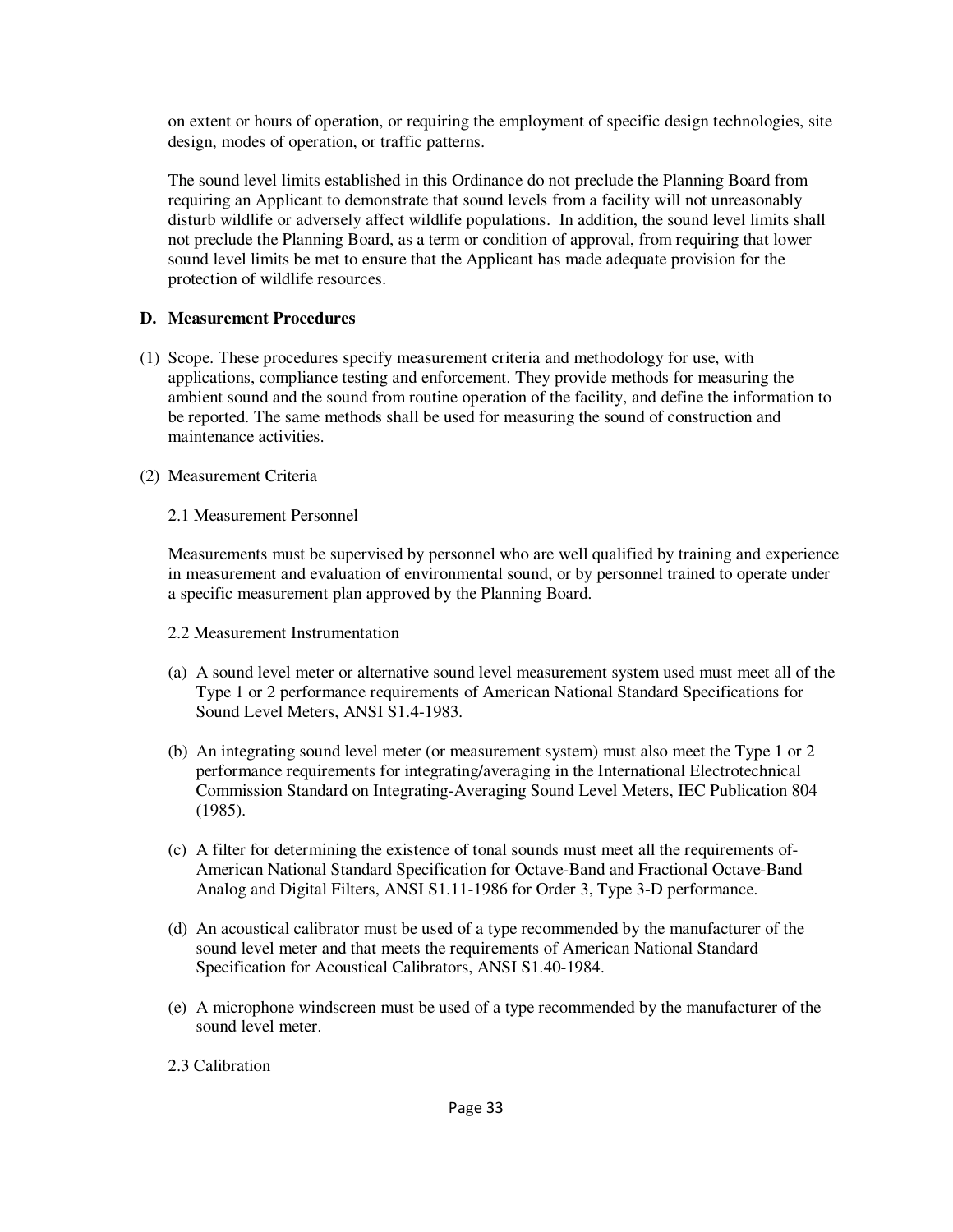- (a) The sound level meter must have been calibrated by a laboratory within 12 months of the measurement, and the microphone's response must be traceable to the National Bureau of Standards.
- (b) Field calibrations must be recorded before and after each measurement period and at shorter intervals if recommended by the manufacturer.
- 2.4 Measurement Location, Configuration and Environment
- (a) Except as noted in subsection (b) below, measurement locations must be at nearby Protected Locations that are most likely affected by the sound from routine operation of the facility.
- (b) For determining compliance with the 75 dBA property line hourly sound level limit, measurement locations must be selected at the property lines of the proposed facility or contiguous property owned by the Applicant, as applicable.
- (c) The microphone must be positioned at a height of approximately 4 to 5 feet above the ground, and oriented in accordance with the manufacturer's recommendations.
- (d) Measurement locations should be selected so that no vertical reflective surface exceeding the microphone height is located within 30 feet. When this is not possible, the measurement location may be closer than 30 feet to the reflective surface, but under no circumstances must it be closer than 6 feet.
- (e) When possible, measurement locations should be at least 50 feet from any regulated sound source on the facility.
- (f) Measurement periods must be avoided when the local wind speed exceeds 12 mph and/or precipitation would affect the measurement results.

2.5 Measurement Plans. Plans for measurement of pre-development ambient sound or postfacility sound may be discussed with the Codes Enforcement Officer.

(3) Measurement of Ambient Sound

Post-Facility Ambient Sound

- (a) Measurements of the post-facility ambient one hour equivalent sound levels and, if short duration repetitive sounds are produced by the facility, the maximum sound levels made at nearby Protected Locations and during representative routine operation of the facility that are not greater than the applicable limits of subsection C clearly indicate compliance with those limits. If any of these conditions is not met, compliance with respect to the applicable limits must be determined by measuring the sound from routine operation of the facility in accordance with the procedures described in subsection 4.
- (4) Measurement of the Sound from Routine Operation of Facility.
	- 4.1 General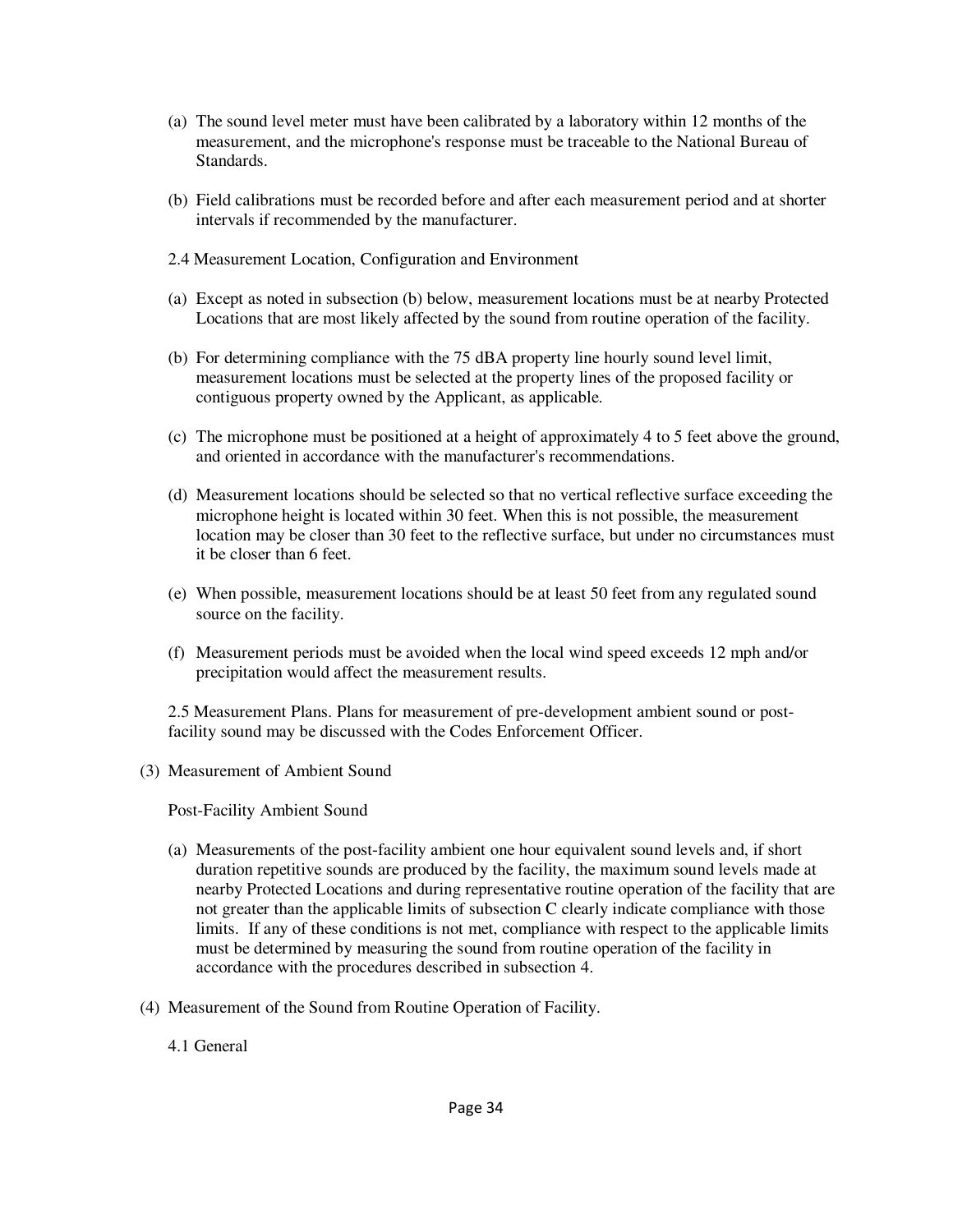- (a) Measurements of the sound from routine operation of facilities are generally necessary for specific compliance testing purposes in the event that community complaints result from operation of the facility, for validation of an Applicant's calculated sound levels when requested by the Planning Board, for determination of existing hourly sound levels for an existing facility or for enforcement purposes.
- (b) Measurements must be obtained during representative weather conditions when the facility sound is most clearly noticeable. Preferable weather conditions for sound measurements at distances greater than about 500 feet from the sound source include overcast days when the measurement location is downwind of the facility and inversion periods (which most commonly occur at night).
- (c) Measurements of the facility sound must be made so as to exclude the contribution of sound from facility equipment that is exempt from this regulation.
- 4.2 Measurement of the Sound Levels Resulting from Routine Operation of the Facility.
- (a) When the ambient sound levels are greater than the sound level limits, additional measurements can be used to determine the hourly sound level that results from routine operation of the facility. These additional measurements may include diagnostic measurements such as measurements made close to the facility and extrapolated to the Protected Location, special checkmark measurement techniques that include the separate identification of audible sound sources, or the use of sound level meters with pause capabilities that allow the operator to exclude non-facility sounds.
- (b) For the purposes of computing the hourly sound level resulting from routine operation of the facility, sample diagnostic measurements may be made to obtain the one hour equivalent sound levels for each sound component.
- (c) Identification of tonal sounds produced by the routine operation of a facility for the purpose of adding the 5 dBA penalty in accordance with subsection A(l)(d) requires aural perception by the measurer, followed by use of one-third octave band spectrum analysis instrumentation. If one or more of the sounds of routine operation of the facility are found to be tonal sounds, the hourly sound level component for tonal sounds must be computed by adding 5 dBA to the one hour equivalent sound level for those sounds.
- (d) Identification of short duration repetitive sounds produced by routine operation of a facility requires careful observations. For the sound to be classified as short duration repetitive sound, the source(s) must be inherent to the process or operation of the facility and not the result of an unforeseeable occurrence. If one or more of the sounds of routine operation of the facility are found to be short duration repetitive sounds, the hourly sound level component for short duration repetitive sounds must be computed by adding 5 dBA to the one hour equivalent sound level for those sounds. If required, the maximum sound levels of short duration repetitive sounds must be measured using the fast response [LAFmax]. The duration and the frequency of occurrence of the events must also be measured. In some cases, the sound exposure levels of the events may be measured. The one hour equivalent sound level of a short duration repetitive sound may be determined from measurements of the maximum sound level during the events, the duration and frequency of occurrence of the events, and their sound exposure levels.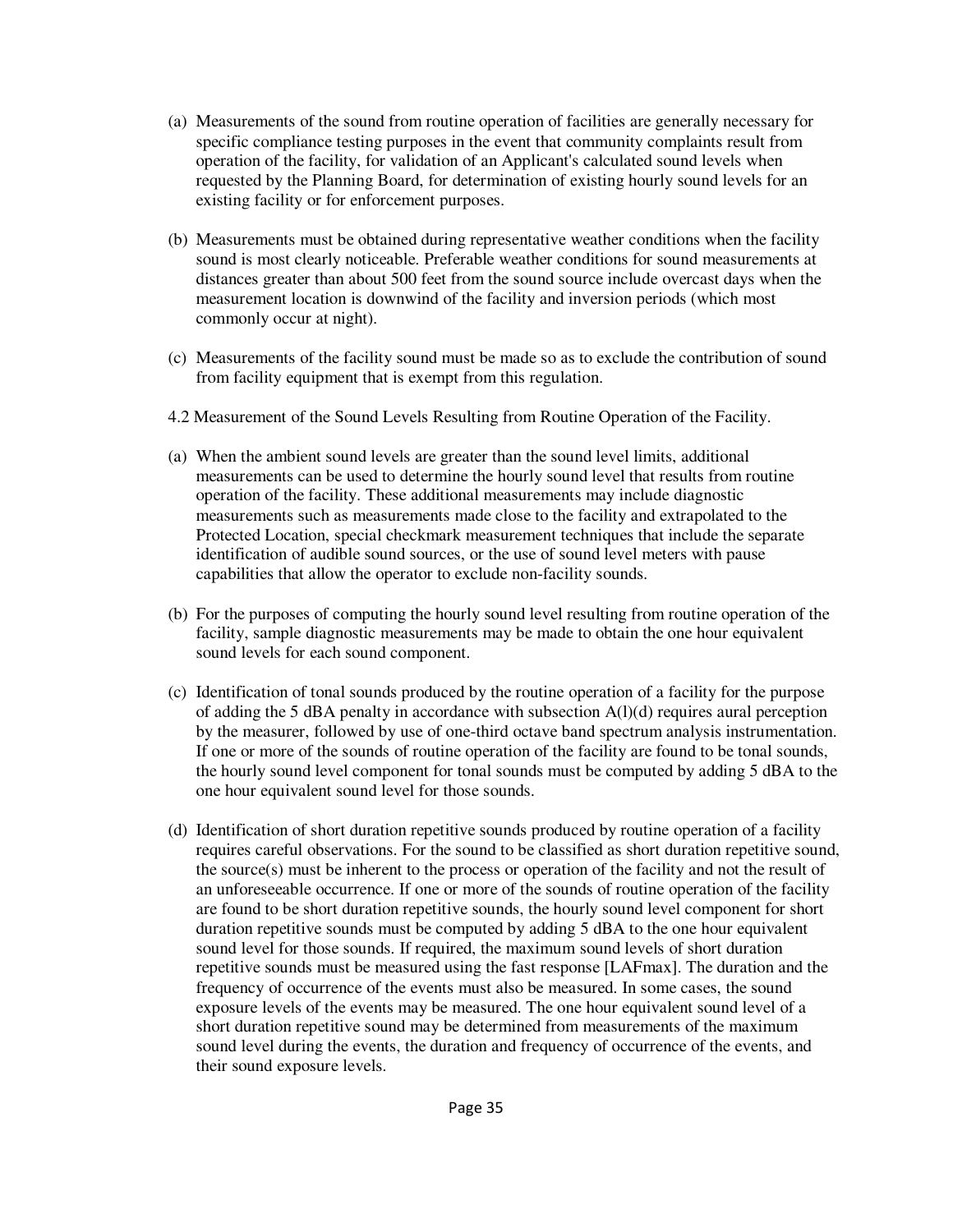- (e) The daytime or nighttime hourly sound level resulting from routine operation of a facility is the energy sum of the hourly sound level components from the facility, including appropriate penalties, (see (c) and (d) above). If the energy sum does not exceed the appropriate daytime or nighttime sound level limit, then the facility is in compliance with that sound level limit at that Protected Location.
- (5) Reporting Sound Measurement Data. The sound measurement data report should include the following:
	- (a) The dates, days of the week and hours of the day when measurements were made.
	- (b) The wind direction and speed, temperature, humidity and sky condition.
	- (c) Identification of all measurement equipment by make, model and serial number.
	- (d) The most recent dates of laboratory calibration of sound level measuring equipment.
	- (e) The dates, times and results of all field calibrations during the measurements.
	- (f) The applicable sound level limits, together with the appropriate hourly sound levels and the measurement data from which they were computed, including data relevant to either tonal or short duration repetitive sounds.
	- $(g)$  A sketch of the site, drawn to scale, orienting the facility, the measurement locations, topographic features and relevant distances, and containing sufficient information for another investigator to repeat the measurements under similar conditions.
	- (h) A description of the sound from the facility and the existing environment by character and location.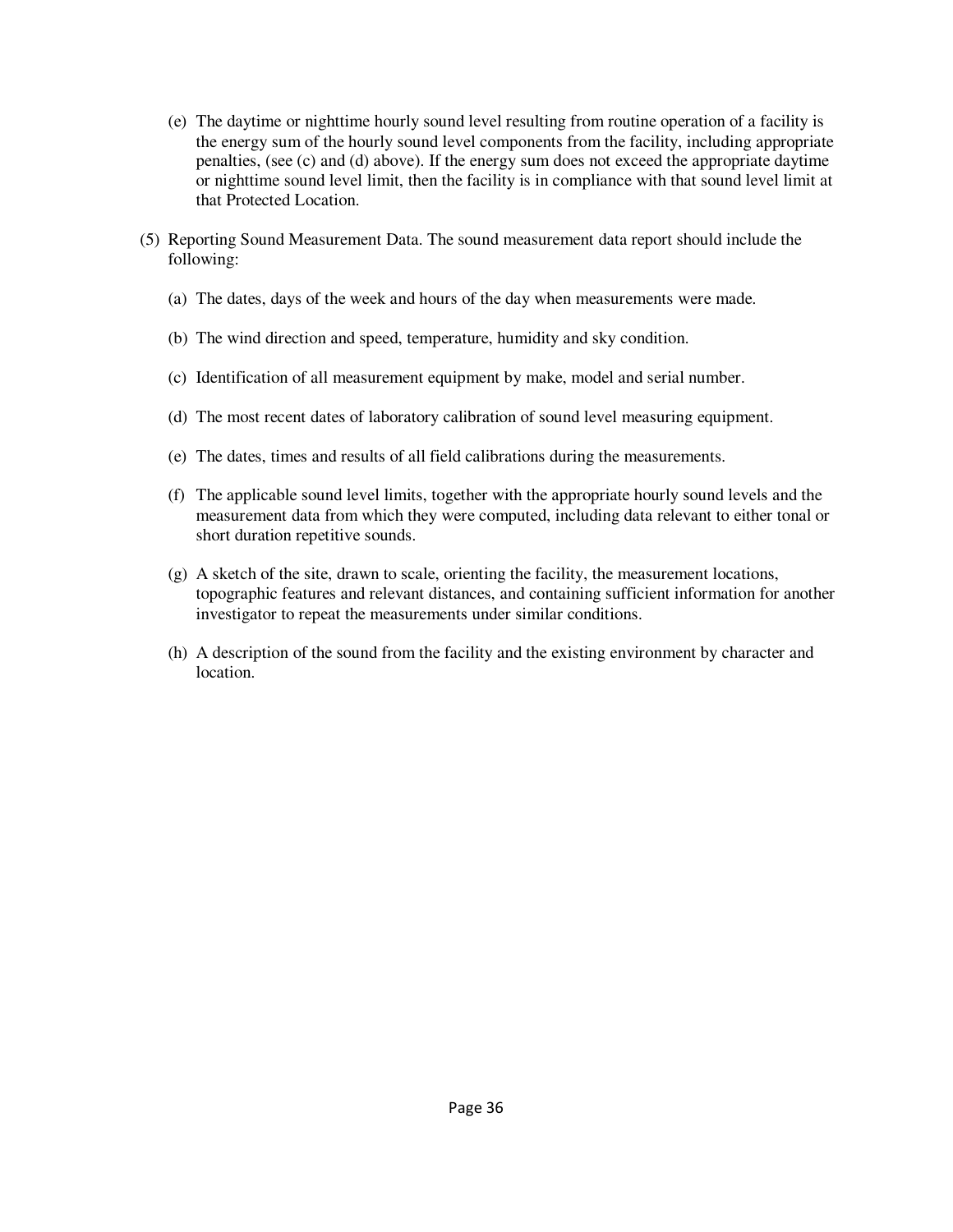# **APPENDIX C**

## **Decommissioning Plan**

Pursuant to section 20.12, the Applicant shall provide a plan for decommissioning a Type 2 or Type 3 Wind Energy Facility. The decommissioning plan must include, but shall not be limited to the following:

- 1. A description of the trigger for implementing the decommissioning plan. There is a rebuttable presumption that decommissioning is required if no electricity is generated for a continuous period of twelve (12) months or 12 months in a 15-month period. The Applicant may rebut the presumption by providing evidence, such as a force majeure event that interrupts the generation of electricity, that although the project has not generated electricity for that period, the project has not been abandoned and should not be decommissioned.
- 2. A description of the work required to physically remove all Wind Turbines, associated foundations to a depth of 36 inches, buildings, cabling, electrical components, and any other Associated Facilities to the extent they are not otherwise in or proposed to be placed into productive use. All earth disturbed during decommissioning must be graded and re-seeded, unless the landowner of the affected land requests otherwise in writing.

[Note: At the time of decommissioning, the Applicant may provide evidence of plans for continued beneficial use of any or all of the components of the Wind Energy Facility. Any changes to the approved decommissioning plan must be subject to review and approval by the town.]

- 3. An estimate of the total cost of decommissioning less salvage value of the equipment and itemization of the estimated major expenses, including the projected costs of measures taken to minimize or prevent adverse effects on the environment during implementation of the decommissioning plan. The itemization of major costs may include, but is not limited to, the cost of the following activities: turbine removal, turbine foundation removal and permanent stabilization, building removal and permanent stabilization, transmission corridor removal and permanent stabilization and road infrastructure removal and permanent stabilization.
- 4. Demonstration in the form of a performance bond, surety bond, letter of credit, parental guarantee or other form of financial assurance as may be acceptable to the Planning Board that upon the end of the useful life or cessation of operation of the Wind Energy Facility the Applicant will have the necessary financial assurance in place for 100% of the total cost of decommissioning, less salvage value. The Applicant may propose securing the necessary financial assurance in phases, as long as the total required financial assurance is in place within 5 years of commencement of operation of the useful life of the Wind Energy Facility.